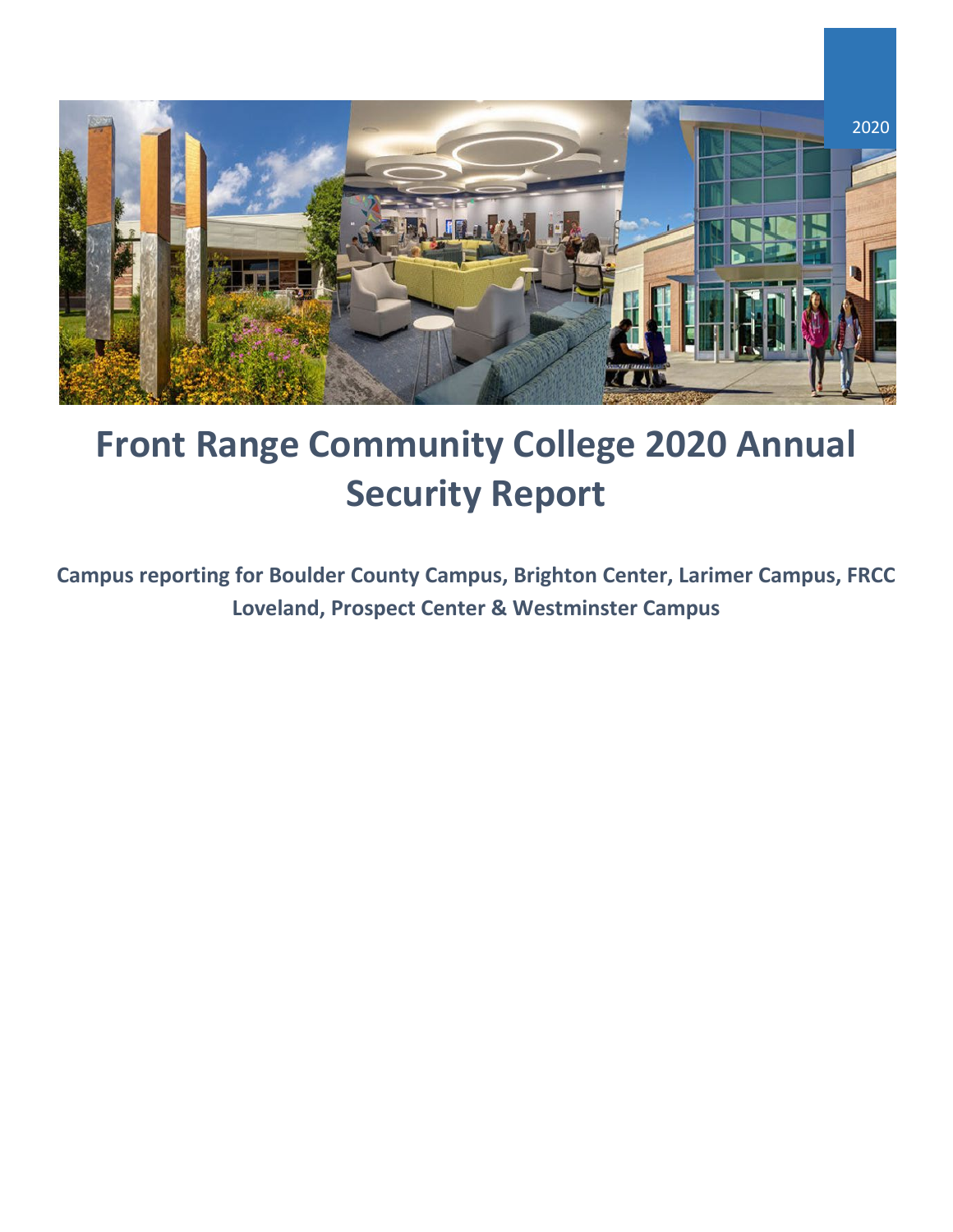## **Table of Contents**

<span id="page-1-0"></span>

| The Jeanne Clery Disclosure of Campus Security Policy and Campus Crime Statistics Act, the Clery Act - |  |
|--------------------------------------------------------------------------------------------------------|--|
|                                                                                                        |  |
|                                                                                                        |  |
|                                                                                                        |  |
|                                                                                                        |  |
|                                                                                                        |  |
|                                                                                                        |  |
|                                                                                                        |  |
|                                                                                                        |  |
|                                                                                                        |  |
|                                                                                                        |  |
|                                                                                                        |  |
|                                                                                                        |  |
|                                                                                                        |  |
|                                                                                                        |  |
|                                                                                                        |  |
|                                                                                                        |  |
|                                                                                                        |  |
|                                                                                                        |  |
|                                                                                                        |  |
|                                                                                                        |  |
|                                                                                                        |  |
|                                                                                                        |  |
|                                                                                                        |  |
|                                                                                                        |  |
|                                                                                                        |  |
|                                                                                                        |  |
|                                                                                                        |  |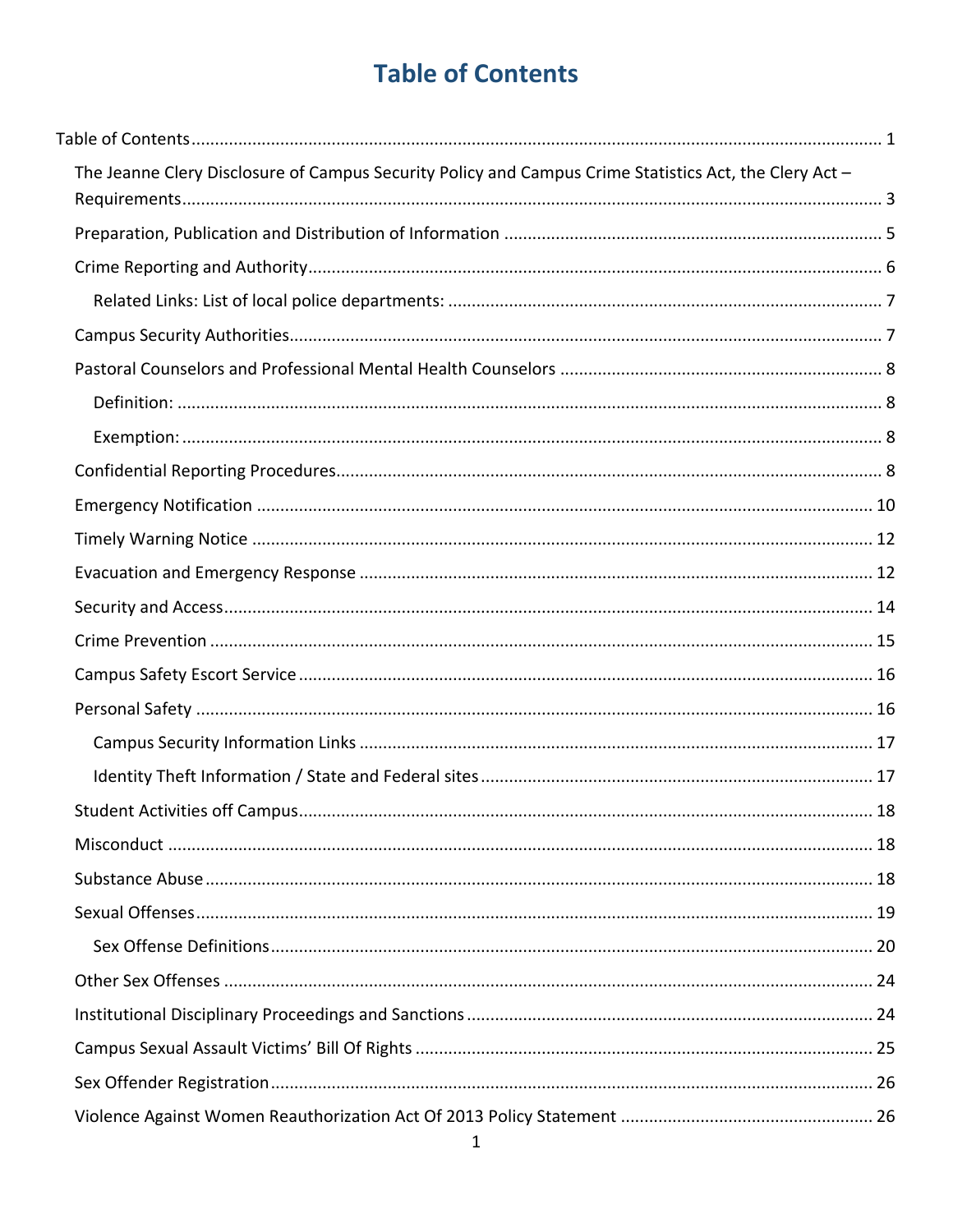| А.        |                                                                                                   |
|-----------|---------------------------------------------------------------------------------------------------|
| <b>B.</b> |                                                                                                   |
| C.        |                                                                                                   |
| D.        |                                                                                                   |
| Е.        |                                                                                                   |
|           |                                                                                                   |
|           |                                                                                                   |
|           |                                                                                                   |
|           |                                                                                                   |
|           |                                                                                                   |
|           |                                                                                                   |
|           |                                                                                                   |
|           |                                                                                                   |
|           |                                                                                                   |
|           |                                                                                                   |
|           |                                                                                                   |
|           |                                                                                                   |
|           |                                                                                                   |
|           |                                                                                                   |
|           |                                                                                                   |
|           |                                                                                                   |
|           |                                                                                                   |
|           |                                                                                                   |
|           | Front Range Community College Crime Statistics for Campuses, Centers and Non-Campus Buildings  48 |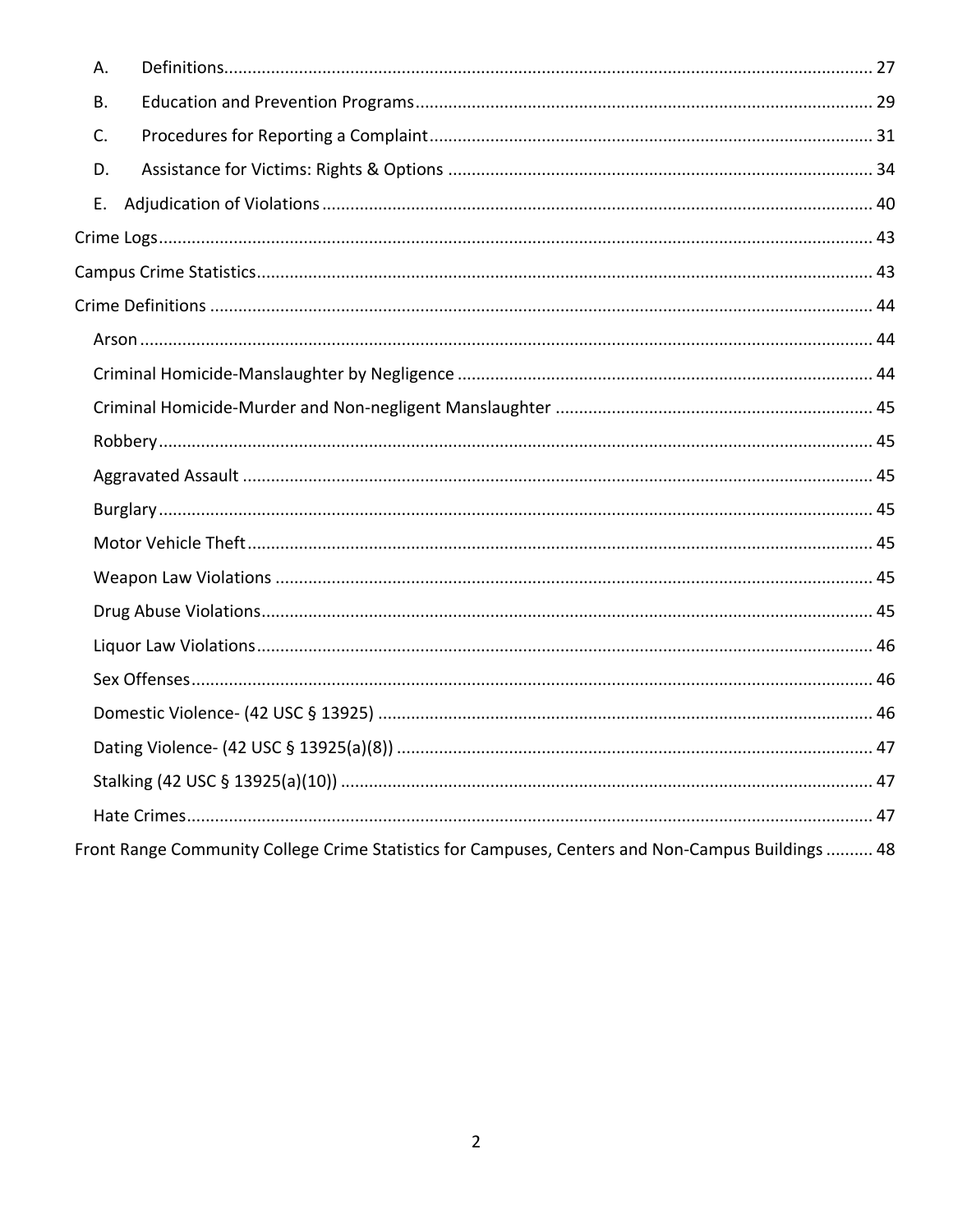Front Range Community College provides this Annual Security Report to comply with the Crime Awareness and Campus Security Act of 1990, also known as the Clery Act. This report provides current and perspective students, faculty and staff with a comprehensive and transparent overview of the safety and security policies on our campuses, centers and sites. This report is prepared annually in collaboration with the Department of Campus Security and Preparedness, the Deans of Student Affairs and local law enforcement agencies. The report also includes crime statistics from the three preceding calendar years. Crime statistics are collected from the Campus Security and Preparedness records management system, Maxient, the college's Student Conduct reporting system and from the law enforcement agencies having jurisdiction over the college's Clery geography. For a quick link to the College' crime statistics at the end of this report please click [here.](#page-47-3)

Front Range Community College understands all of its Clery Act obligations and takes all necessary steps to ensure that the College is in compliance with the act and that the Annual Security Report is distributed in accordance with the Clery Act, 34C.F.R. 668.41 (e). Campus Security works closely with Campus Security Authorities, Deans of Student Affairs, Title IX Coordinators and Investigators, and law enforcement to ensure crime statistics are tracked and properly reported. Campus Security and Preparedness understands the value of a true and correct Annual Security Report (ASR), the policy statements it contains and consumer information that it contains.

## <span id="page-3-0"></span>**[The Jeanne Clery Disclosure of Campus Security Policy and Campus Crime Statistics](#page-1-0)  [Act, the Clery Act –](#page-1-0) Requirements**

The Clery Act specifies that colleges and universities are obligated to disclose specific policies related to the act, to collect and retain records relative to report preparation and disseminate the information by a specific date to all students, employees and any individual upon request. Specifically, the college must:

- Collect, classify, and count crime reports and statistics;
- Create, maintain and make available a daily crime log of the most recent 60 days of crimes reported to the Campus Security office, which occur on; each campus, in or on non-campus buildings or property, or on public property within the campus or immediately adjacent to and accessible from the campus as well as reports of crime that occurred within the patrol jurisdiction of the Campus Security office;
- Gather and disseminate crime statistics from college's Department of Campus Security and Preparedness, local law enforcement agencies and other college officials who have significant responsibility for student and campus activities;
- Provide a statement of [policy regarding the institution's campus sex assault programs](#page-19-0) to prevent sex offenses, and procedures to follow when a sex offense occurs including:
	- $\circ$  A description of the programs to promote awareness of rape, acquaintance rape, and other forcible and non-forcible sex offenses.
	- o Notification of the accuser and accused rights and what possible sanctions may be imposed following the final determination of an on-campus disciplinary procedure regarding rape, acquaintance rape, or other sex offenses, forcible or non-forcible
	- o [VAWA policy statement](#page-26-1) (Violence Against Women Reauthorization Act of 2013)
- **Issue Emergency Campus Alerts;**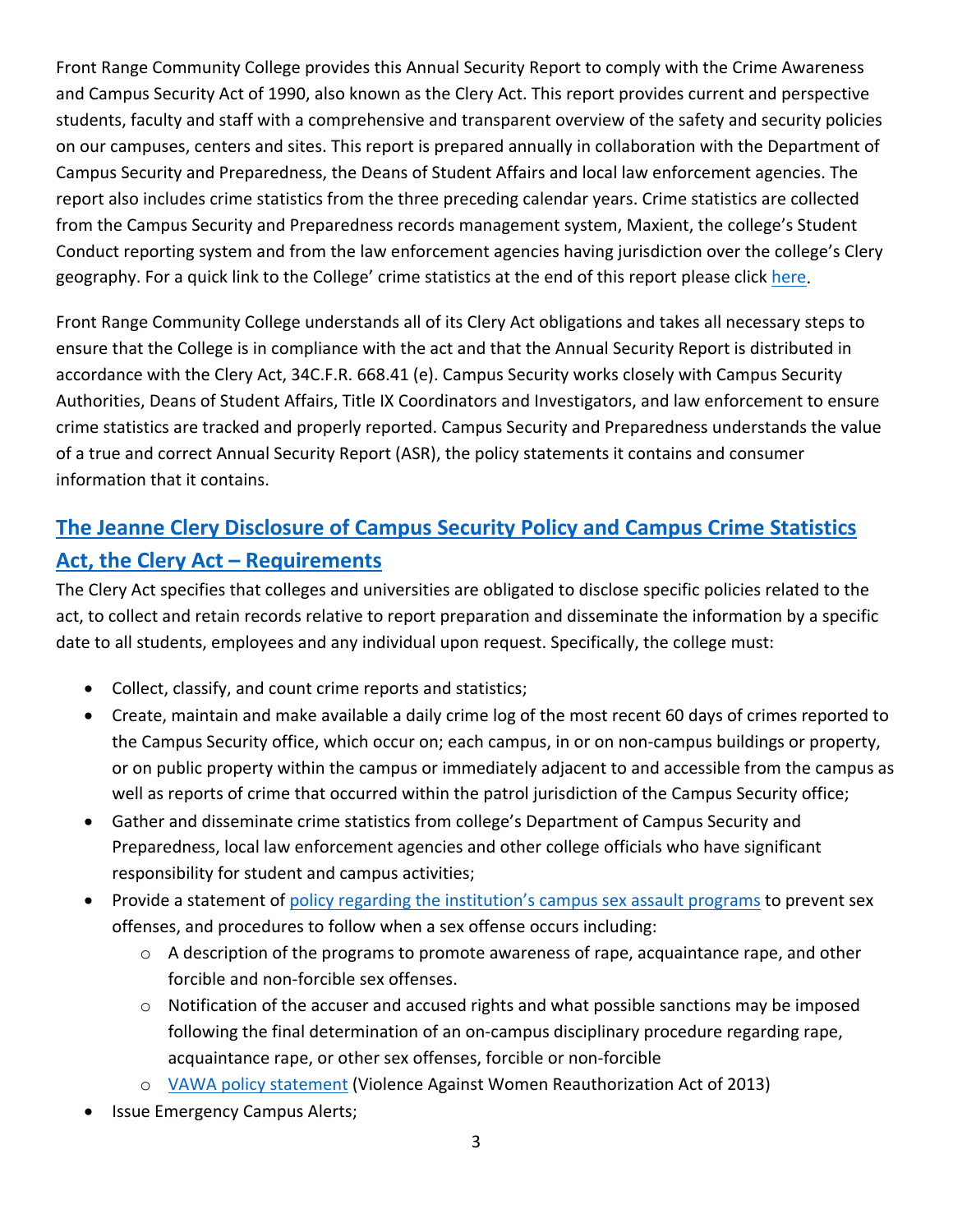- Provide "timely warning" notice to students and employees regarding the occurrence of Clery Act crimes which may constitute an immediate or ongoing threat to the community and individuals;
- Issue an emergency notification upon notification or confirmation of a significant emergency or dangerous situation;
- Establish evacuation procedures;
- Publish an annual security report by October 1st which contains the campus crime statistics for the past three calendar years and includes disclosures of specific campus policy and procedure statements.
- Provide a written or electronic version of the report to current employees and students by October 1st or provide the exact website where the report is located;
- Submit Crime Statistics each fall to the Department of Education, which include those crimes occurring within Clery geography defined as; occur in or on college owned/leased buildings or property, on properties within the same reasonable contiguous geographic area, \*within any housing units owned and operated by the college, within any non-campus building or property owned or controlled by the college, and on public property running through the campus or immediately adjacent to and accessible from the campus;
- Retain the annual security report and all supporting documentation for seven years from the latest publication of the report to which they apply.

The Front Range Community College Annual Security Report is written to comply with these mandates and to assist members of the college community in maintaining their personal safety. The report and policy statements are written for the college and are inclusive of all campuses, centers and non-campus buildings unless otherwise specified. The report includes crime statistics for the Boulder County Campus, the Westminster Campus, the Larimer Campus and the non-campus buildings associated with the Larimer Campus; Fossil Ridge High School. Additionally, the report includes crime statistics for the Brighton Center, the Prospect Center and FRCC Loveland, which are non-campus buildings that meet the criteria to report as a separate campus under the Clery Act.

The Jeanne Clery Disclosure of Campus Security Policy and Campus Crime Statistics Act, codified at 20 USC 1092 (f).as a part of the Higher Education Act of 1965, is a federal law that requires colleges and universities to disclose certain timely and annual information about campus crime and security policies. All public and private institutions of postsecondary education participating in federal student aid programs are subject to it.

The Clery Act requires that institutions disclose four general categories of crimes:

- Criminal Offenses
- Hate Crimes
- Violence Against Women Act (VAWA) Offenses
- Alcohol, Drug and Weapons Arrests and Referrals for Disciplinary Action

FRCC does not own or operate any student housing or non-campus student organizations and is not required to have a Fire Safety policy disclosure related to campus housing. FRCC works closely with the local fire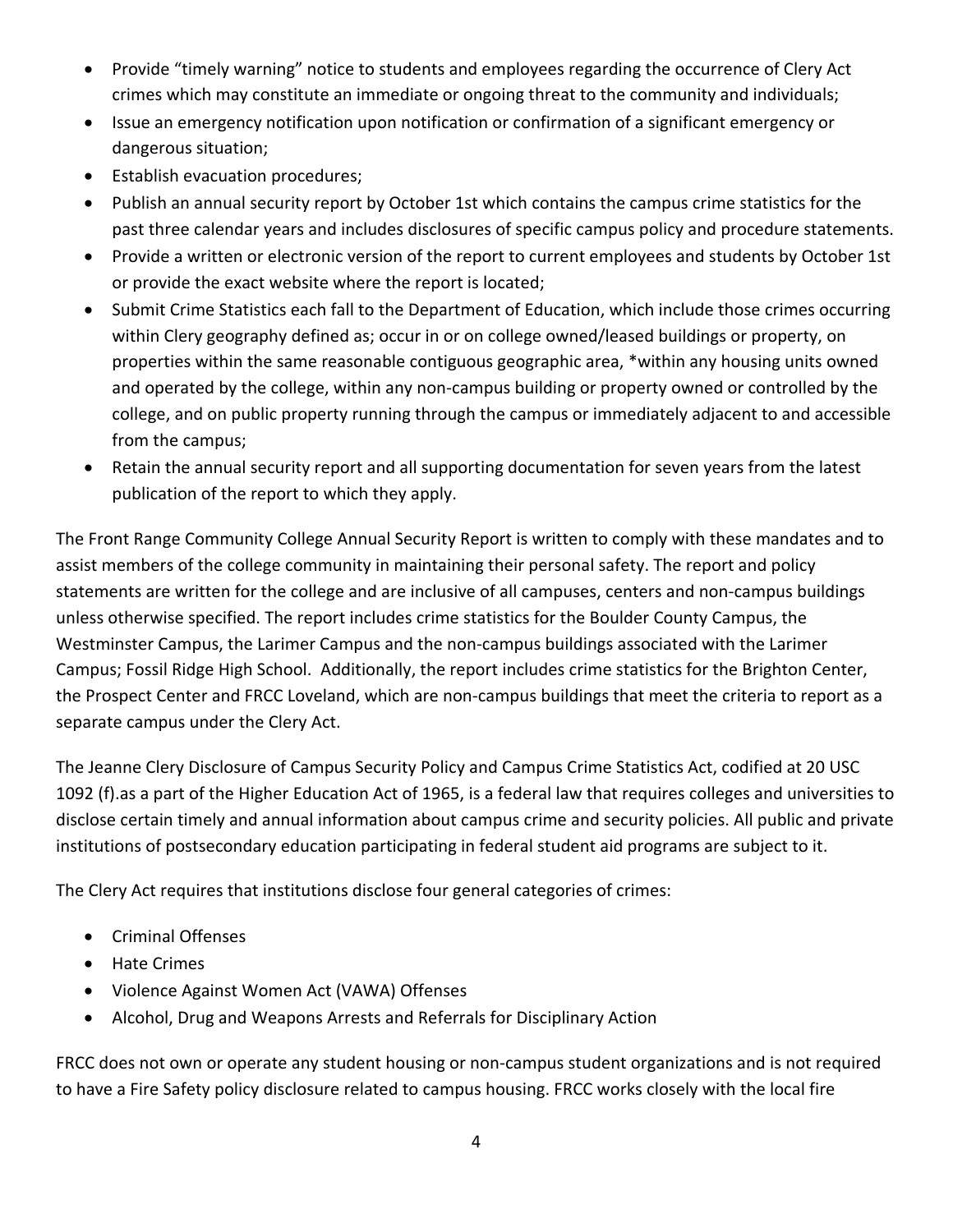departments having jurisdiction on our campuses, centers and non-campus locations and maintains campus wide fire alarm systems.

As FRCC does not own or operate any student housing, it is not required to have a Missing Student Notification policy disclosure. FRCC is committed to the safety of our campus students and will work with closely with local, state and federal law enforcement, if one of our students has been reported missing to them or to us.

## <span id="page-5-0"></span>**[Preparation, Publication and Distribution of Information](#page-1-0)**

The Clery Act requires Front Range Community College (FRCC) to compile statistics on specific crimes that are committed "on campus, in or on non-campus buildings or property, and on public property" and which are reported to (1) Campus Security personnel and (2) any "official of an institution who has significant responsibility for student and campus activities. The college requests that anyone who has knowledge of a crime or has a crime reported to them, file a report with a Campus Security Office. The college also request crime information from those individuals who have been designated as a "campus security authority" or CSA. The college makes a good faith effort to obtain information from the local police departments regarding oncampus, off-campus public property and non-campus buildings crimes, which are reportable under the Clery Act. A request to the local law enforcement agency having jurisdiction over the campus, center or non-campus location(s) is sent by mail and information may be received back by mail or email. A reported crime, which is published in the statistics does not have to be reported to, or investigated by the police, nor must a finding of guilt or criminal responsibility be made for the crime to be included in the statistics. Efforts are made during the statistical gathering process to ensure that reported crimes are not duplicated.

Annual crime statistics are submitted to the U.S. Department of Education (DOE) as required by current federal regulations. Statistics for all Clery Act crimes must be disclosed by the type of crime that was committed, the year the crime was reported and the geographic location where the crime occurred. These statistics along with statistics from other institutions of higher education in the United Sates may be viewed at the [DOE web site](https://ope.ed.gov/campussafety/#/) located at https://ope.ed.gov/campussafety/#/.

The Annual Security Report is distributed to the campus community via the college website every year by October 1<sup>st</sup>. The Campus Security department sends notice of availability emails to all current employees via Outlook and registered students via Trumpia on or before October 1<sup>st</sup> with a direct URL link to the report online. Printed copies of the FRCC Campus Annual Security Report are available on request through the Dean of Students Affairs Office and any college Campus Security and Preparedness Office. A description of the Clery Act and a web link to the ASR is available to perspective employees on the FRCC employment portal and to perspective students on the Front Range Community College website under the *Getting In* tab.

The college retains records and crime statistics for seven years used for compiling the Annual Security Report. On an annual basis, the records used for compiling the Annual Security Report that are outside of the seven year retention requirement are deleted from our computerized files. FRCC does not maintain any paper records related to compiling the Annual Security Report.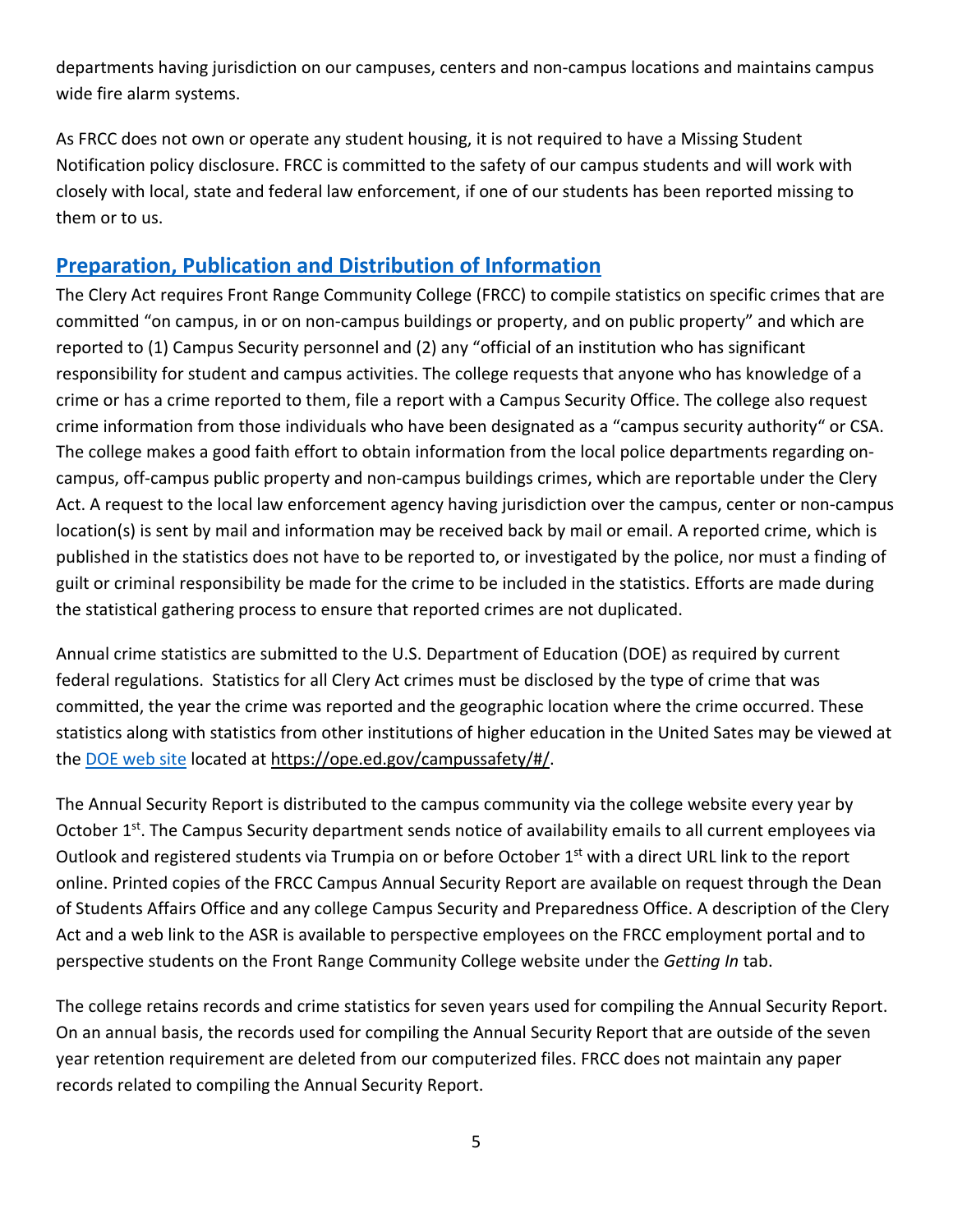## <span id="page-6-0"></span>**[Crime Reporting and Authority](#page-1-0)**

Front Range Community College Department of Campus Security and Preparedness Officers have the authority to ask persons for identification and to determine whether individuals have lawful business at Front Range Community College. Campus Security officers are not sworn law enforcement officers and do not possess arrest power. All Student Code of Conduct violations are sent to and addressed by the campus Dean of Student Affairs office. Criminal incidents are referred to the local police department that has jurisdiction over the campus. The Department of Campus Security and Preparedness maintains a professional working relationship with the local city police departments where each campus, center or non-campus property is located, their respective county sheriff's office and the Colorado State Patrol. There is no written Memorandum of Understanding between FRCC and any law enforcement agency having jurisdiction over any campus, center or non-campus location regarding the investigation of criminal incidents.

Faculty, staff, and students are urged to **immediately** report all allegations of crime, criminal acts, attempted criminal acts, medical situations, security concerns and safety hazards to the Department of Campus Security and Preparedness for the safety and security response to the campus, and for the purposes of making Timely Warning Notifications and the annual statistical disclosure. Details of the crime will fade the longer you wait to report the crime. The proper reporting procedure is to contact a Campus Security Officer from a campus office/classroom phone, cell phone, security phone or in person at the Campus Security Office. In the event of an immediate threat or danger or medical emergency, call 911 first and then call Campus Security. The 911 communications center will gather your information and dispatch the appropriate response personnel.

*Emergency situations and in progress crimes on campus should be reported to law enforcement immediately by calling 911.* For non-emergent incidents occurring on campus, the Front Range Community College Campus Security Office should be contacted as soon as possible to facilitate proper reporting, response and to record the occurrence for crime reporting and preventive action.

Crime reporting for non-emergencies on each campus, center and non-campus property should be reported to the Campus Security Office:

- Boulder County Campus; 303-678-3911
- Larimer Campus: 970-204-8124 (includes the Prospect Center, FRCC Loveland)
- Westminster Campus: 303-404-5411 (includes the Brighton Center)

If you are reporting a crime or emergency that occurred off campus or at a non-campus location, contact the local jurisdiction where the crime is happening occurring by dialing 911. Front Range Community College Campus Security needs to be notified if a student was involved. For the 2020 calendar year, FRCC non-campus locations included the Prospect Center, Fossil Ridge High School, FRCC Loveland, the Brighton Center, Prairie View High School, the Louisville Avista Adventist Hospital, the Ft Collins Police Shooting Range, the Larimer County Sheriff Office Training Center, the Adams County Sheriff's Office Flat Rock Training Center, Front Range Gun Club, Colorado Krav Maga, Liberty Firearms and Longmont Public Safety Department.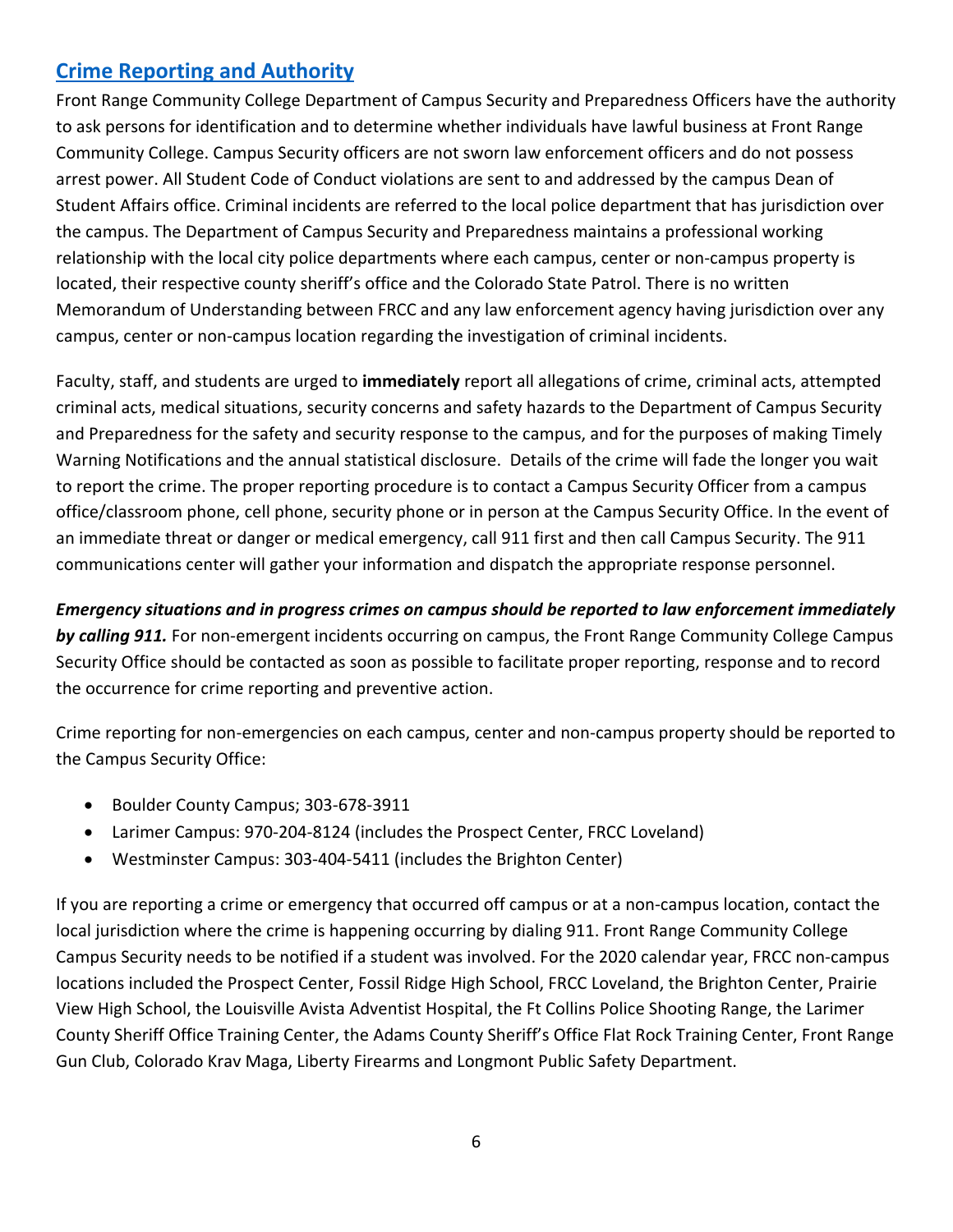## <span id="page-7-0"></span>Related Links: List of local police departments:

#### This is non-emergency contact information, **call 911 in an emergency**.

*Table 1 Non-Emergency Conduct Information for Police Departments and Crime Stoppers*

| <b>Local Police Department</b>     | <b>Phone</b><br><b>Number</b> | <b>Website URL</b>                                        |  |
|------------------------------------|-------------------------------|-----------------------------------------------------------|--|
| <b>Brighton Police</b>             | 303-655-                      |                                                           |  |
| Department                         | 2300                          | https://www.brightonco.gov/264/Police-Department          |  |
| <b>Ft. Collins Police Services</b> | 970-419-                      | https://www.fcgov.com/police/                             |  |
|                                    | 3273                          |                                                           |  |
| Louisville Police                  | $303 - 666 -$                 | https://www.louisvilleco.gov/local-                       |  |
| Department                         | 8634                          | government/government/departments/police                  |  |
| <b>Loveland Police</b>             | 970-667-                      | http://www.cityofloveland.org/departments/police          |  |
| Department                         | 2151                          |                                                           |  |
| Longmont Police                    | 303-651-                      | https://www.longmontcolorado.gov/departments/departments- |  |
| Department                         | 8555                          | n-z/public-safety-department                              |  |
| <b>Westminster Police</b>          | 303-658-                      | https://www.cityofwestminster.us/police                   |  |
| Department                         | 4360                          |                                                           |  |
| <b>Boulder County Crime</b>        |                               |                                                           |  |
| <b>Stoppers</b>                    | 1-303-440-                    | www.nococrimestoppers.com                                 |  |
| (includes Northern                 | 7867                          |                                                           |  |
| Colorado Crime Stoppers)           |                               |                                                           |  |
| Larimer County Crime               | 970-221-                      | https://stopcriminals.org/                                |  |
| <b>Stoppers</b>                    | 6868                          |                                                           |  |
| <b>Metro Denver Crime</b>          | 720-913-                      |                                                           |  |
| <b>Stoppers</b>                    | 7867                          | https://metrodenvercrimestoppers.com/                     |  |

## <span id="page-7-1"></span>**Campus [Security Authorities](#page-1-0)**

Under the Clery Act, Front Range Community College is required to disclose statistics for crimes reported to local police agencies, the campus security department and campus security authorities (CSA). The intent for including non-law enforcement personnel as campus security authorities, is to acknowledge that many individuals and students in particular, are hesitant about reporting incidents directly to the police or may not have direct access to police.

The college has identified specific positions on each campus, separate from the members of the college Campus Security Office, as campus security authorities. These staff members designated as CSA's have significant responsibility for student and campus involvement or activities, which includes but is not limited to student discipline, student life activities, student clubs or any person who has the authority and the duty to take action to respond to particular issues on behalf of the college.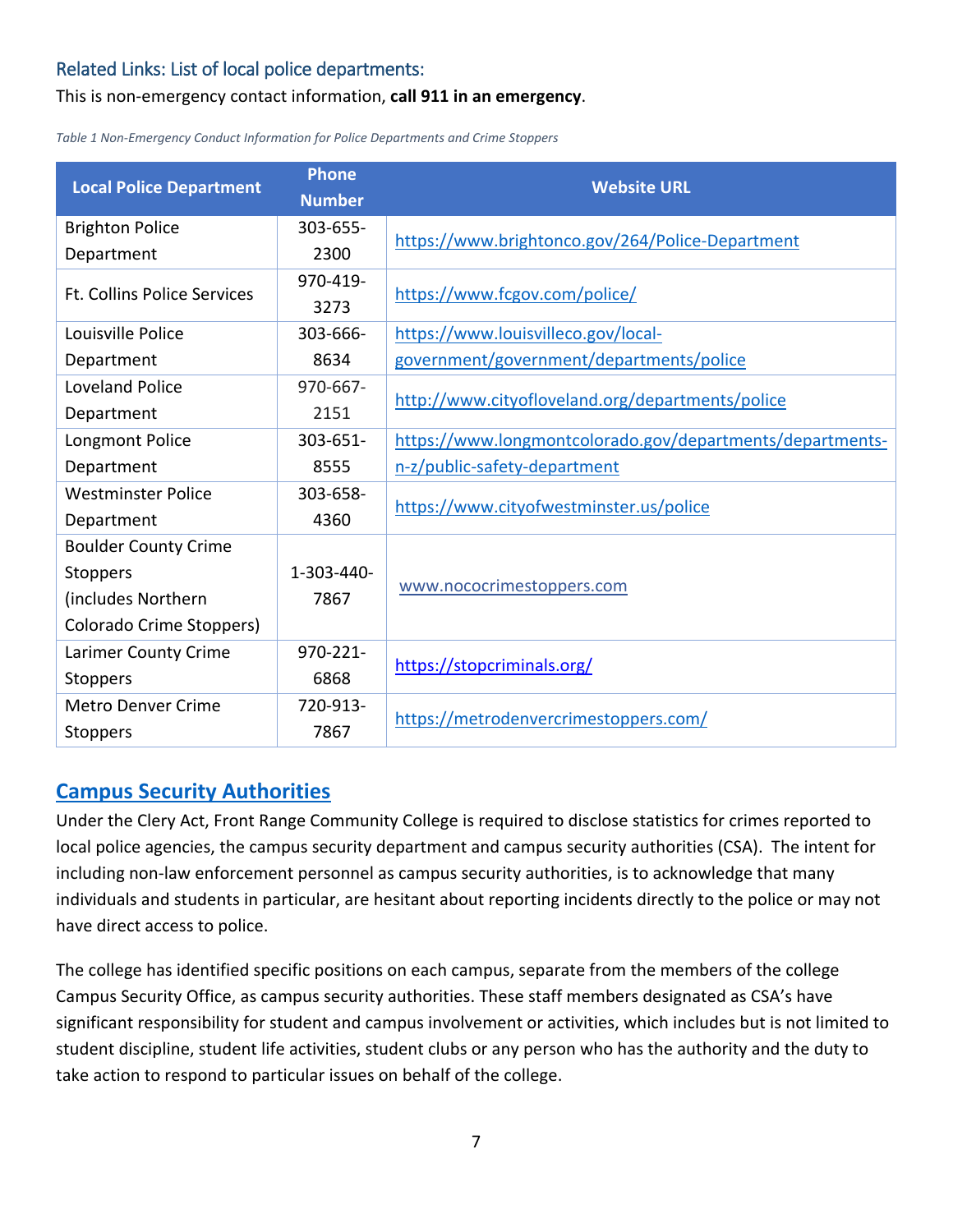Those campus authorities who have been designated as a contact point for FRCC are:

- Department of Campus Security and Preparedness staff
- Title IX investigators/coordinators
- Deans
- Director of Student Life
- Student Life Activities Coordinator/Involvement Coordinators
- Faculty/Staff Club Advisors
- Financial Aid Counselors
- Academic Advising Counselors
- TRIO Counselors
- Pathways Advisors
- HR Generalist
- College Officials at non-campus locations
- Campus Vice Presidents

## <span id="page-8-0"></span>**[Pastoral Counselors and Professional Mental Health Counselors](#page-1-0)**

FRCC does not employ pastoral counselors or utilize volunteer pastoral counselors.

FRCC does employ professional mental health counselors at the Boulder County, Larimer and Westminster Campuses. The college contracts with professional mental health counselors at the Boulder County and Westminster Campus.

#### <span id="page-8-1"></span>Definition:

A person whose official responsibilities include providing mental health counseling to members of the institution's community and who is functioning within the scope of their license or certification. This definition applies even to professional counselors who are not employees of the institution, but are under contract to provide counseling at the institution.

#### <span id="page-8-2"></span>Exemption:

The pastoral or professional counselor exemption is intended to ensure that these individuals can provide appropriate counseling services without an obligation to report crimes they may have learned about. This is similar to the privilege provided under certain circumstances to doctors, counselors and attorneys when they may learn of crimes from patients or clients. This exemption is intended to protect the counselor-client role. However, even the legally recognized privileges acknowledge some exemptions, and there may be situations in which counselors are in fact under a legal obligation to report a crime such as a communicated intent to harm self, harm others and suspicion of child abuse or dependent adult abuse.

## <span id="page-8-3"></span>**[Confidential Reporting Procedures](#page-1-0)**

Professional Mental Health Counselors may encourage students to voluntarily report crimes but they are legally bound by confidentiality and can only report a communicated intent to harm self, others and suspicion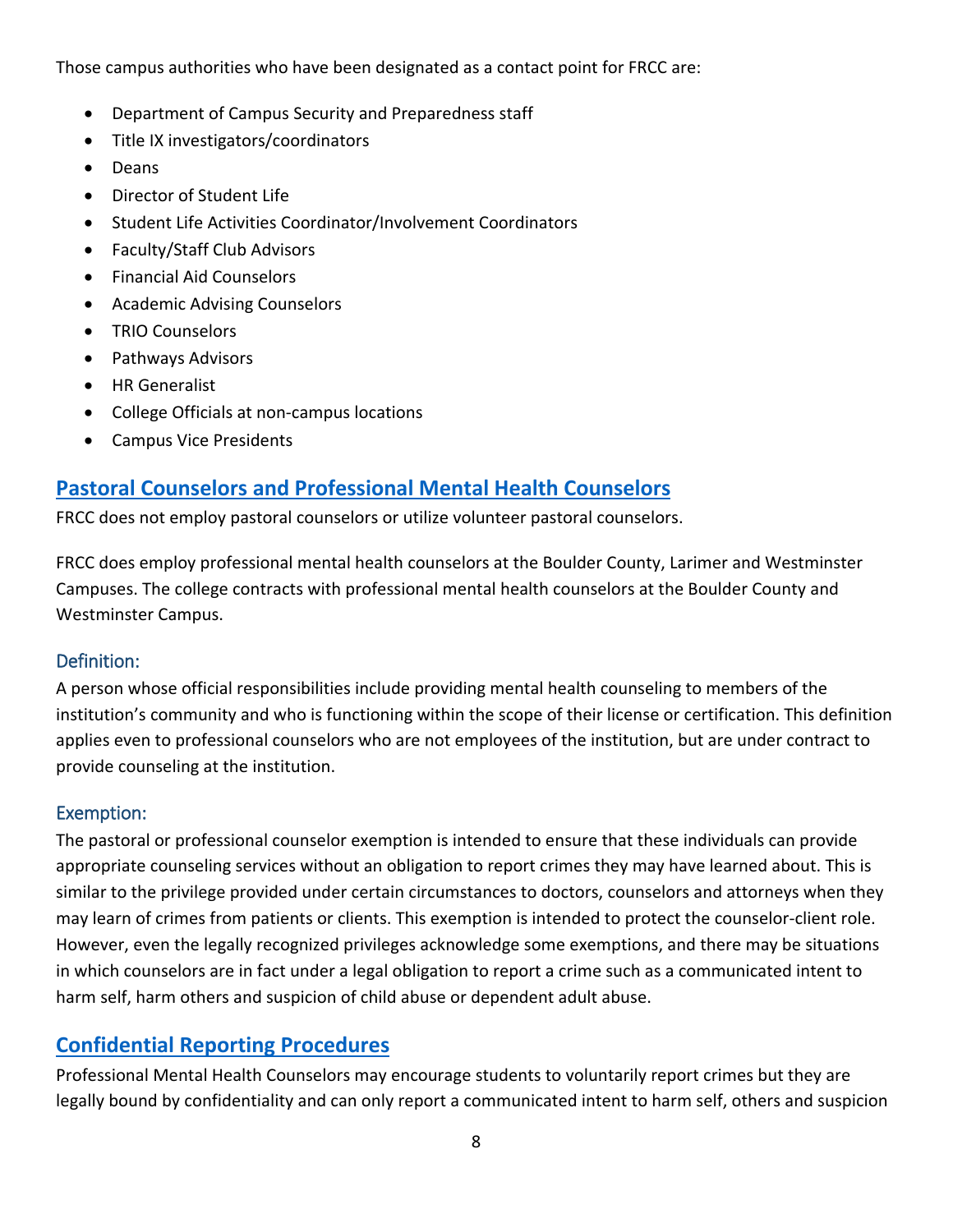of child abuse or dependent adult abuse. The purpose of a confidential report is to comply with your wish to keep the matter confidential, while taking steps to ensure the future safety of yourself and others. With such information, the College can keep an accurate record of the number of incidents involving students, determine whether there is a pattern of crime with regard to a particular location, method, or assailant, and alert the campus community to potential danger. Reports filed in this manner are counted and disclosed in the annual crime statistics for the institution.

You may anonymously report a crime through [Colorado Safe2Tell](http://safe2tell.org/) (http://safe2tell.org/) but this should not be used to report an emergency.

Reports filed with the Department of Campus Security and Preparedness are open to the public under the Colorado Open Records Act and Campus Security cannot maintain them in confidence in most circumstances. The College will protect the identity of persons who report having been victims of sexual assault, domestic violence, dating violence, or stalking to the fullest extent of the law. In the case of a sexual assault, an adult victim may choose to compete a law enforcement report, complete a medical report or complete an anonymous report.

Under Colorado Revised Statutes 18-8-115, it is the duty of every corporation or person who has reasonable grounds to believe that a crime has been committed to report promptly the suspected crime to law enforcement authorities.

#### *For depression or suicidal thoughts, contact one of the resources.*

#### *If you are in a crisis or need immediate help dial 911*

- [Mental Health Center of Boulder County](http://www.mhpcolorado.org/) http://www.mhpcolorado.org Mental Health Emergency Services 303-447-1665
- Denver Suicide and Depression Hotline 303-860-1200
- [Colorado Crisis and Support Line](http://www.metrocrisisservices.org/) http://rmcrisispartners.org/ 844-493-TALK(8255)
- Fort Collins Suicide Hotline 970-221-2114
- [Summit Stone Health Partners](http://summitstonehealth.org/) http://summitstonehealth.org/ 24-hour Access Center 970-494-4200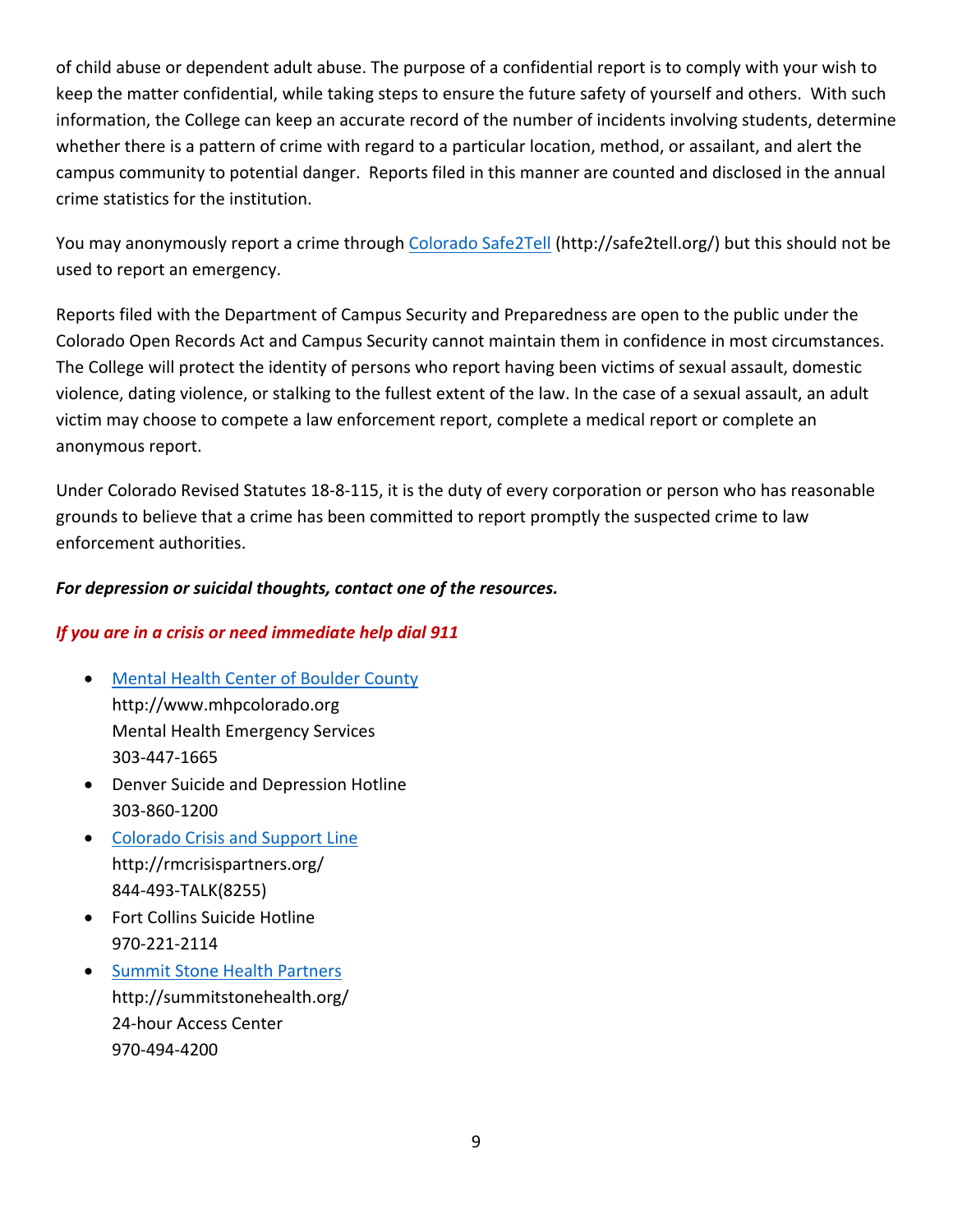## <span id="page-10-0"></span>**[Emergency Notification](#page-1-0)**

Front Range Community College uses several Emergency Alert Notification systems (EAN) to inform, upon the notification or confirmation of a significant emergency or dangerous situation involving an immediate threat to the health or safety of students or employees occurring within the entire college community, a specific campus community or a select segment or geographical area on a campus.

In the event of a health threat, Campus Security will work with the campus Vice President to determine the content of the communication and the select segment or geographical area on a campus based upon the totality of the circumstances reported to and corroborated by the campus leadership team, including the Vice President. Additionally, the communication may be disseminated by the campus Vice President or in their absence, Campus Security. In the event of safety emergency or threat, Campus Security will make the decision to notify a select segment or geographical area on a campus based upon the totality of the circumstances reported to, corroborated or observed by the Campus Security Officer at the time of the emergency. Campus Security is the primary department tasked with sending out emergency alert notifications.

The college utilizes three main Emergency Alert Notification systems only at the campuses, centers or off campus sites that are on the FRCC computer network. The systems FRCC uses at these locations are; Singlewire voice announcements over network phone and supplemental speakers, and Alertus computerbased alerts sent to computers on the FRCC network, supplemental alert beacons and Visix screens. FRCC also utilizes AppArmor as our "opt out" mass communication system that send messages to email, phone and text and can be used at all campuses, centers and sites. The non-campus centers or sites that are not on the FRCC computer network will receive emergency alert notifications from their local designated emergency response authority. When the facts of the emergency are known to Campus Security, a general AppArmor message may be sent out to a campus that encompasses these non-campus centers or sites but we cannot isolate the message to a specific non-campus center or site. In some emergencies, the Campus Security or Vice President's Office may send out an email, or make direct phone notification to a campus, center or noncampus site. Singlewire and Alertus systems are tested and used during recertification or training with the Department of Campus Security and Preparedness staff. Normally, AppArmor messaging is only used in an emergency situation.

The Boulder County, Larimer, and Westminster campuses, and the Brighton and Prospect Centers have the Singlewire voice over network phone notification system that the Campus Security Office may use during an emergency or non-emergency situation. This system is accessed by a Campus Security Officer and a real time voice over phone message is sent out to all network phones and supplemental speakers within a selected area.

The Boulder County, Larimer and Westminster campuses, and the Brighton and Prospect Centers have the Alertus computer based alert notification system that the Campus Security Office may use during an emergency or non-emergency situation. This system is accessed by a Campus Security Officer and an alert message is sent to all FRCC network computers, Visix monitors and Alertus beacons within the selected area. This message will also be sent to FRCC issued laptop computers operating on the FRCC administrative network.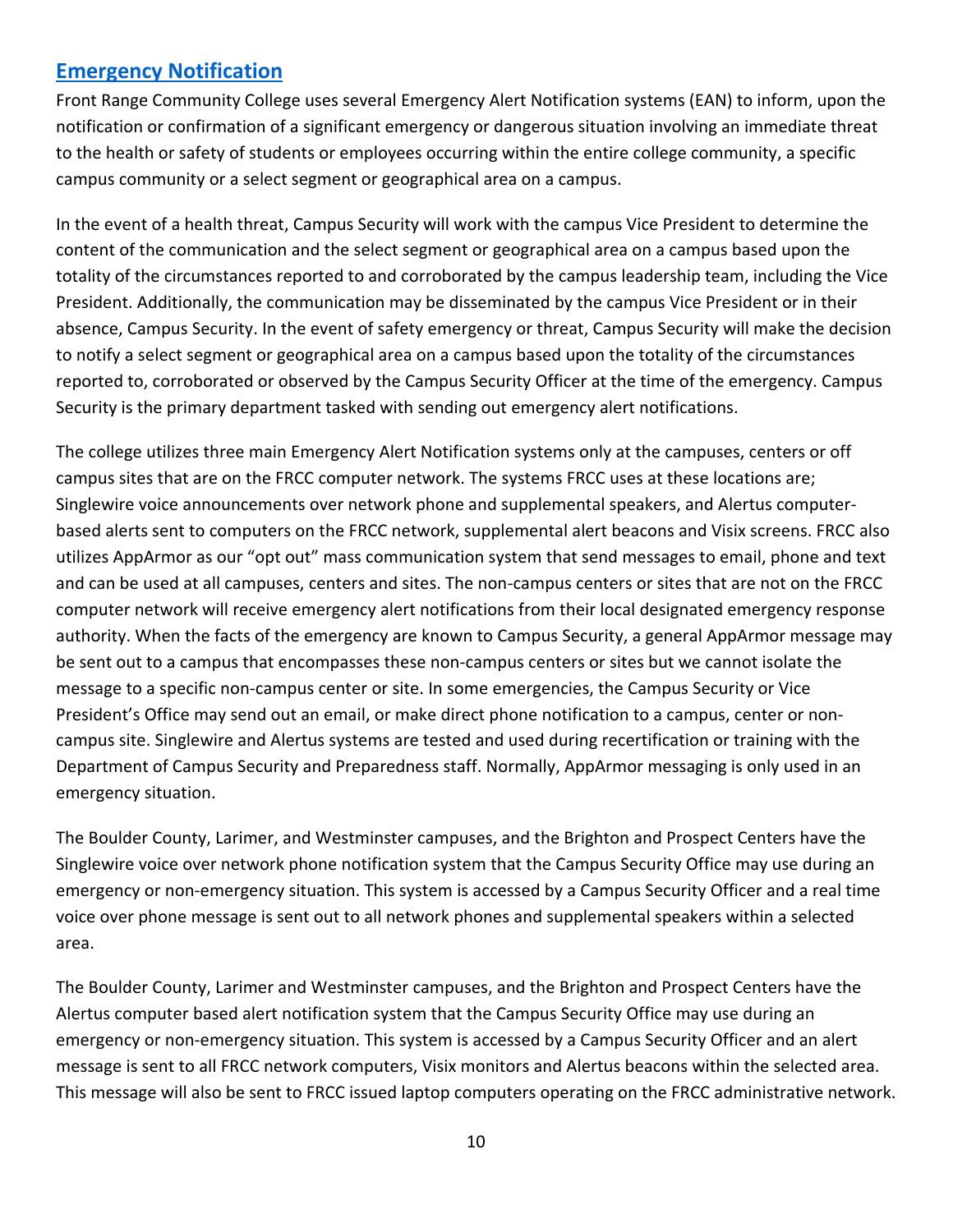FRCC Loveland and the Louisville Avista Adventist Hospital are not on the FRCC computer network and cannot receive Singlewire or Alertus notifications. These non-campus locations will receive emergency alert notifications from the local designated emergency response authority.

Fossil Ridge High School, Prairie View High School and the Louisville Avista Adventist Hospital are not on the FRCC computer network and cannot receive Singlewire or Alertus notifications. These non-campus locations will receive emergency alert notifications either from the high school, the school district or the local designated emergency response authority.

The AppArmor mass communication system is used to contact faculty, staff and students by phone, cell phone, email and text message with emergency and non-emergency as well as recipients that are not on FRCC property. The AppArmor system is a service provided by the college that requires a participant to "opt out" if they do not want to receive text message alerts. In an emergency situation, a message is sent out by a member of the Campus Security Office, which would include the type of emergency and protective actions to take. Follow-up alerts may be sent out as Campus Security receives more information about the emergency situation or when the emergency situation has concluded.

The Campus Security Office and the college administration may send out an emergency college or campus wide email, use face to face communication or utilize a bull horn as backup methods for emergency communication.

In an emergency situation, a Campus Security Officer may receive information from someone on the campus that witnessed or heard that an emergency situation has occurred on the campus. The Campus Security Officer will attempt to corroborate the emergency through visual and auditory observation, monitoring movements of people on campus or in the buildings, utilizing the security camera system, and/or contacting the local emergency communications center. Once the emergency has been corroborated, the Campus Security officer will determine what method or multiple methods of emergency notification(s) Campus Security will use to inform the campus community of the situation. The Campus Security Officer will monitor any emergency notification(s) for clarity and usefulness. Follow-up messages will be sent out by Campus Security after consultation with the affected campus Vice President and/or the college President. This process will be continued for the duration of the event. Follow-up messages will be sent out based on updated information received or observed during the emergency or upon request from law enforcement or other emergency response agency.

Campus Security Officers are tasked with sending out Singlewire and Alertus notifications at their campus or remotely to another campus or center that is on that system. Campus Security supervisors, the department Assistant Director and Director along with the department Security Systems Specialist are trained to send out AppArmor messages. A secondary method for sending out an EAN is available, if the Campus Security department is unable to send at the time of the emergency. The AppArmor communication system can issue the notification on the college's behalf using their 24/7 Urgent Customer Support Line. A last effort for sending an EAN, when the primary and secondary methods are unavailable, is help of the Colorado Community College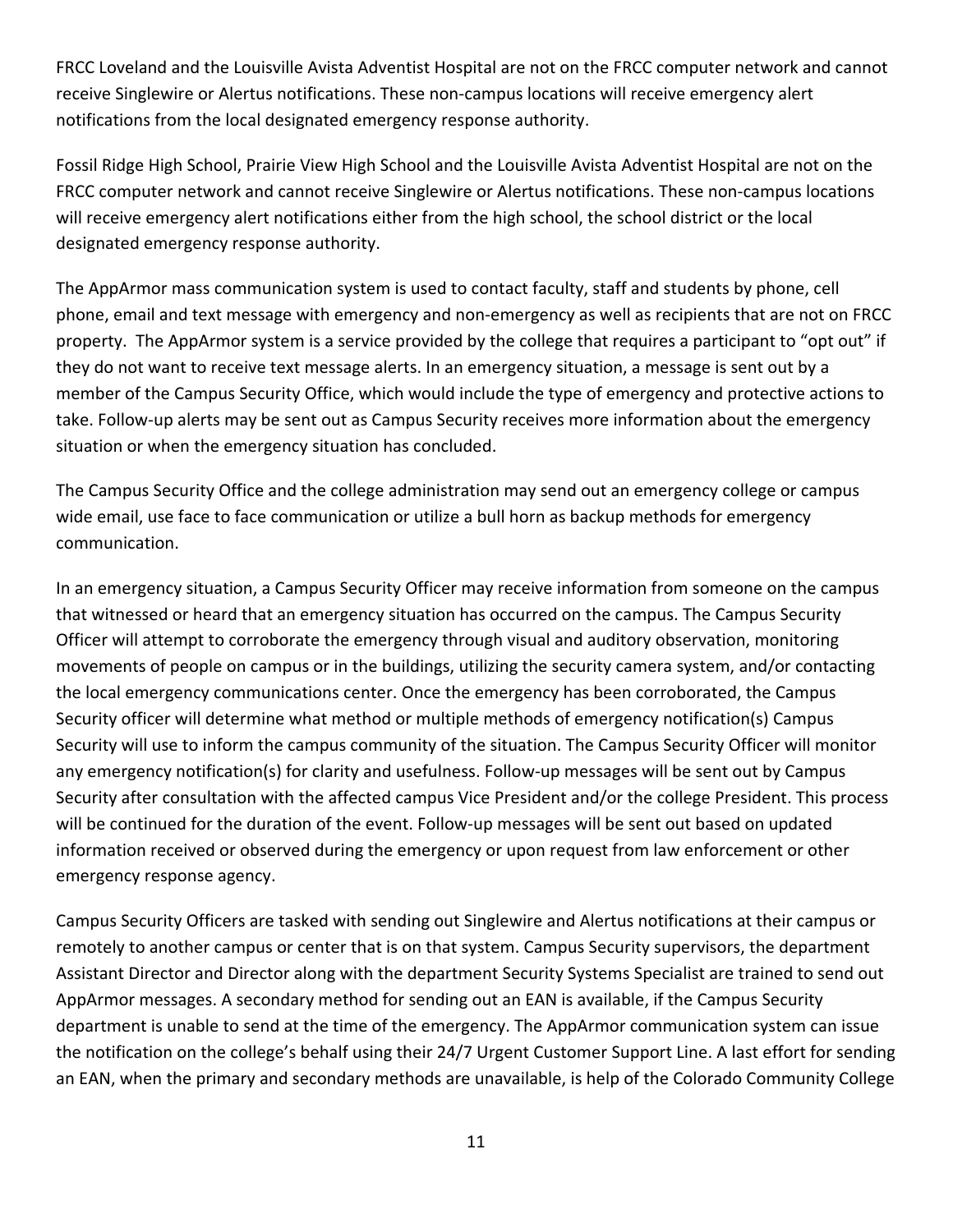System Director of Facilities or the Emergency Management Director. Both directors can issue an EAN on the college's behalf.

*FRCC will, without delay, and taking into account the safety of the community, determine the content of the notification and initiate the notification system, unless issuing a notification will, in the professional judgment of the responsible authorities, compromise the efforts to assist a victim or to contain, respond to or otherwise mitigate the emergency.*

The college uses redundant notification systems for more reliable communications in case one of the systems fails. If a system is found to have failed, as oversight department for that system, the Department of Campus Security and Preparedness will make an immediate call to the appropriate vendor for repairs.

## <span id="page-12-0"></span>**[Timely Warning Notice](#page-12-0)**

FRCC will issue a timely warning notification to the college community for specific Clery Act Crimes that occur on our Clery Act geography that are reported to campus security authorities or local police agencies; and considered by the institution to represent a serious or continuing threat to students and employees. FRCC may also issue timely warning notifications for non-Clery Act crimes committed on college properties or within the community for an ongoing threat or other emergency situation, which has been reported to the Campus Security Office, local police or a campus security authority.

The Campus Security Office will consult with the campus Vice President and/or the Dean of Student Affairs, if time allows, before issuing a timely warning. The method for dissemination of information to the college community may include one or more of the following notifications; Singlewire voice over phone message, Alertus computer alert, AppArmor alert, general email or posting of pertinent information. The primary concern of the college administration is to ensure that members of the campus community are made aware of these crimes or situations as quickly as possible so they may adjust their work patterns and habits to incorporate a higher degree of awareness of personal safety within their lives. Information provided will include the nature of the crime, date, time, known information and general location of occurrence of each reported crime. A victim's name will not be used in a Timely Warning Notification.

If there is clear and convincing evidence that the release of any required information would jeopardize an ongoing criminal investigation or the safety of an individual, cause a suspect to flee or evade detection, or result in the destruction of evidence, such information may be withheld until that damage is no longer likely to occur from the release of such information.

If an emergency notification has been issued, a Timely Warning may not be required for the same event.

## <span id="page-12-1"></span>**[Evacuation and Emergency Response](#page-1-0)**

Front Range Community College utilizes the Standard Response Protocol (SRP) and has developed an Emergency Procedures Guide which are posted in all of the classrooms, offices, conference and community rooms on the three main campuses; Boulder County including the Center for Integrated Manufacturing, Larimer, Westminster, the Brighton Center, FRCC Loveland, Prospect Center and Fossil Ridge High School. The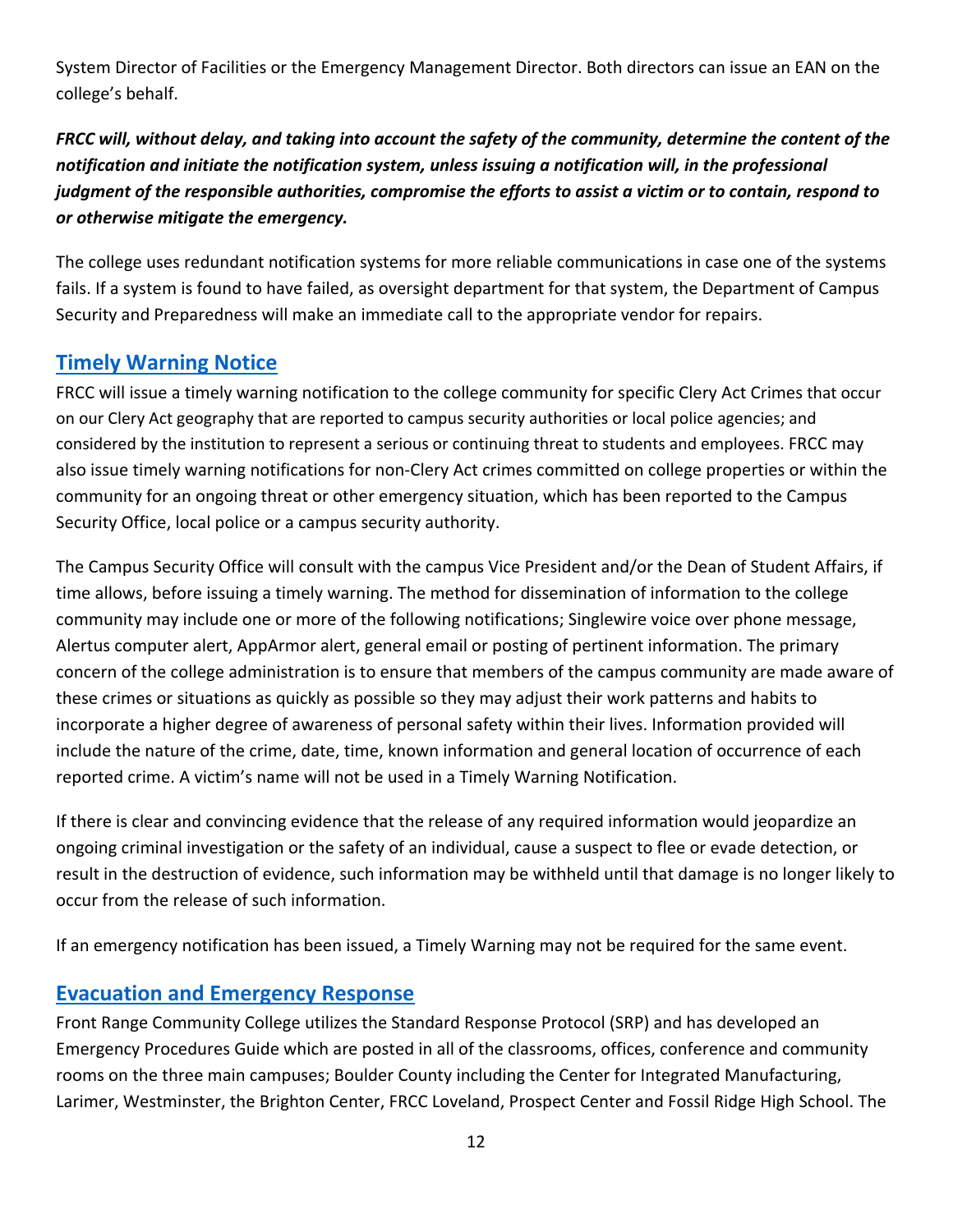college and Campus Security distribute additional emergency response information through email, brochures, single topic postings, flyers and via the intranet.

The Standard Response Protocol provides basic information on how to Lockout, Lockdown, Evacuate and Shelter in Place. The Emergency Procedures Guide provides basic response information for various situations such as: how to contact the local 911 communication center, response to an explosion/chemical spill, health problem or personal injury, building evacuation, power failure, threats to person/property and security, bomb threat, fire situations, snow/tornado/flood/earthquake and active shooter situations. Additionally, Campus Security and Preparedness monitors adverse or hazardous situations in the surrounding community and will evaluate each situation to determine the appropriate response required and if needed, what notification system to use to alert the campus community. The college also monitors health issues within the college and the local community to determine if a course of action is needed and what notifications to use to advise the campus community.

The Standard Response Protocol and the Emergency Procedures Guide have specific information on how and when to evacuate a building are posted in all FRCC campuses and non-campus locations except for Fossil Ridge High Scholl and the Louisville Avista Adventist Hospital. The evacuation procedure is tested at least twice per year during announced building evacuation drills at the three main campuses. The Brighton Center, FRCC Loveland, the Prospect Center, Fossil Ridge High School and the Louisville Avista Adventist Hospital are leased spaces and an evacuation drill is the responsibility of the property owner. Drills at these non-campus locations may only occur once per calendar year. In addition, the local fire department having jurisdiction over a campus may monitor or initiate the fire evacuation drill.

Campus Security Officers duty cell phones and email addresses are registered for local emergency communications alerts, the National Weather Service and area news media outlets to receive emergency alerts to stay informed of local, state and national events that may impact the college or their campus. Each campus, center and non-campus location will receive reverse 911 notifications from their local communication center whenever an outside emergency response authority deems it necessary in an emergency situation.

Once an emergency is identified on a campus, the Department of Campus Security and Preparedness will be the initial response authority until relieved of this duty by a local or state response agency or until a Unified Command structure is established under an Incident Command System. Campus Security will stay involved in the response and will update the college administration with current information. The Vice President of the campus may assemble the campus Emergency Management Operations Group (EMOG) for consultation and crisis management. Once the emergency response has concluded, the responding agency will relinquish command of the situation back to Campus Security.

Front Range Community College utilizes an all hazards emergency response and mitigation plan. This plan is used for training, drills and exercises for our campus community, so we may evaluate its effectiveness. The plan will be updated or revised as needed and these updates or revisions will be disseminated and used for training and development. According to the Clery Act requirements, the plan will also be available through the Front Range Community College web site.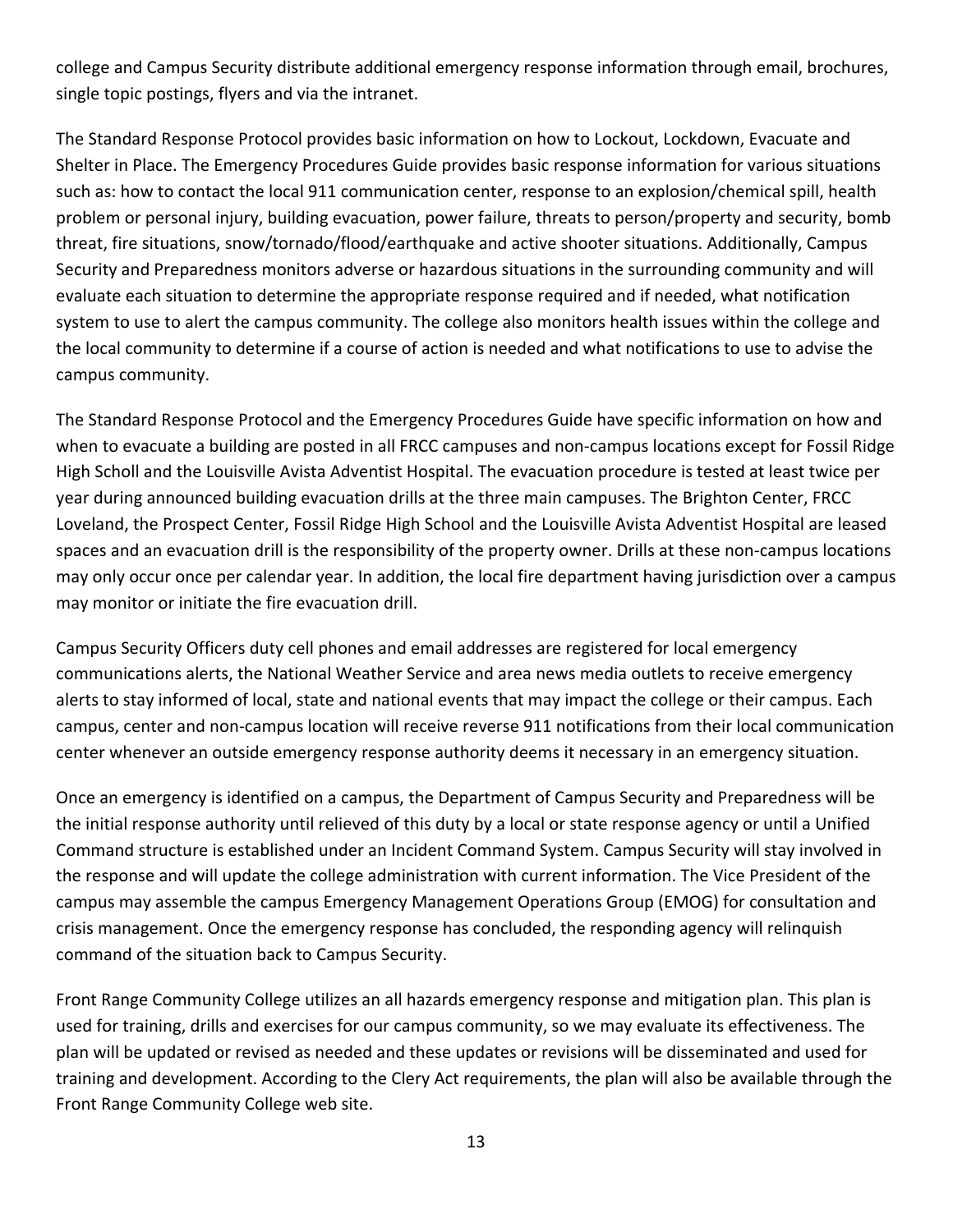Campus Security and Preparedness provides evacuation and emergency preparedness information to all faculty and staff that is posted on the college's intranet portal. Emergency response information is continually reviewed and updated. This emergency response information is available for faculty and staff so they are aware of their responsibilities and response actions during an emergency. Additionally, this information includes evacuation assembly area maps and shelter in place locations. Campus Security also post Standard Response Protocol procedures and Emergency Procedures Guide in all classrooms and office spaces.

Campus Security and Preparedness will conduct at least one announced evacuation drill annually. Prior to this drill, emergency response information, including evacuation assembly area maps, are provided. The duration of evacuation drills are dependent upon the time that it takes to evacuate the building. Due to the Covid-19 pandemic, no scheduled, announced fire drills were conducted in 2020. The table below list actual fire alarm activations that happened on the Westminster and Boulder County campuses. These activations were not scheduled drills but worked as training exercises for the Campus Security department. Unannounced are actual fire system activations with an evacuation. An actual fire was not the cause of any unannounced evacuation.

| <b>Campus</b>         | <b>Area</b> | <b>Date</b> |         | <b>Start Time Announced Unannounced</b> | <b>Actual</b> |
|-----------------------|-------------|-------------|---------|-----------------------------------------|---------------|
| <b>Boulder County</b> | Campus Wide | 8/10/20     | 4:50am  | (not a drill)                           |               |
| Westminster           | Campus Wide | 4/1/20      | 8:32am  |                                         |               |
| Westminster           | Campus Wide | 5/6/20      | 11:03am |                                         |               |

*Table 2 Announced and Unannounced Evacuations that occurred in 2020 list by campus*

Campus Security also completed the following drills that involved limited campus community, staff and students. Prior to each drill, information specific for the type of drill is sent out describing the drill and what steps should be followed for each type of drill.

*Table 3 Lockdown, Lockout and Shelter in place incidents and drills for 2020 listed by drill type*

| <b>Drill Type</b>    | <b>Campus</b> | <b>Date</b> | <b>Start Time</b> |
|----------------------|---------------|-------------|-------------------|
| Lockdown Drill       | Larimer       | 3/4/20      | 9:15am            |
| <b>Lockout Drill</b> | Larimer       | 6/10/20     | 11:35am           |
| <b>Lockout Drill</b> | Westminster   | 7/14/20     | 9:19am            |

### <span id="page-14-0"></span>**[Security and Access](#page-1-0)**

Front Range Community College does not have residence halls or student housing. A Campus Security Officer is on duty at a campus whenever the college is open during scheduled campus operating hours. This does not include the Brighton Center and the non-campus buildings associated with the Larimer Campus. The Brighton Center utilizes a private security vendor and is under the jurisdiction of the Brighton Police department. Larimer non-campus buildings are under the jurisdiction of their respective jurisdictional law enforcement agencies.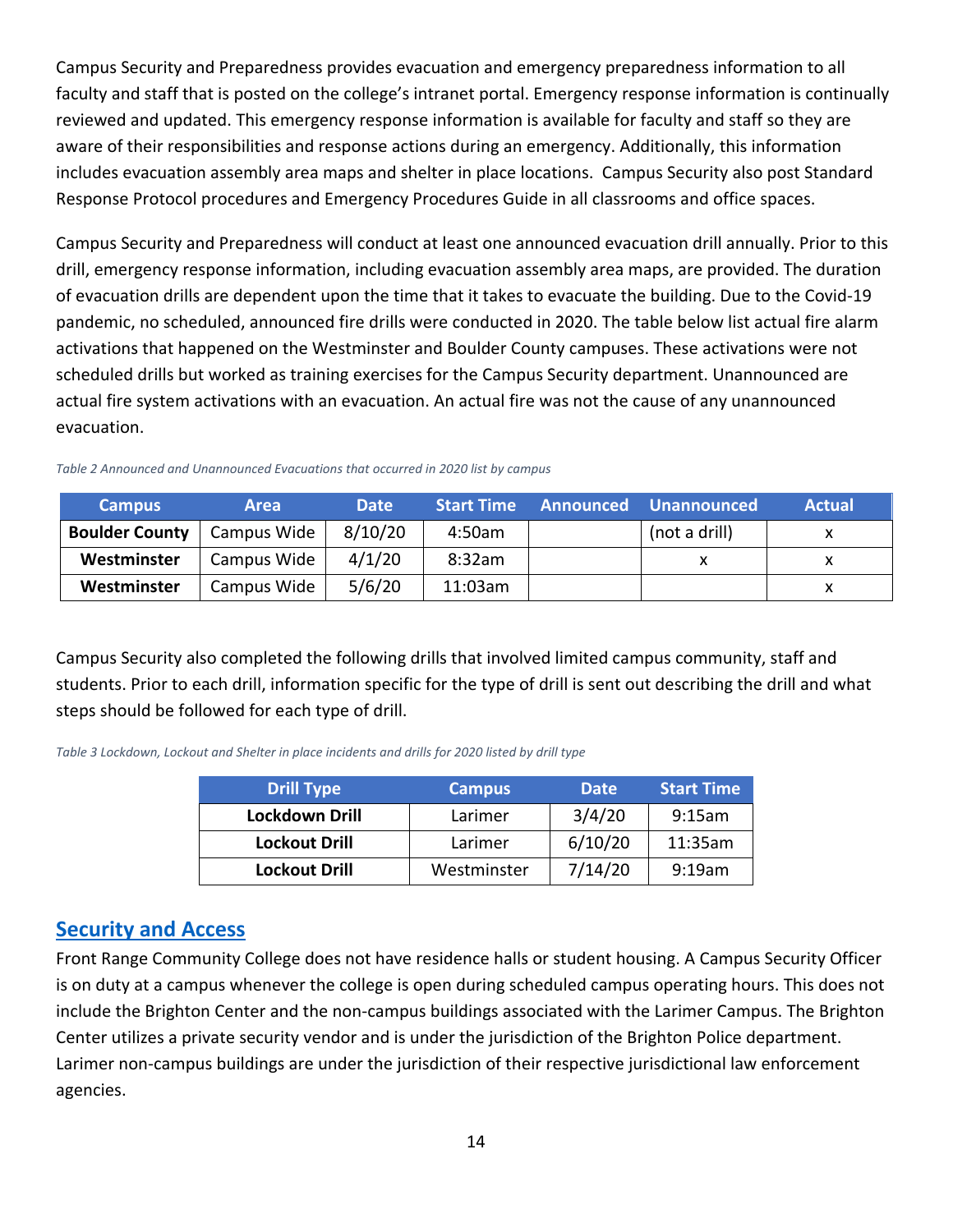The college campuses operating hours may vary from campus to campus or center. The Boulder County, Larimer and Westminster campuses are open during business hours; Monday through Saturday and the Larimer and Westminster campuses are open on Sunday. The Brighton Center is closed on Saturday and Sunday. The Larimer campus non-campus buildings have varying hours of operation. For campus specific hours please contact the campus call center or the Campus Security Office. After hours, college personnel and students do not have routine access to campus buildings. Any special event that may go beyond normal closure time must be pre-approved and the Campus Security Office will need to be informed and have an officer on duty during the event.

To enhance building security and personal safety, certain campus buildings may be locked when not in use even though the campus is open. For access to buildings during these times contact the Campus Security Office. The college may modify its hours of operations during semester breaks and on college observed holidays. Emergencies and other college or campus concerns may necessitate changes to the normal operating hours.

Campus Security Officers conduct daily security and communication systems checks, and weekly building campus grounds security checks. Any deficiencies found, are addressed as soon as possible with the appropriate college department or system vendor. The campuses Facilities Departments are integral in maintaining safe campus properties and buildings. Non-emergency safety concerns related to grounds or physical building concerns may be reported directly to the campus Facilities Department. The Brighton Center, Prospect Center, FRCC Loveland, Fossil Ridge High School and Louisville Avista Adventist Hospital building concerns are reported to their respective property management representative.

#### <span id="page-15-0"></span>**[Crime Prevention](#page-1-0)**

Crime prevention and awareness is not the sole responsibility of the Campus Security Department, rather it is a combined effort with the campus community. The Department of Campus Security and Preparedness subscribes to the concept of community policing and looks for opportunities to present crime prevention and self-protection information to individuals and informal groups as an integral part of their daily patrol responsibilities. Officers are continually attempting to interact with the students and staff to develop better relationships with the campus community. The Campus Security Office provides programming opportunities to inform faculty, staff, and students about campus and personal safety:

- 1. New Employee Orientation, which are scheduled in alternating months. Overall crime prevention and awareness, when and how to call 911, when and how to contact Campus Security, emergency procedures including the Standard Response Protocols of lockout, lockdown, shelter in place or evacuation and Hostile Intruder response.
- 2. New Student Orientation at the beginning of the spring and fall semester. Overall crime prevention and awareness, when and how to call 911, when and how to contact Campus Security, emergency procedures including the Standard Response Protocols of lockout, lockdown, shelter in place or evacuation.
- 3. Crime Prevention Through Environmental Design (CPTED) Annually, Campus Security develops sections of each campus and assigns an officer to that section. The officer meets with each department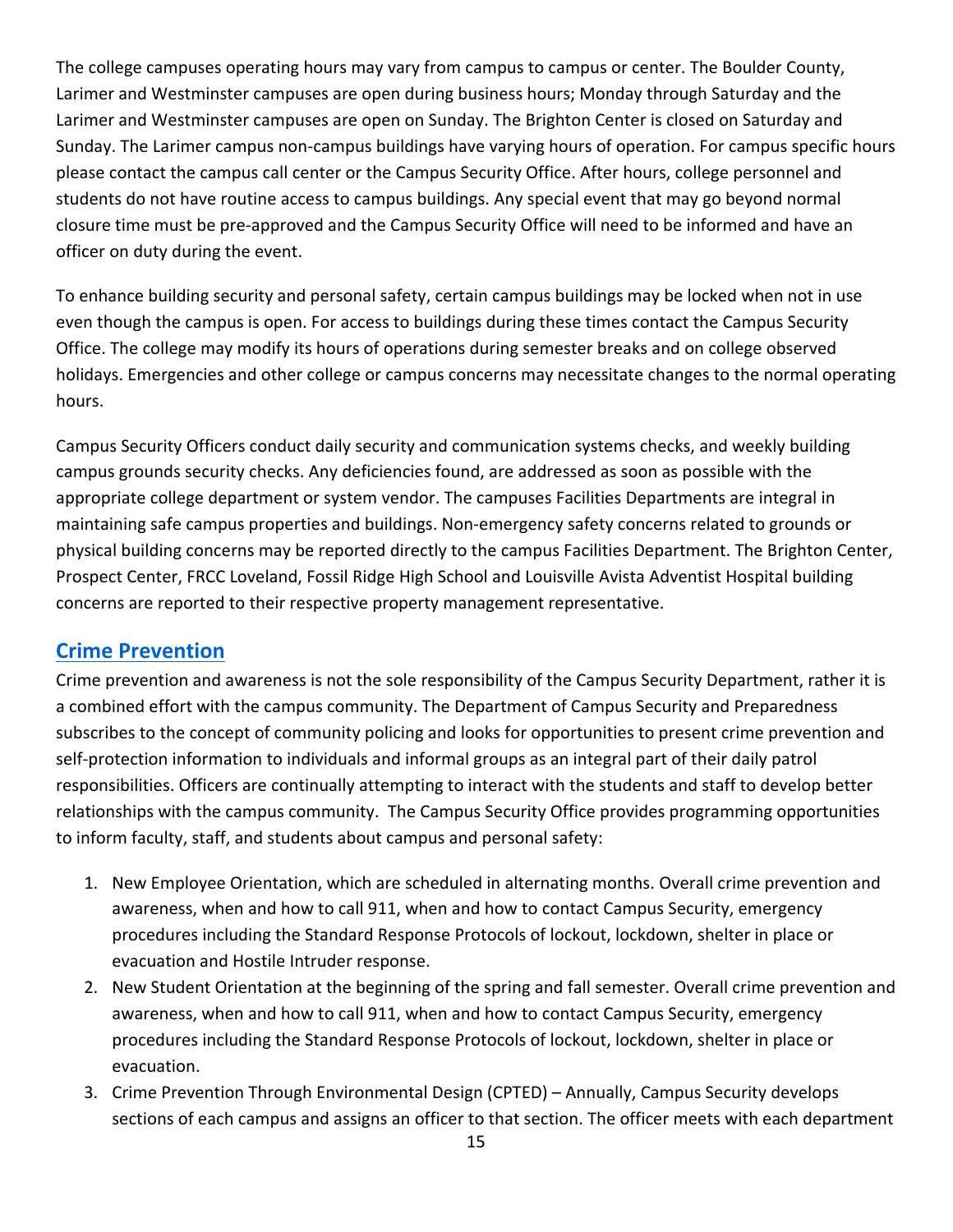within their section to talk about safety, security, emergency response, the Standard Response Protocol and answer any questions.

- 4. In the spring and fall semesters, officers utilize CPTED interactions with student and staff where an officer strikes up a conversation and ask a safety and security questions. These responses are input into a computer program for follow-up, resource allocation and data analysis.
- 5. Campus publications are updated as needed to stay relative and timely. These include overall crime prevention, domestic violence, stalking, drug and alcohol awareness, when and how to call 911 and when and how to call Campus Security.
- 6. Security awareness literature is updated as needed to stay relative and timely. These include overall crime prevention, domestic violence, stalking, dating violence, sexual assault, how to obtain a Protective Order, drug and alcohol awareness, when and how to call 911 and when and how to call Campus Security. As well as, how to obtain a protection order.
- 7. Informational and educational lecture programs during each semester. These include non-gender based crime prevention and awareness, department meetings, sexual assault awareness and domestic violence awareness given by local law enforcement or community based organizations.
- 8. Special security announcements and information in reference to immediate concerns as those concerns arise. Campus Security will issue a Community Notice for concerns that do not rise to the level of Timely Warning Notice. They have also instituted a See Something, Say Something program with one to one training and an informational brochure.
- 9. Informal one to one security talks. During daily interactions, Campus Security will provide one to one training while on patrol.
- 10. Formal department meetings in the departments work space as requested. Campus Security will meet with a specific department, within their work space, to discuss safety and security issues of all types.

In addition to programs offered by the Campus Security Department, additional programs are offered from time to time by the Office of Student Affairs, campus Student Life, the campus Safety Committee or local law enforcement.

## <span id="page-16-0"></span>**[Campus Safety Escort Service](#page-1-0)**

FRCC Department of Campus Security and Preparedness provides an on-campus safety escort service upon request only at the Boulder County, Larimer and Westminster Campuses. Anyone requesting a safety escort may stop by the Campus Security Office or contact them using a campus security phone or cell phone. Anyone requesting an escort from another campus, center or non-campus location should contact the police with jurisdiction for their location or 911 in an emergency.

## <span id="page-16-1"></span>**[Personal Safety](#page-1-0)**

The Department of Campus Security and Preparedness utilizes officers on patrol and security cameras to observe and detect crimes and threats on campus. The Campus Security Officer's function is primarily educational, informational and advisory, rather than regulatory. Campus Security Officers are not police officers and are not empowered as such. The primary protective means used restricts campus access and use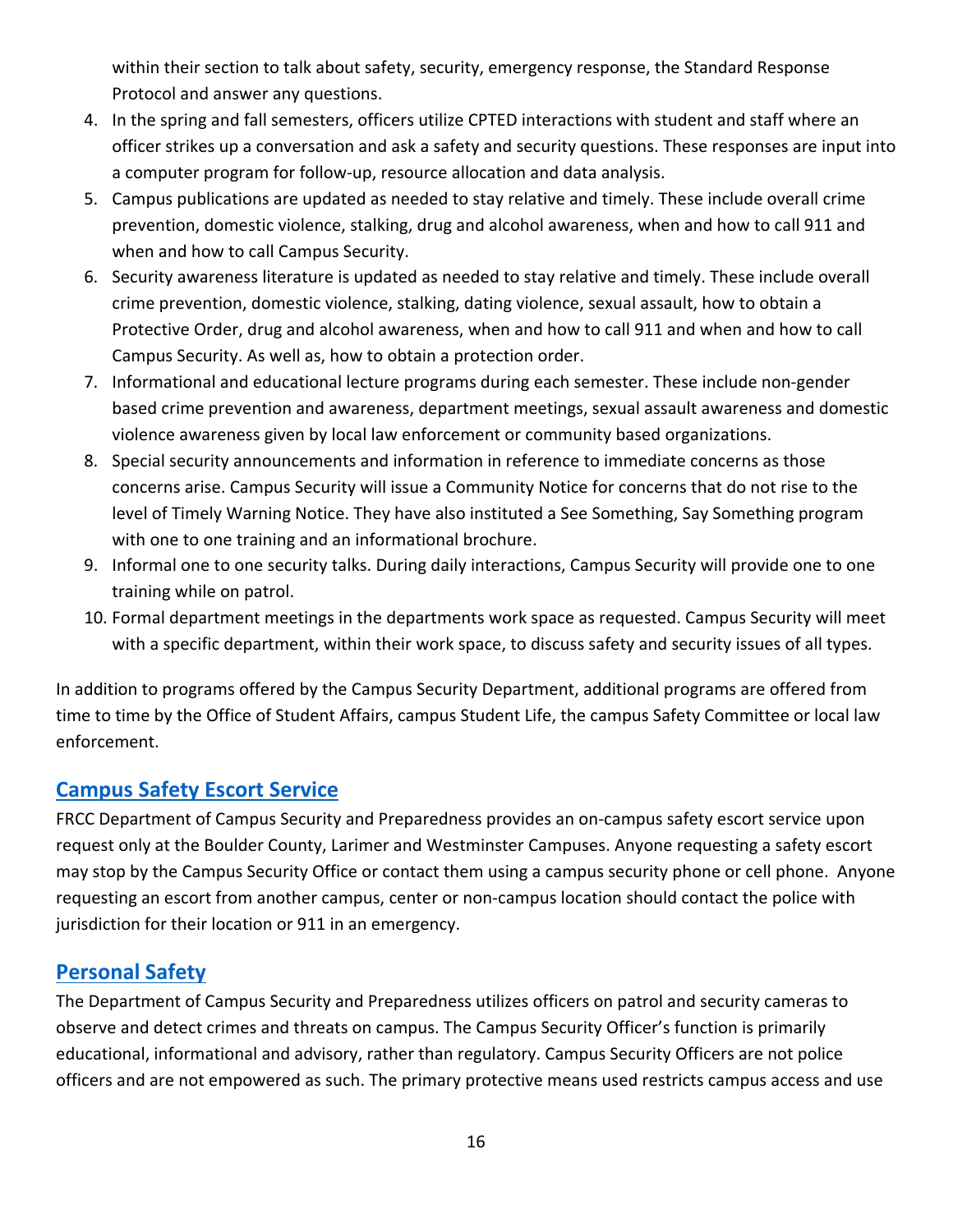to only those authorized students, staff, employees, or their guests for reasonable and safe purposes. A safe campus is everyone's responsibility.

Do your part to protect yourself and others. Increased awareness by all of us, can help prevent crime and keep our community safe.

Listed below are ways you can help protect yourself from criminal activity on and off campus: Always secure your residence or office door whenever you leave (even for just a minute.)

- Do not store large amounts of money, jewelry, or other valuables in your vehicle, room or office.
- Never leave your backpack, wallet or purse unattended.
- Never loan your keys or I.D. to anyone. This includes any employee issued an access control card.
- If you see someone who looks suspicious on campus, call Campus Security immediately. We want to verify if the individual has a valid reason to be on campus.
- Try not to walk alone at night. Should you have to, stay in well-lit areas and walk with a purpose.
- Always lock your vehicle. Put valuables and identifying papers in the trunk.
- When walking to your vehicle, have your keys ready before you get to the door.
- Check to make sure that no one is in your vehicle before you get inside.
- After entering your vehicle, lock all doors and leave right away.
- Know the locations of all security phones in campus buildings; you can use these to call Campus Security.
- Be aware of your surroundings. Report any suspicious activity to Campus Security or local police immediately. Try to give a description that includes approximate age, height, and weight and details on hair, clothing, shoes, jewelry, scars, and tattoos - anything that is noticeable.
- Always take steps to protect yourself and be aware.

## <span id="page-17-0"></span>Campus Security Information Links

- [Clery Center](http://clerycenter.org/) http://clerycenter.org/
- [U.S. Department of Education –](https://www2.ed.gov/admins/lead/safety/campus.html) Campus Security https://www2.ed.gov/admins/lead/safety/campus.html
- [Office of Violence Against Women](https://www.justice.gov/ovw) https://www.justice.gov/ovw
- [U.S. Department of Education –](https://www2.ed.gov/about/offices/list/ocr/frontpage/pro-students/sex-pr.html) OCR https://www2.ed.gov/about/offices/list/ocr/frontpage/pro-students/sex-pr.html

## <span id="page-17-1"></span>Identity Theft Information / State and Federal sites

- [Annual Credit Report](https://www.annualcreditreport.com/cra/index.jsp) https://www.annualcreditreport.com/cra/index.jsp
- Colorado Bureau of Investigation [Identity Theft, Fraud and Cyber Crimes Victim Support](https://www.colorado.gov/pacific/cbi/identity-theft-fraud-and-cyber-crimes-victim-support) https://www.colorado.gov/pacific/cbi/identity-theft-fraud-and-cyber-crimes-victim-support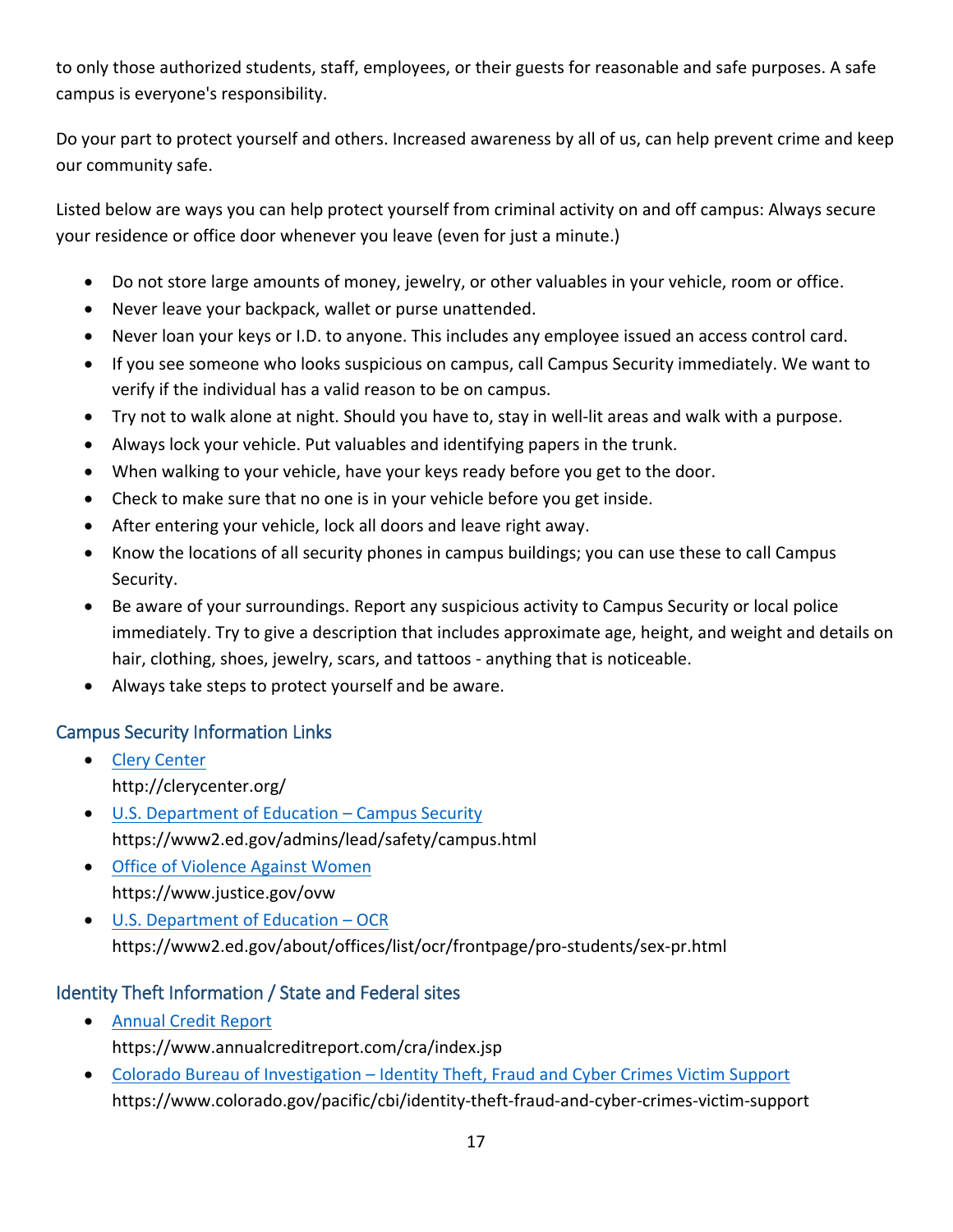**FBI** – [Scams and Safety: Identity Theft](https://www.fbi.gov/scams-and-safety/common-fraud-schemes/identity-theft) https://www.fbi.gov/scams-and-safety/common-fraud-schemes/identity-theft

## <span id="page-18-0"></span>**[Student Activities off Campus](#page-1-0)**

FRCC Campus Security does not monitor student safety for non-college sponsored activities while off campus and does not provide off campus security except during commencement ceremonies. All crimes that occur while off campus should be reported to the local law enforcement agency within the jurisdiction where the crime occurred. Local law enforcement is not under any obligation to report off campus criminal incidents to FRCC.

## <span id="page-18-1"></span>**[Misconduct](#page-1-0)**

As a condition of enrollment at FRCC, students are required to adhere to the Student Code of Conduct and college policy. In order to discourage student misconduct on campus or off-site locations associated with a particular campus, the college has empowered the Dean of Student Affairs Office to review cases of misconduct and institute appropriate disciplinary sanctions for violation(s). In addition, individuals violating the law may be prosecuted through the local or state judicial system when appropriate. Law enforcement is asked to report to the college any interaction with a college sponsored organization or group activity that they have contact with at an off-campus location, so the college can take appropriate disciplinary action.

## <span id="page-18-2"></span>**[Substance Abuse](#page-1-0)**

FRCC acknowledges the problem of substance abuse in our society and perceives this problem as a serious threat to employees and students. It is the intent of the College to establish and maintain a drug-free work place. It is the College's further intent to comply in every respect with the Drug-Free Schools and Communities Act Amendment of 1989 (Public Law 101-226) as presently constituted, to be amended in the future.

FRCC condemns the possession, use or distribution of illicit drugs and the abuse of alcohol and drugs, whether prescriptive or non-prescriptive. Any student or employee found to be in the possession of, using, selling, trading, or offering for sale, illicit drugs or alcohol on the College's property or as part of the College's activities, will be subject to disciplinary action as well as applicable local, state and federal laws this includes enforcement of the state underage drinking laws.

All FRCC campuses have been designated "Drug free" and only under certain circumstances is the consumption of alcohol permitted during approved events. The possession, sale, consumption, or furnishing of alcohol and the possession, sale, manufacture or distribution of any controlled substance is illegal under local, state and federal laws, this includes marijuana. Such laws are strictly enforced by the local law enforcement agency having jurisdiction on the campus in cooperation with Campus Security Office. Violators are subject to College disciplinary action, criminal prosecution, fine and imprisonment.

A single federal drug offense can carry a fine of up to \$4,000,000.00 and/or life in prison. At the state level, the most serious single drug offense carries a fine of up to \$1,000,000.00 and up to 32 years imprisonment and the least serious single drug offense carries a fine of up to \$5,000.00 and/or up to 18 months imprisonment.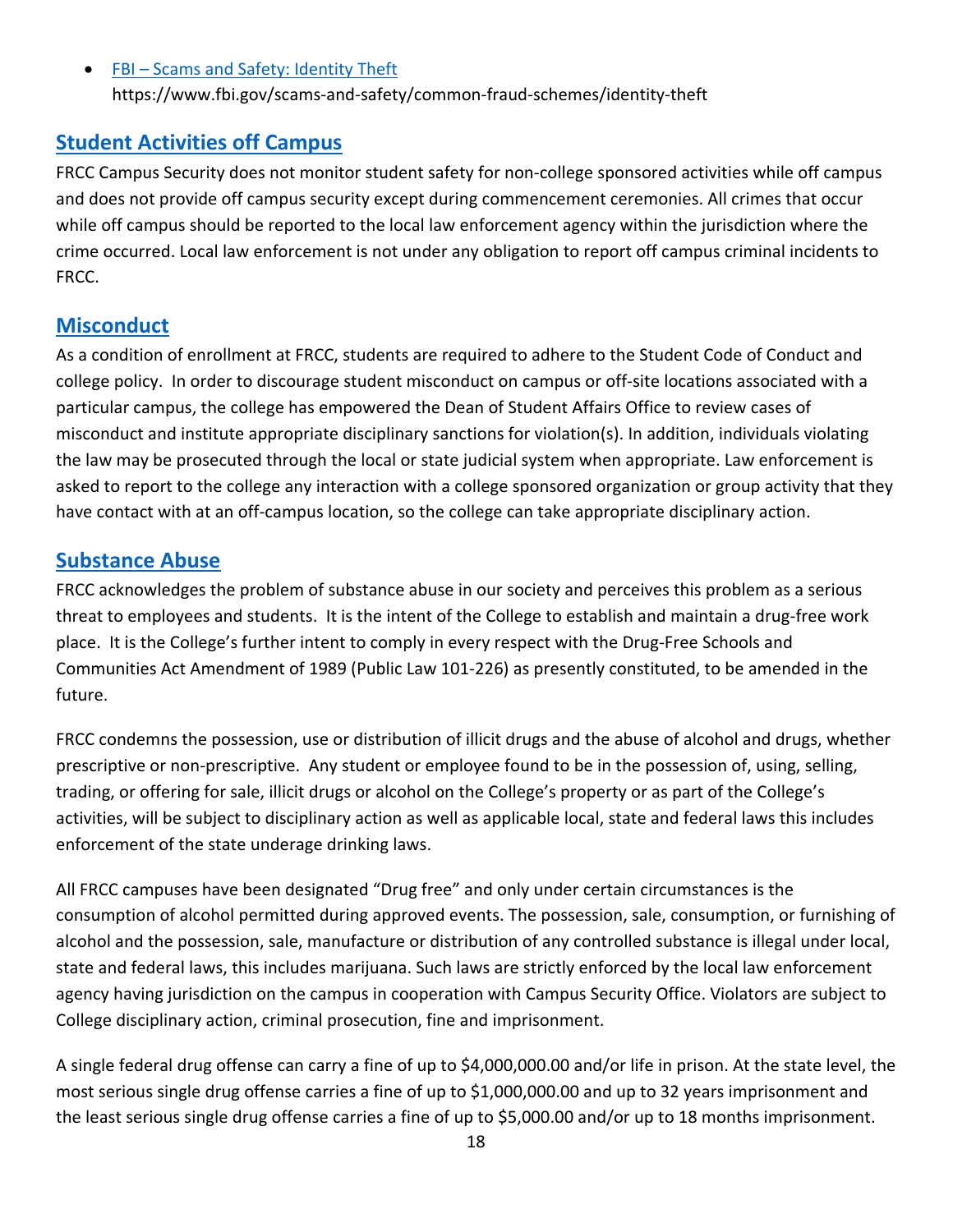State laws regulating the production, dispensation, possession, and use of alcohol are in Titles 12 and 18 of the Colorado Revised Statutes. A person under the age of 21 who possesses or consumes alcohol may be subject to a fine of \$100.00 and/or mandated substance abuse education for a first-time offense. Provision of alcohol to any person under the age of 21, a visibly intoxicated person, or a known alcoholic may be punishable by a fine of up to \$1,000.00 and a one-year jail sentence. Contributing to the delinquency of a minor can result in a \$500,000.00 fine and an eight-year imprisonment.

The complete text of the College's substance abuse policy including drug and alcohol abuse education programs can be found in the FRCC Student Handbook or the FRCC Employee Handbook. For a printed version of this information, please contact the Campus Security Office. The College and the State of Colorado have substance abuse programs and counseling services available through the campus Human Resources Department or through the Colorado State Employees Assistance Program. These two departments may also be able to refer you to other qualified services or programs.

Resource Information about Substance Abuse can be found at:

- [Front Range Community College –](https://www.frontrange.edu/being-a-student/community-resources) Community Resources <https://www.frontrange.edu/being-a-student/community-resources>
- [Street Drugs Website](http://www.streetdrugs.org/) http://www.streetdrugs.org/
- [College Drinking Prevention](https://www.collegedrinkingprevention.gov/) https://www.collegedrinkingprevention.gov

## <span id="page-19-0"></span>**[Sexual Offenses](#page-1-0)**

Any violation of an individual's right to be free from forcible or non-forcible sexual offenses constitutes a serious breach of Colorado law in addition to being a violation of the college's Student Code of Conduct. A violation of this policy by students may result in sanctions, including expulsion from the college or termination from employment for faculty or staff. In addition, the perpetrator may face criminal prosecution under the laws of the State of Colorado. When any person becomes aware of a forcible or non- forcible sexual offense, they should immediately report it to the appropriate law enforcement agency having jurisdiction over the offense, to the Campus Security Office, to the campus Dean of Student Affairs Office, or to Human Resources.

Prompt reporting allows for the collection and preservation of crucial evidence and helps the victim in receiving medical assistance, counseling, and other support services as soon as possible.

The College will protect the identity of persons who report having been victims of sexual assault, domestic violence, dating violence, or stalking to the fullest extent of the law. In the case of a sexual assault, an adult victim may choose to compete a law enforcement report, complete a medical report or an anonymous report. The victim may also decline to report the assault to law enforcement. In any case, the decision to have evidence collected remains with the victim and if the victim decides to have evidence collected, it may be completed in an anonymous manner.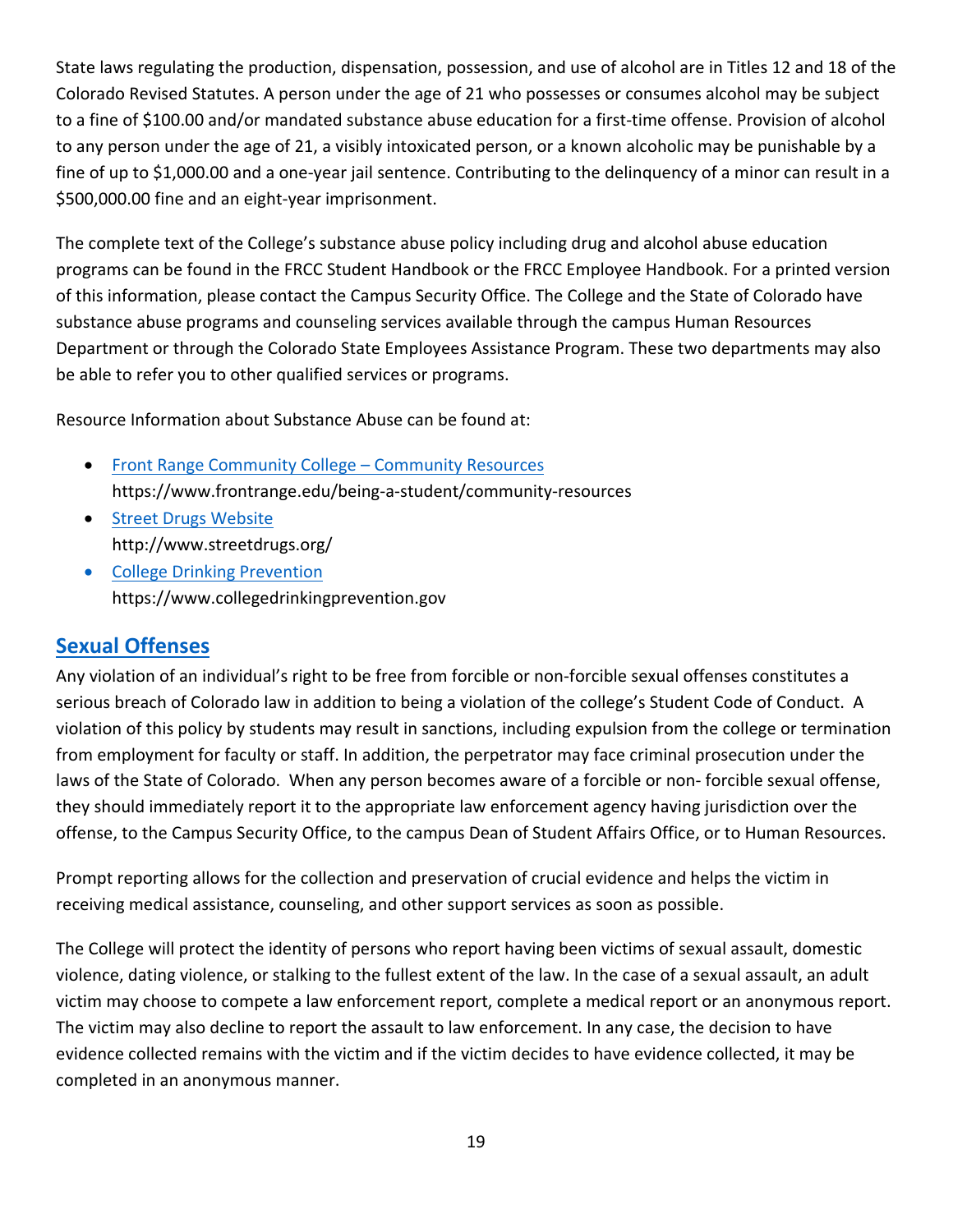The Clery Compliance Officer, the Clery Compliance Coordinator, the Title IX Compliance Officer and Campus Title IX Coordinators and the Deans of Student Affairs or designees, meet bi-weekly to review current cases, incidents and related student conduct to determine if there are any Clery implications.

## <span id="page-20-0"></span>Sex Offense Definitions

## Sex Offenses

Any sexual act directed against another person, without consent of the victim, including instances where the victim was incapable of giving consent. This includes attempted crimes and does not require completion of the act.

- **Rape** *is the penetration, no matter how slight, of the vagina or anus, with any body part or object, and/or penetration by a sex organ of another person, without the consent of the victim. This offense includes the rape of both males and females.* **Count one offense per victim**. Include the crime as Rape, regardless of the age of the victim, if the victim did not consent or if the victim was incapable of giving consent. If the victim consented, the offender did not force or threaten the victim, and the victim was under the statutory age of consent, include the crime as Statutory Rape.
- **Fondling** *is the touching of the private body parts of another person for the purpose of sexual gratification, without the consent of the victim, including instances where the victim is incapable of giving consent because of their age or because of their temporary or permanent mental incapacity.* **Count one offense per victim**. Fondling is recognized as an element of the other sex offenses. Therefore, count fondling only if it is the only sex offense.
- **Incest** *is sexual intercourse between persons who are related to each other within the degrees wherein marriage is prohibited by law.* **Count one offense per victim**.
- **Statutory Rape** *is sexual intercourse with a person who is under the statutory age of consent.*

## If A Sexual Assault Occurs

#### **What Should You Do If You Have Been Sexually Assaulted?**

- **Remember: It is not your fault.**
- If you wish to work with police, call 911 immediately. If you report to Campus Security, they will offer to assist you in reporting to the police if you choose to do so.
- If you do not wish to work with police but want a medical exam, go to an Emergency Department for a Sex Assault Nurse Examiner (S.A.N.E.) exam within five days. For S.A.N.E. exam medical facilities please see below.
- It is best if you do not bathe, shower, eat, drink, douche or change clothes. However, evidence can still be collected if you have done any or all of these things.
- Tell a trusted friend or relative. Or call an advocate, you are not alone!

[Colorado Coalition Against Sexual Assault \(CCASA\)](https://www.ccasa.org/) (https://www.ccasa.org/)

Information from Boulder Community Health [Sexual Assault Nurse Examiner Program](https://www.bch.org/Our-Services/Emergency-Trauma-Services/Sexual-Assault-Nurse-Examiners.aspx)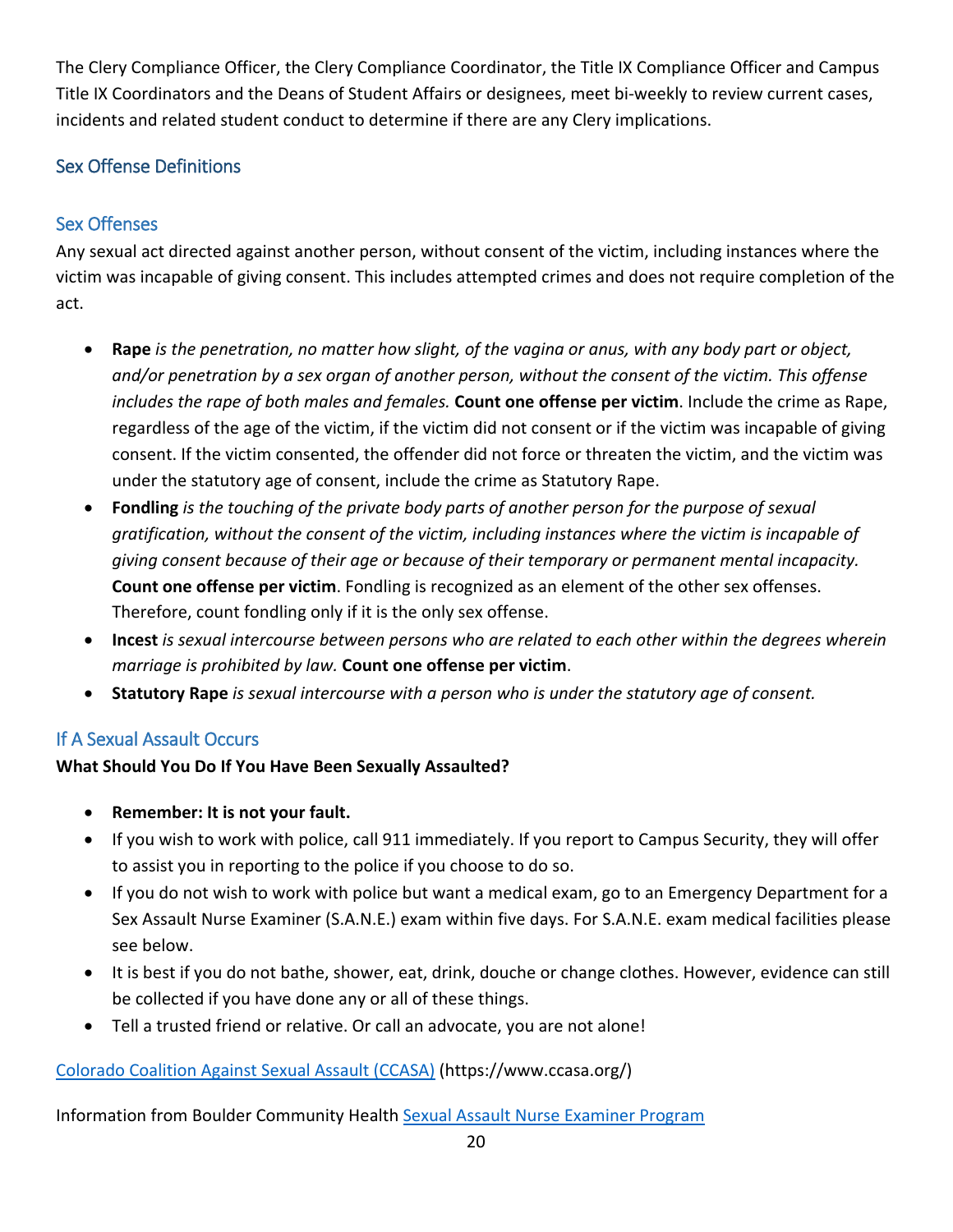- Adults have the ability to choose to remain anonymous with law enforcement; work minimally or not at all with police; or participate in a police investigation.
- Police typically will not pursue a case unless the patient agrees to work with them. Having a case number allows evidence to be tested or stored in case the victim decides to pursue charges at a later date.

FRCC will assist the victim with academic changes due to the situation when requested and are reasonably available. FRCC will provide the victim written notification for these changes and how to request these changes. This request may include; academic, transportation, working situations or protective measures.

FRCC is obligated to comply with a request to the extent that is reasonable. FRCC will also assist the victim with notifying law enforcement, if the student requests the assistance.

After an incident of sexual assault and domestic violence, the victim should consider seeking medical attention as soon as possible at:

| <b>Medical Facility</b>                                                   | <b>Phone Number</b> | <b>Service Area</b>                                          | <b>Type</b>                                            | <b>Hours</b> |
|---------------------------------------------------------------------------|---------------------|--------------------------------------------------------------|--------------------------------------------------------|--------------|
| <b>Children's Hospital at Anschutz</b><br><b>Medical Campus in Aurora</b> | 720-777-1234        | Denver Metro                                                 | <b>Medical forensic</b><br>exam/evidence<br>collection | 24/7         |
| <b>Denver Health Medical Center</b><br>in Denver                          | 303-436-6000        | Denver, Adams,<br>Arapahoe,<br>Jefferson Counties            | S.A.N.E. (Sexual<br><b>Assault Nurse</b><br>Examiner)  | 24/7         |
| <b>Porter Adventist Hospital in</b><br><b>Denver</b>                      | 303-778-1955        | Adams, Broomfield,<br>Boulder, Denver,<br>Jefferson Counties | <b>Medical forensic</b><br>exam/evidence<br>collection | 24/7         |
| St. Anthony's North Hospital in<br>Westminster                            | 720-627-0000        | Adams, Broomfield,<br>Boulder, Denver,<br>Jefferson Counties | S.A.N.E.                                               | 24/7         |
| <b>UC Health Longs Peak Hospital</b><br>in Longmont                       | 720-718-7000        | Larimer, Weld,<br><b>Boulder Counties</b>                    | S.A.N.E                                                | 24/7         |
| <b>Medical Center of the Rockies</b><br>in Loveland                       | 970-624-2500        | Larimer, Weld,<br><b>Boulder Counties</b>                    | S.A.N.E                                                | 24/7         |
| <b>UCHealth Emergency Room in</b><br><b>Ft Collins</b>                    | 970-237-8100        | Non specified area                                           | S.A.N.E                                                | 24/7         |

*Table 4 Medical attention for victims of sexual assault and domestic violence*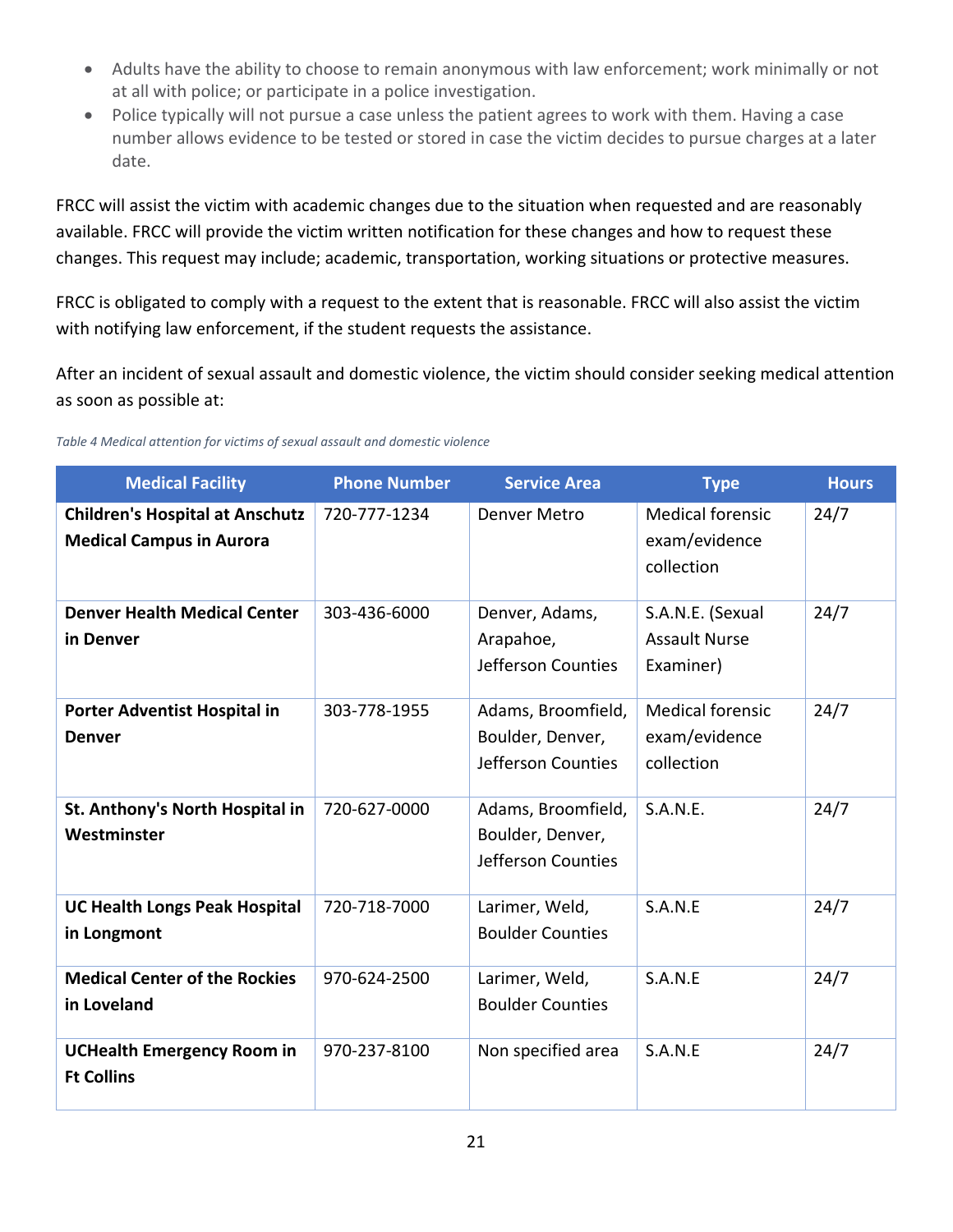| <b>Medical Facility</b>                                   | <b>Phone Number</b> | <b>Service Area</b> | <b>Type</b> | <b>Hours</b> |
|-----------------------------------------------------------|---------------------|---------------------|-------------|--------------|
| <b>North Colorado Medical</b><br><b>Center in Greeley</b> | 970-810-4121        | Non specified area  | S.A.N.E     | 24/7         |
| <b>Boulder Community Foothills</b><br><b>Hospital</b>     | 303-415-7000        | Non specified area  | S.A.N.E     | 24/7         |

In Colorado, evidence may be collected even if you choose not to make a report to law enforcement. It is important that a victim of sexual assault not bathe, douche, smoke, change clothing or clean the bed/linen/area where they were assaulted within 5 days of occurrence so that evidence, as may be necessary to the proof of criminal activity, may be preserved. In circumstances of sexual assault, if victims do not opt for forensic evidence collection, health care providers can still treat injuries and take steps to address concerns of pregnancy and/or sexually transmitted disease. Victims of sexual assault, domestic violence, stalking, and dating violence are encouraged to also preserve evidence by saving text messages, instant messages, social networking pages, other communications, and keeping pictures, logs or other copies of documents, if they have any, that would be useful to College hearing boards/investigators or police. Although the College strongly encourages all members of its community to report violations of this policy to law enforcement, it is the victim's choice whether or not to make such a report and victims have the right to decline involvement with the police. The College's Campus Security and Preparedness Office at each campus or the Title IX Coordinator will assist any victim with notifying local police if they so desire. The law enforcement agency with jurisdiction depends on the location where the assault occurred. Listed below are the police departments and their contact information for cities that the College has a campus, center or non-campus location. If you do not know where the assault occurred, you can contact any law enforcement agency for assistance.

| <b>Police Department</b>                     | <b>Phone Number</b> | <b>Address</b>                                      | <b>Web Address</b>                                                                            |
|----------------------------------------------|---------------------|-----------------------------------------------------|-----------------------------------------------------------------------------------------------|
| <b>Brighton Police</b><br><b>Department</b>  | 303-655-2300        | 3401 E. Bromley Lane,<br>Brighton CO 80601          | http://www.brightonco.gov/264/Police-<br>Department                                           |
| <b>Ft. Collins Police</b><br><b>Services</b> | 970-419-3273        | 2221 S. Timberline,<br>Fort Collins CO 80525        | https://www.fcgov.com/police/                                                                 |
| <b>Loveland Police</b><br><b>Department</b>  | 970-667-2151        | 500 E. 3 <sup>rd</sup> Street,<br>Loveland CO 80537 | https://www.lovgov.org/services/police                                                        |
| <b>Longmont Police</b><br><b>Department</b>  | 303-651-8555        | 225 Kimbark St.,<br>Longmont CO 80501               | https://www.longmontcolorado.gov/dep<br>artments/departments-n-z/public-<br>safety-department |

*Table 5 The law enforcement agencies with jurisdiction over campuses, centers and sites for reporting sexual assault*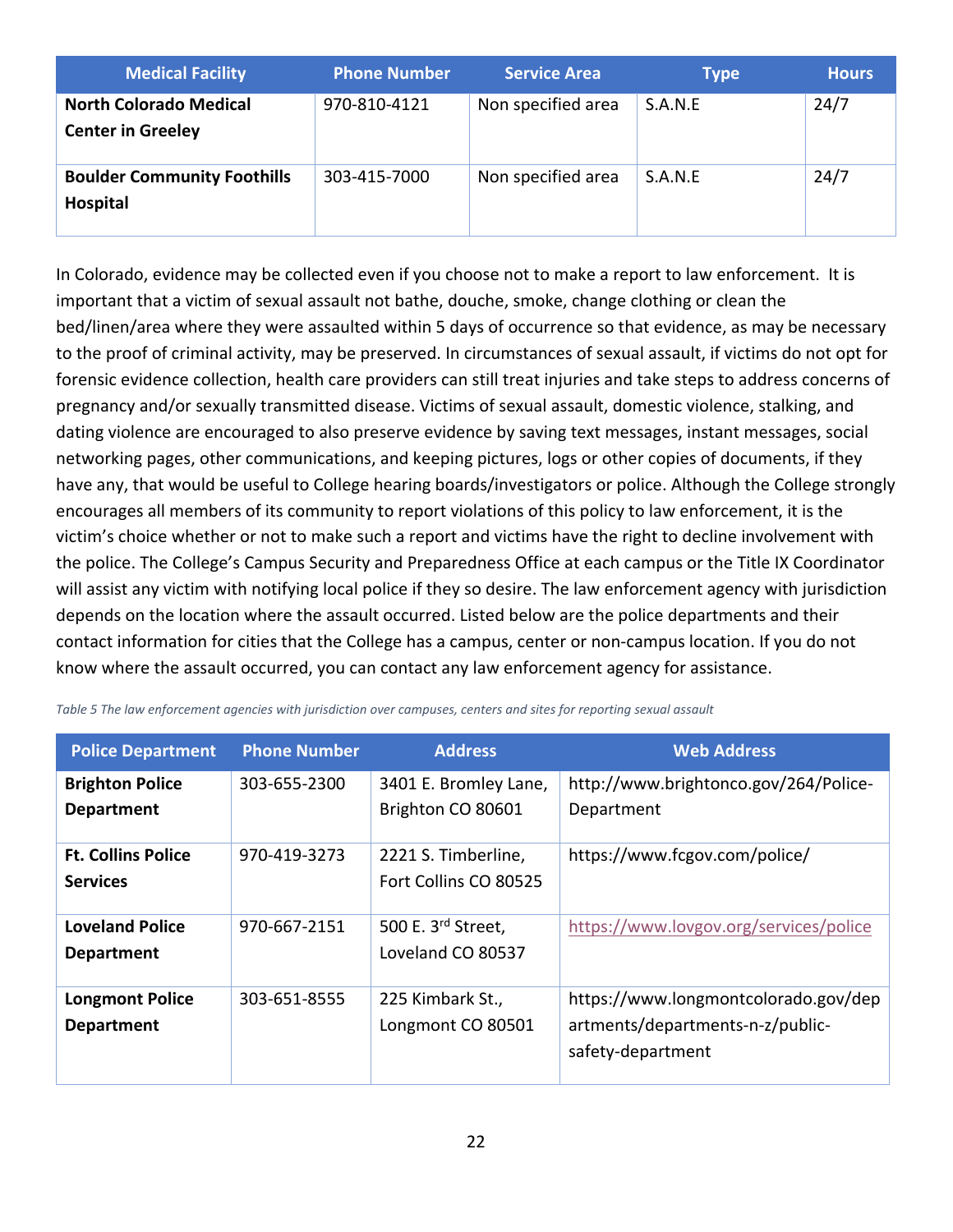| <b>Police Department</b> Phone Number |              | <b>Address</b>  | <b>Web Address</b>                     |
|---------------------------------------|--------------|-----------------|----------------------------------------|
| <b>Westminster Police</b>             | 303-658-4360 | 9110 Yates St., | http://www.cityofwestminster.us/police |
| <b>Department</b>                     |              | Westminster CO  |                                        |
|                                       |              | 80031           |                                        |
|                                       |              |                 |                                        |

#### Sexual Harassment

Title IX of the Education Amendments of 1972 prohibits sexual discrimination in educational programs. FRCC, by virtue of its commitment to the ideals of dignity, equality and mutual respect for all people, deplores and condemns any form of sexual harassment*.* It is the intent of FRCC to comply with both the letter and the spirit of Title IX to make certain discrimination does not occur or adversely affect the educational environment. FRCC has a legitimate and compelling interest in prohibiting sexual harassment or sexual misconduct of any kind. Further, FRCC has an obligation to discipline those who do engage in sexually harassing or discriminatory behavior.

Sexual harassment in the educational environment may occur between students, administrators, faculty, staff, visitors or other persons on campus or at college-related activities. The range of unwelcome, unwanted and inappropriate behaviors may include, but is not limited to:

- Sexual flirtation or prolonged staring
- Sexually suggestive looks, gestures or sounds
- Sexually explicit statements, teasing, jokes or anecdotes
- Pressure for dates
- Sexually demeaning comments that imply that one sex is inferior to another
- Offensive physical contact, such as patting, pinching, cornering, standing close, or attempts to fondle
- Subtle pressure for sexual activity
- Requests for sex in exchange for grades or favors, or to avoid poor grades or discipline
- Consensual relationships between employees and students
- Other actions of a sexual nature which interfere with school performance or create an intimidation, hostile or offensive learning environment

Sexual harassment will not be tolerated at FRCC and it creates an unacceptable educational and working environment. Some situations may be resolved informally. Students who feel that they have been subjected to sexual harassment should contact either the Human Resources Department directly; complete a Harassment, [Retaliation and Discrimination complaint form](https://www.frontrange.edu/being-a-student/campus-safety/report-a-concern-or-incident) that can be found on the FRCC home page*,* under Being a Student by clicking on Campus Safety and scrolling down to Harassment and Discrimination*,* or by contacting the Dean of Student Affairs. Complaints involving FRCC employees should be filed directly with the Human Resources Office.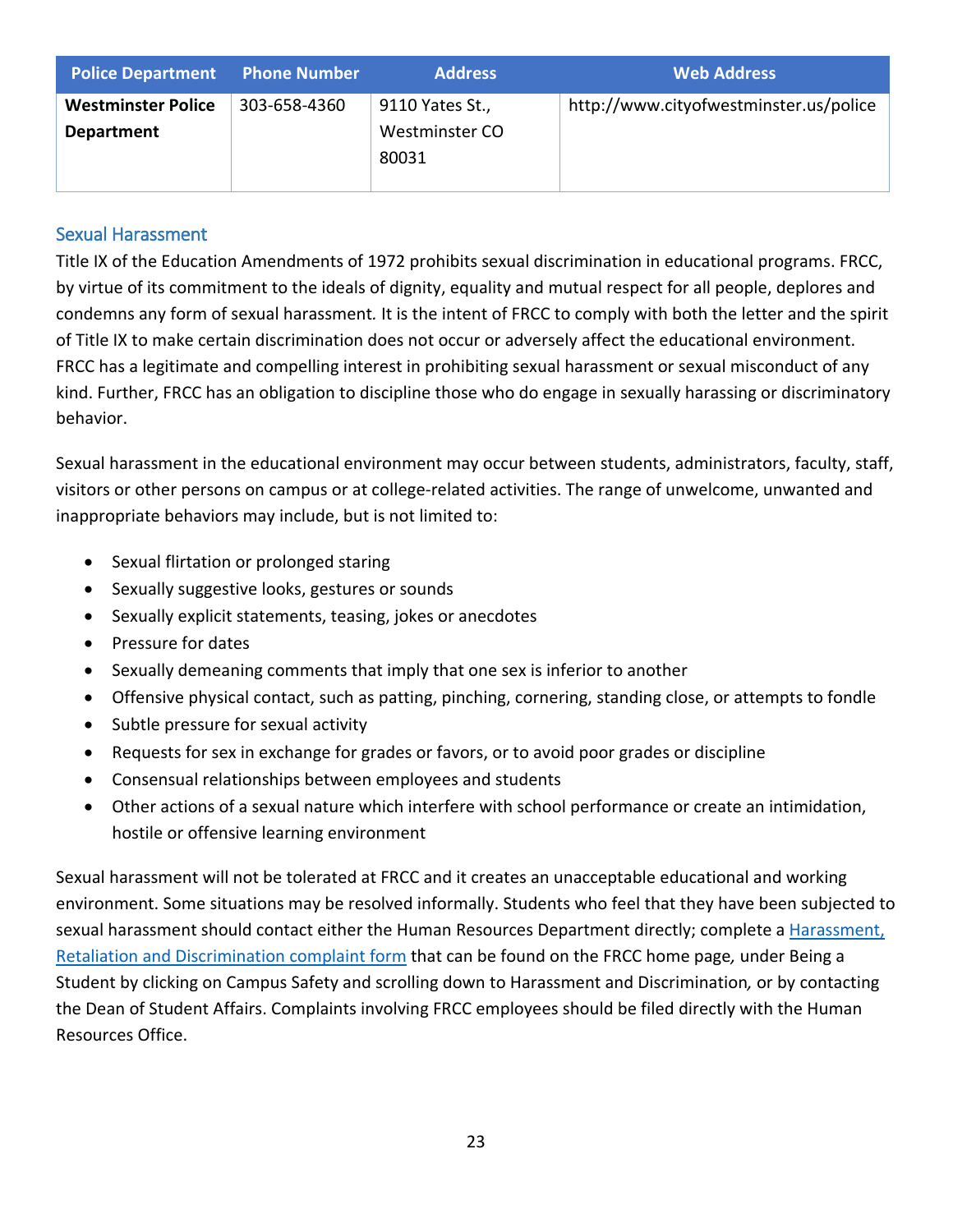## <span id="page-24-0"></span>**[Other Sex Offenses](#page-1-0)**

Sex offenses are not limited to rape and sexual assault. Other offensive and unacceptable sexual behavior may be in violation of the Student Conduct Code or criminal in nature. Exhibitionist, voyeurism (peeping Toms), and persons who make obscene or harassing phone calls are in violation of Student Conduct Code and also may be in violation of local or state law.

## <span id="page-24-1"></span>**[Institutional Disciplinary Proceedings and Sanctions](#page-24-1)**

The Clery Act requires that FRCC report the number of persons processed by arrest, citation, or summons for committing a reportable offense for violation of drug laws, liquor laws and weapons laws, even if they are released without a formal charge. In addition, the college must report by numbers "the referral of any person to any official {of the college} who initiates a disciplinary action of which a record is kept and which may result in the imposition of a sanction." FRCC has assigned the Dean of Student Affairs Office as the responsible area for investigating and determining when and if disciplinary action should be taken in regards to students referred to the college for violations of drug laws, liquor laws, and weapons laws. Specifically, the Clery Act requires that the college report the number of individuals who were referred to the college for violation of the specified laws.

A published list of violations of the Student Code of Conduct is printed in the FRCC catalog. This list is also available from the Dean of Student Affairs Office and the Campus Security Office.

In order for the college to investigate and, if justified, discipline the accused of a sexual offense, the accuser must identify the accused and provide sufficient details of the event verbally or in writing to allow the college to make an evaluation of the facts.

The accuser and accused are entitled to the same opportunities to have others present during a disciplinary proceeding and shall be informed of the outcome of any institutional disciplinary proceeding brought alleging a sex offense including the institution's final determination and any sanction against the accused. The college will act responsibly to respect the privacy, welfare, and safety of the accuser.

The alleged perpetrator will be invited to the Dean of Student Affairs Office to be informed of the nature of the allegation and to participate in a fact-finding interview. The accused will be treated with consideration and will be allowed to respond verbally or in writing to the allegation. If the accused admits the facts as presented by the accuser, a determination will be made as to an appropriate disciplinary sanction.

If the accused denies the allegation and states in whole or in part that the allegation is untrue, further investigation will be made by the staff of the Dean of Student Affairs Office. If the Dean of Student Affairs Office determines it is more probable than not that the sex offense as reported by the accuser did take place, appropriate college sanctions will be imposed. Both the accused and the accuser will be informed of the right and process of review. If reviewed, the matter will then be heard by a campus Vice President, who will make a final determination as outlined in the Student Code of Conduct.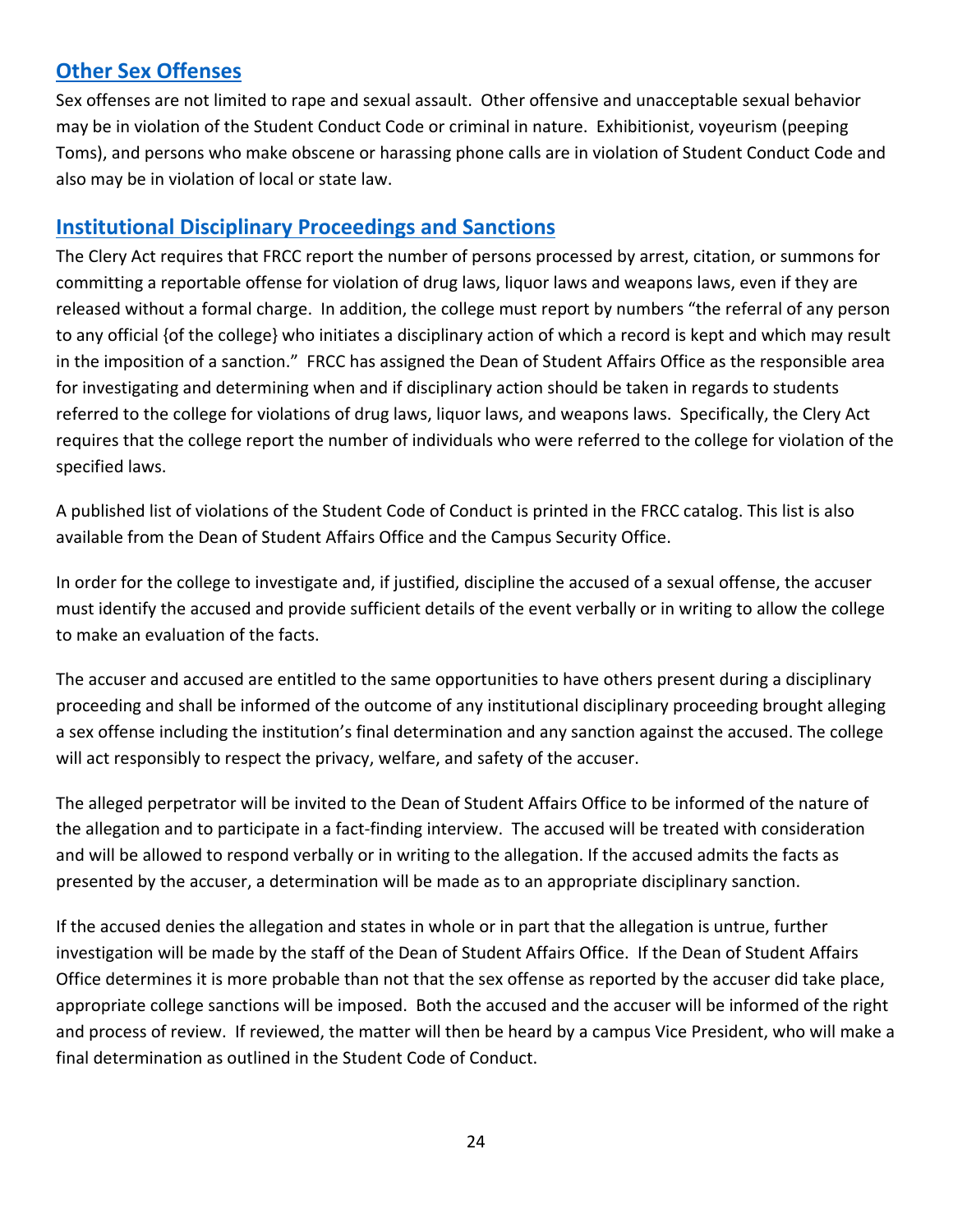If it is not feasible for the college to come to a determination with respect to the allegation and the accuser pursues legal redress through the criminal or civil courts, the college determination may be deferred pending the outcome of the legal process. Depending upon the court action, the college may impose an appropriate sanction retroactive to the date of the sexual offense.

FRCC will disclose, upon written request, to the alleged victim of a crime of violence or sex offense, the report on the results of any disciplinary proceeding conducted by the institution against a student who is the alleged perpetrator of such a crime or offense. If the alleged victim is deceased as a result of such crime or offense, the next of kin of such victim shall be treated as the alleged victim for these purposes.

Staff and faculty who violate federal, state or local laws are subject to criminal charges. These employees may also be subject to penalties from the college that range from dismissal or suspension, to official reprimand, and/or counseling.

Students who violate federal, state or local laws are subject to criminal charges. These students may also be subject to penalties from the college as set forth in the Student Code of Conduct. The ranges of sanctions for violations under the Student Code of Conduct include but are not limited to, one or more of the following: suspension or expulsion from the college, alteration of their class schedule, disciplinary probation, or loss of privileges.

## <span id="page-25-0"></span>**[Campus Sexual Assault Victims' Bill Of Rights](#page-1-0)**

- Accuser and accused must have the same opportunity to have others present.
- Both parties shall be informed of the outcome of any disciplinary proceeding.
- Survivors shall be informed of their options to notify law enforcement.
- Survivors shall be notified of counseling services.
- Survivors shall be notified of options for changing academic and living situations.

The United States Congress enacted the "Campus Sexual Assault Victims' Bill of Rights' in 1992 as a part of the Higher Education Amendments of 1992 (Public Law: 102-325, section 486(c)). It was signed into law by President George Bush in July of 1992. The legislation which was originally introduced in May of 1991 by Congressman Jim Ramstad (a Minnesota Republican) has also been referred to as the "Ramstad Act" although this is not the official title.

This law requires that all colleges and universities (both public and private) participating in federal student aid programs afford sexual assault victims certain basic rights. It also requires the school to notify victims of their option to report their assault to the proper law enforcement authorities. Institutions found to have violated this law can be fined up to \$59,017.00 per violation or loss their eligibility to participate in federal student aid programs. Complaints about schools that have failed to comply with this law should be made with the U.S. Department of Education.

The "Campus Sexual Assault Victims' Bill of Rights" exists as part of the campus security reporting requirements, commonly known as the Jeanne Clery Act, of the federal law that establishes all student aid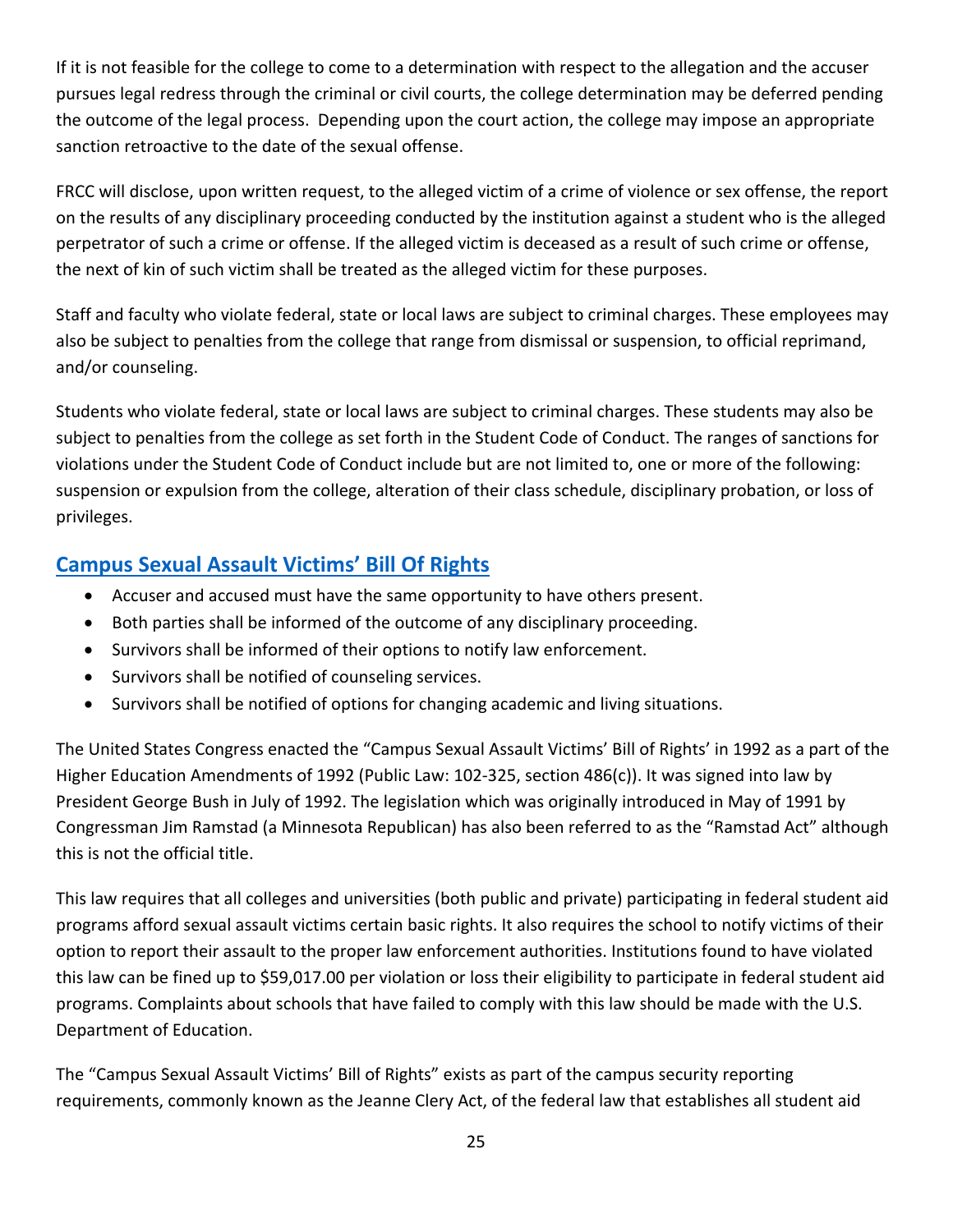programs, the Higher Education Act of 1965. It has not been amended since its enactment, except for a citation change to accommodate 1998 amendments to other requirements found in the campus security section.

Compliance with this paragraph does not constitute a violation of the Family Educational Rights and Privacy Act (20 U.S.C. 1232g). For the purpose of this paragraph, the outcome of a disciplinary proceeding means only the institution's final determination with respect to the alleged sex offense and any sanction that is imposed against the accused; and (vii) sanctions the institution may impose following a final determination of an institutional disciplinary proceeding regarding rape, acquaintance rape, or other forcible or non-forcible sex offense.

## <span id="page-26-0"></span>**[Sex Offender Registration](#page-1-0)**

FRCC is required by federal Campus Sex Crime Prevention Act to annually provide the college community with a notification regarding where information can be obtained regarding registered sex crime offenders who are enrolled or employed at FRCC. FRCC is not a sex offender registration site under Colorado Revised Statutes. In Colorado, convicted sex offenders must register with the Colorado Bureau of Investigation (CBI) and are listed on the Colorado Bureau of Investigations (CBI) sex offender website. You can link to this information, which appears on CBI's website, by accessing the Campus Security website at **FRCC Campus Security and** [Preparedness](http://www.frontrange.edu/About-Us/Campus-Safety/Campus-Security.aspx) page and clicking on the CBI Sex Offender List under Helpful Links or visiting the [Colorado](https://apps.colorado.gov/apps/dps/sor/)  [Convicted Sex Offender Search page.](https://apps.colorado.gov/apps/dps/sor/)

FRCC is not responsible for the accuracy of the information provided by the CBI Sex Offender Registry website. The information in the sex offender registry is provided only for the purpose of protecting the public. It shall not be used for the purpose of harassing or intimidating anyone, which is against the law in Colorado.

## <span id="page-26-1"></span>**[Violence Against Women Reauthorization Act Of 2013 Policy Statement](#page-1-0)**

Front Range Community College does not discriminate on the basis of sex in its educational programs and sexual harassment and sexual violence are types of sex discrimination. Other acts can also be forms of sexbased discrimination and are also prohibited whether sexually based or not and include dating violence, domestic violence, and stalking. As a result, Front Range Community College issues this statement of policy to inform the community of our comprehensive plan addressing sexual misconduct, educational programs, and procedures that address sexual assault, domestic violence, dating violence, and stalking, whether the incident occurs on or off campus and when it is reported to a College official. In this context, Front Range Community College prohibits the offenses of domestic violence, dating violence, sexual assault and stalking and reaffirms its commitment to maintain a campus environment emphasizing the dignity and worth of all members of the College community.

Front Range Community College is a part of the Colorado Community College System (CCCS) and is governed by the State Board for Community Colleges and Occupational Education (SBCCOE). For a complete copy of the SBCCOE Board Policies (BP) governing sexual misconduct, visit https://www.cccs.edu/policies-andprocedures/board-policies/bp-3-120-affirmative-action-anti-discrimination/. [BP 3-120, Affirmative](https://www.cccs.edu/policies-and-procedures/board-policies/bp-3-120-affirmative-action-anti-discrimination/)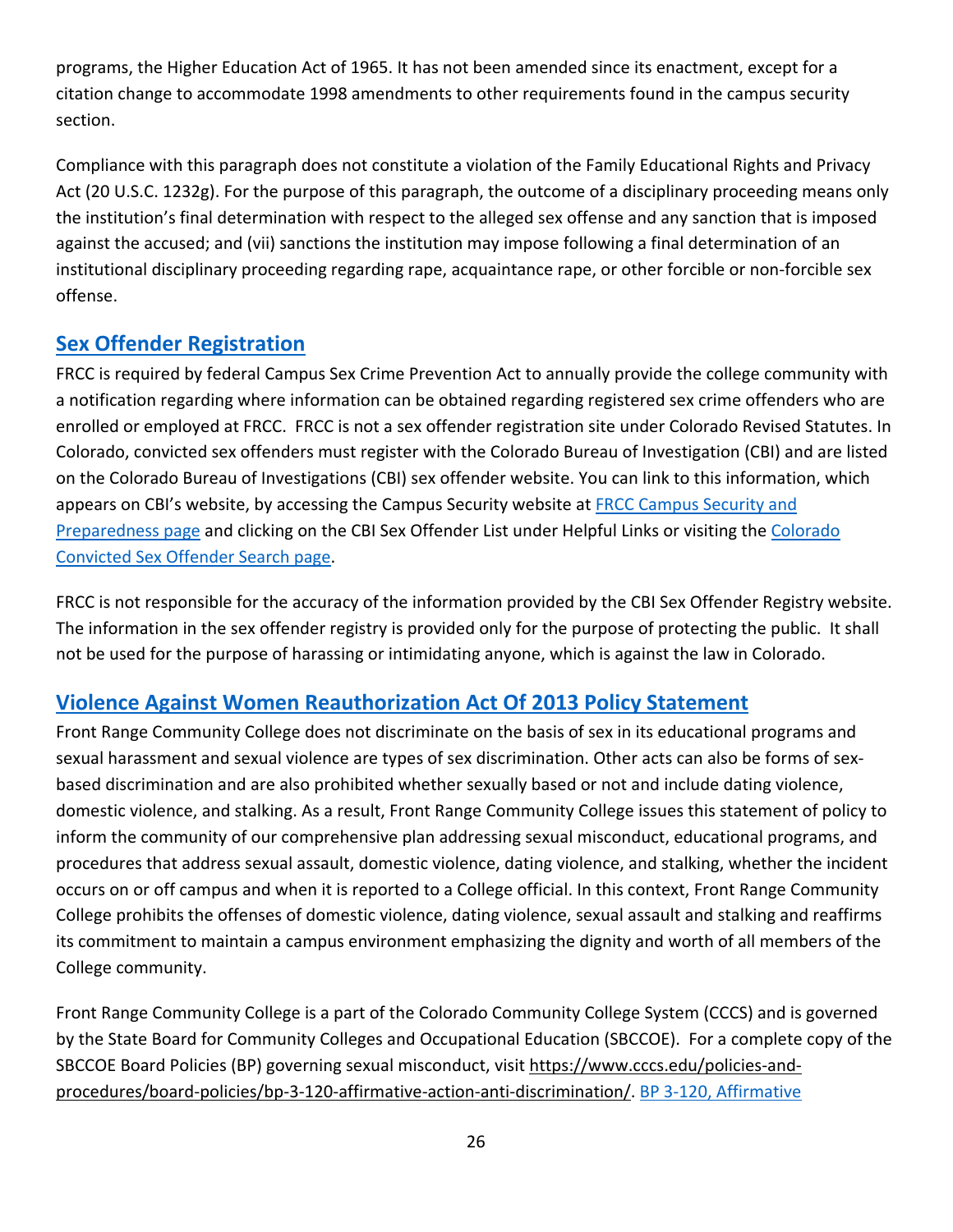[Action/Anti-Discrimination](https://www.cccs.edu/policies-and-procedures/board-policies/bp-3-120-affirmative-action-anti-discrimination/) prohibits employee sexual misconduct and BP 19-60, Prohibition of Discrimination or Harassment, prohibits student sexual misconduct.

Additionally, the Board has delegated procedural authority to the Colorado Community College System President. As a result, the pertinent CCCS System President's Procedures (SP) on Sexual Misconduct are found at SP 3-120a – [Sexual Misconduct Procedure](https://www.cccs.edu/policies-and-procedures/system-presidents-procedures/sp-3-120a-sexual-misconduct-procedure/) (https://www.cccs.edu/policies-and-procedures/systempresidents-procedures/sp-3-120a-sexual-misconduct-procedure/). For CCCS employees, authorized volunteers, guests and visitors, SP 3-120a applies and for students, SP 4-120a applies.

All Sexual Misconduct complaints are investigated pursuant to System President's Procedures, Civil Rights Grievance and Investigation Process. If the respondent to a complaint is a CCCS employee, authorized volunteer(s), guest(s), or visitor(s), SP 3-50b will apply. If the respondent is a student, SP 4-31a applies. The procedures can be located at SP 3-50b – [Civil Rights Grievance and Investigation Process](https://www.cccs.edu/policies-and-procedures/system-presidents-procedures/sp-3-50b-civil-rights-grievance-and-investigation-process/) (https://www.cccs.edu/policies-and-procedures/system-presidents-procedures/sp-3-50b-civil-rightsgrievance-and-investigation-process/).

#### <span id="page-27-0"></span>A. [Definitions](#page-1-0)

**Consent, Unlawful Sexual Behavior**-Colorado Revised Statutes (C.R.S.) 18-3-401, means cooperation in act or attitude pursuant to an exercise of free will and with knowledge of the nature of the act. A current or previous relationship shall not be sufficient to constitute consent. Submission under the influence of fear shall not constitute consent.

**Sexual Assault**-C.R.S. 18-3-402, Colorado law defines sexual assault as any actor who knowingly inflicts sexual intrusion or sexual penetration on a victim or commits sexual assault if:

- The actor causes submission of the victim by means of sufficient consequence reasonably calculated to cause submission against the victim's will; or
- The actor knows that the victim is incapable of appraising the nature of the victim's conduct; or
- The actor knows that the victim submits erroneously, believing the actor to be the victim's spouse; or
- At the time of the commission of the act, the victim is less than fifteen years of age and the actor is at least four years older than the victim and is not the spouse of the victim; or
- At the time of the commission of the act, the victim is at least fifteen years of age but less than seventeen years of age and the actor is at least ten years older than the victim and is not the spouse of the victim; or
- The victim is in custody of law or detained in a hospital or other institution and the actor has supervisory or disciplinary authority over the victim and uses this position of authority to coerce the victim to submit, unless the act is incident to a lawful search; or
- The actor, while purporting to offer a medical service, engages in treatment or examination of a victim for other than a bona fide medical purpose or in a manner substantially inconsistent with reasonable medical practices; or
- The victim is physically helpless and the actor knows the victim is physically helpless and the victim has not consented.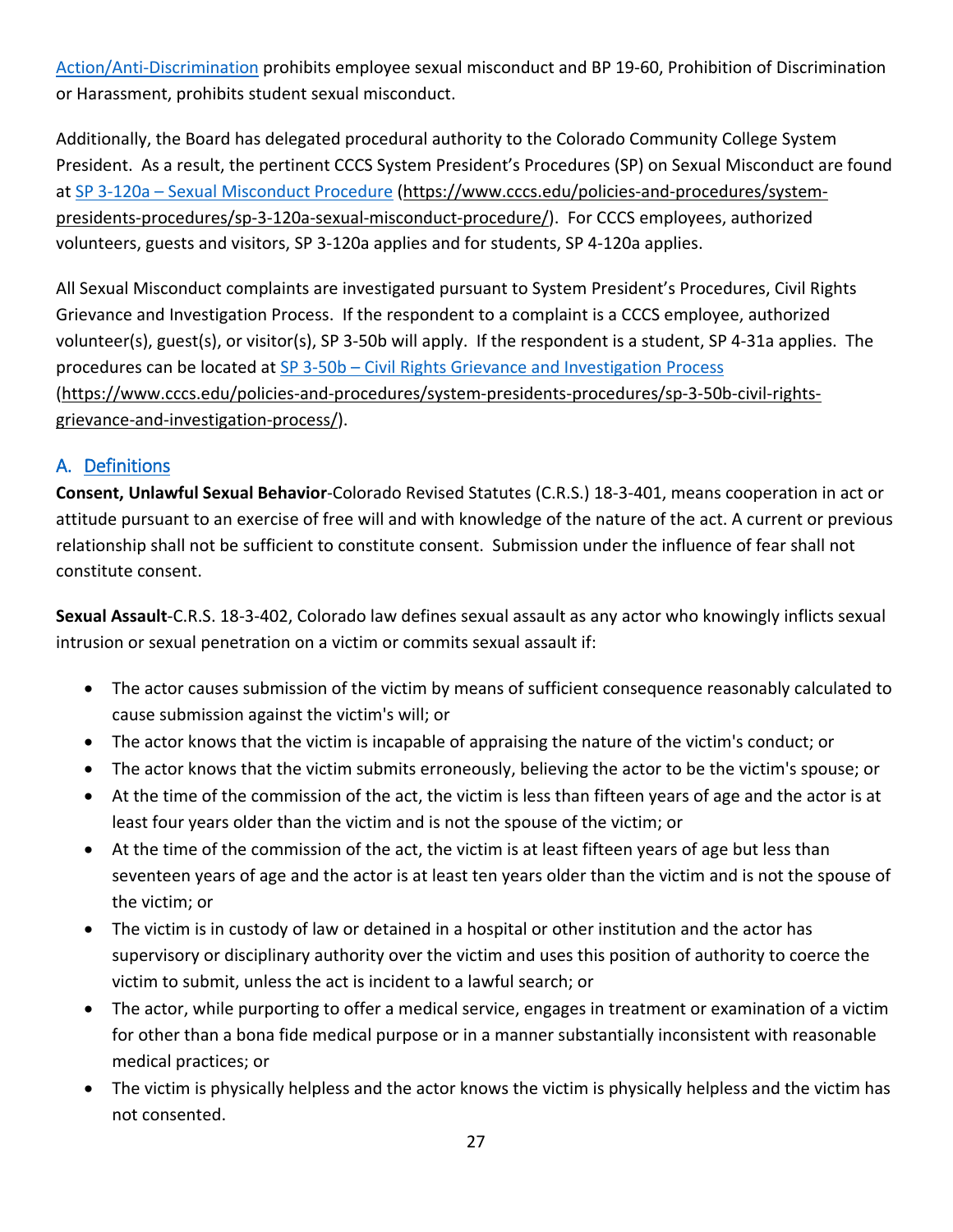**Sexual Assault on a Child**-C.R.S. 18-3-405, means any actor who knowingly subjects another not his or her spouse to any sexual contact commits sexual assault on a child if the victim is less than fifteen years of age and the actor is at least four years older than the victim.

**Domestic Violence**-C.R.S. 18-6-800.3 means an act or threatened act of violence upon a person with whom the actor is or has been involved in an intimate relationship. Domestic Violence also includes any other crime against a person, or against property, including an animal or any municipal ordinance violation against a person, or against property, including an animal, when used as a method of coercion, control, punishment, intimidation, or revenge directed against a person with whom the actor is or has been involved in an intimate relationship.

**Dating Violence**-There is no Colorado state law on dating violence; therefore, the college abides by the definition used in the Violence Against Women Reauthorization Act (VAWA) of 2013.

**Dating Violence** means violence committed by a person who is or has been in a social relationship of a romantic or intimate nature with the victim. The existence of such a relationship shall be determined based on the reporting party's statement and with consideration of the length of the relationship, the type of relationship, and the frequency of interaction between the persons involved in the relationship.

For purposes of this definition, dating violence includes, but is not limited to, sexual or physical abuse or the threat of such abuse. Dating violence does not include acts covered under the definition of domestic violence.

**Stalking-C.R.S. 18-3-602** means a person commits stalking if directly, or indirectly through another person, the person knowingly:

- Makes a credible threat to another person and, in connection with the threat, repeatedly follows, approaches, contacts, or places under surveillance that person, a member of that person's immediate family, or someone with whom that person has or has had a continuing relationship; or
- Makes a credible threat to another person and, in connection with the threat, repeatedly makes any form of communication with that person, a member of that person's immediate family, or someone with whom that person has or has had a continuing relationship, regardless of whether a conversation ensues; or
- Repeatedly follows, approaches, contacts, places under surveillance, or makes any form of communication with another person, a member of that person's immediate family, or someone with whom that person has or has had a continuing relationship in a manner that would cause a reasonable person to suffer serious emotional distress and does cause that person, a member of that person's immediate family, or someone with whom that person has or has had a continuing relationship to suffer serious emotional distress. For purposes of this paragraph (c), a victim need not show that he or she received professional treatment or counseling to show that he or she suffered serious emotional distress.

Additional definitions as it relates to "Stalking" under Colorado law: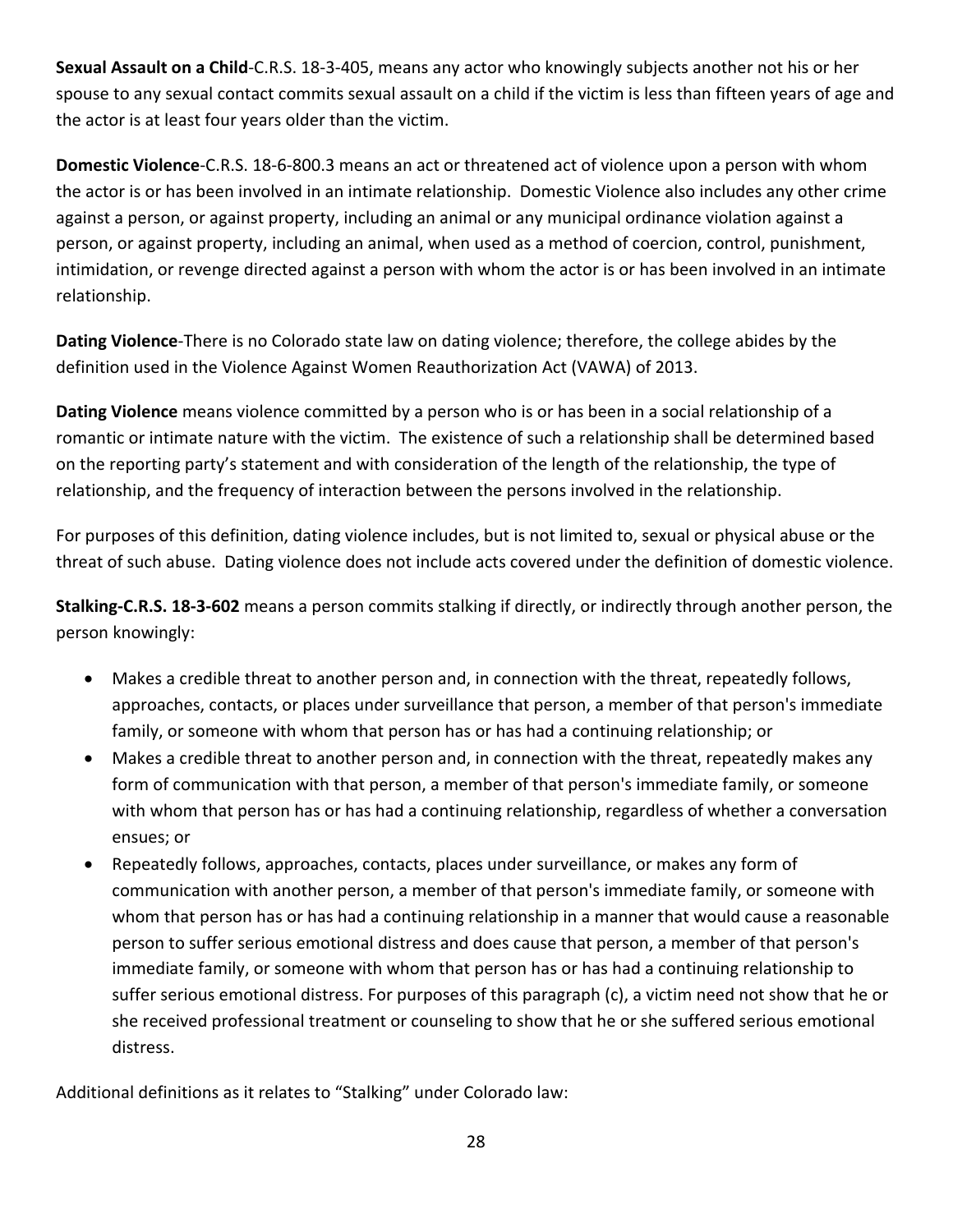- Conduct "in connection with" a credible threat means acts that further, advance, promote, or have a continuity of purpose, and may occur before, during, or after the credible threat.
- "Credible threat" means a threat, physical action, or repeated conduct that would cause a reasonable person to be in fear for the person's safety or the safety of his or her immediate family or of someone with whom the person has or has had a continuing relationship. The threat need not be directly expressed if the totality of the conduct would cause a reasonable person such fear.
- "Immediate family" includes the person's spouse and the person's parent, grandparent, sibling, or child.
- "Repeated" or "repeatedly" means on more than one occasion.

## <span id="page-29-0"></span>B. [Education and Prevention Programs](#page-1-0)

The College engages in comprehensive educational programming to prevent domestic violence, dating violence, sexual assault and stalking. Educational programming consists of primary prevention and awareness programs for all incoming students and new employees and ongoing awareness and prevention campaigns for students and faculty that:

- a. Identifies domestic violence, dating violence, sexual assault and stalking as prohibited conduct;
- b. Defines what behavior constitutes domestic violence, dating violence, sexual assault, and stalking;
- c. Defines what behavior and actions constitute consent to sexual activity in the State of Colorado;
- d. Provides safe and positive options for bystander intervention that may be carried out by an individual to prevent harm or intervene when there is a risk of domestic violence, dating violence, sexual assault, or stalking against a person other than the bystander.
- e. Provides information on risk reduction so that students and employees may recognize warning signs of abusive behavior and how to avoid potential attacks.
- f. Provides an overview of information contained in the Annual Security Report (ASR) in compliance with the Clery Act.

FRCC offers educational programs to raise awareness for all incoming students and employees, and are often conducted during new student and new employee orientation and throughout an incoming student's first semester. These programs and others offered throughout the year include strong messages regarding not just awareness, but also primary prevention bystander engagement is encouraged through safe and positive intervention techniques and by empowering third-party intervention and prevention such as calling for help, using intervention-based apps, identifying allies and/or creating distractions.

FRCC also offers educational programming and informational awareness on risk reduction that strives to empower victims, how to recognize warning signals and how to avoid potential attacks, and do so without victim-blaming approaches. Throughout the year, ongoing awareness and prevention campaigns are directed to students and employees, including faculty. Often these programs take the form of campaigns, emails, guest speakers and events such as presentations from law enforcement sexual assault teams, local sexual assault and domestic violence advocacy groups, Student Life's sexual assault awareness presentations and informational programming through brochures, displays and articles in various college publications.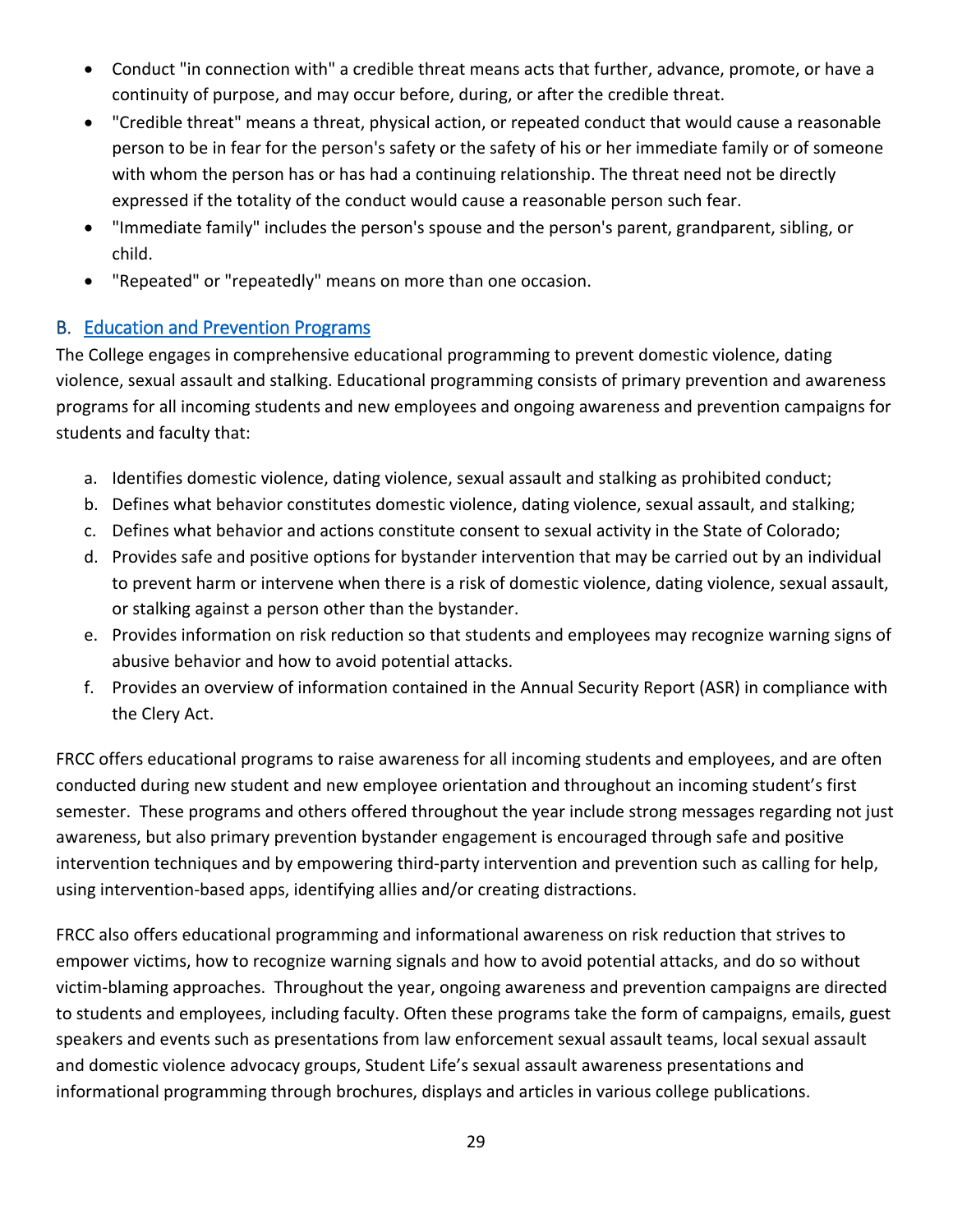The College has developed an annual educational campaign consisting of presentations that include distribution of educational materials to new students and new staff by participating in and presenting information and materials during new employee orientation and new student orientation.

## Programming

Campus Security and Preparedness, Student Life and Student Affairs offered the following ongoing awareness and prevention programs for students in 2020 to prevent domestic violence, dating violence, sexual assault and stalking.

*Table 6 Programming presented for ongoing awareness and prevention programs for students in 2020 to prevent domestic violence, dating violence, sexual assault and stalking*

| <b>Name of Presentation</b>                               | <b>Date Held</b>   | Location** | Complied with<br>section a-f | <b>Prohibited Behavior</b><br>Covered* |
|-----------------------------------------------------------|--------------------|------------|------------------------------|----------------------------------------|
| Bathroom Sticker Program                                  | $1/22/20 - 9/1/20$ | LC.        | a, b, d, e                   | DoV, DaV, SA, S                        |
| We Listen, We Believe<br>and Support                      | $2/1/20 - 2/28/20$ | LC         | d                            | DoV, DaV, SA, S                        |
| <b>VAWA Committee:</b><br><b>Consent Workshop</b>         | 2/27/20            | <b>BCC</b> | a, b, c, e                   | DoV, DaV, SA, S                        |
| <b>Bystander Intervention</b><br>Resources with US Center | 11/30/20           | <b>BCC</b> | d, e                         | SA, S                                  |

\*DoV means Domestic Violence, DaV means Dating Violence, SA means Sexual Assault and S means Stalking \*\*BCC= Boulder County Campus, LC= Larimer Campus, WC= Westminster Campus

- a. Identifies domestic violence, dating violence, sexual assault and stalking as prohibited conduct;
- b. Defines what behavior constitutes domestic violence, dating violence, sexual assault, and stalking;
- c. Defines what behavior and actions constitute consent to sexual activity in the State of Colorado;
- d. Provides safe and positive options for bystander intervention that may be carried out by an individual to prevent harm or intervene when there is a risk of domestic violence, dating violence, sexual assault, or stalking against a person other than the bystander.
- e. Provides information on risk reduction so that students and employees may recognize warning signs of abusive behavior and how to avoid potential attacks.
- f. Provides an overview of information contained in the Annual Security Report (ASR) in compliance with the Clery Act.

## Resources for victims of Domestic Violence, Dating Violence, Sexual Assault & Stalking On-Campus

*Table 7 Resources for victims of domestic violence, dating violence, sexual assault & stalking on-campus*

| <b>Department</b> | Location                     | <b>Phone</b> |
|-------------------|------------------------------|--------------|
| Human Resources   | <b>Boulder County Campus</b> | 303-678-3707 |
| Human Resources   | Larimer Campus               | 303-678-3707 |
| Human Resources   | <b>Westminster Campus</b>    | 303-678-3707 |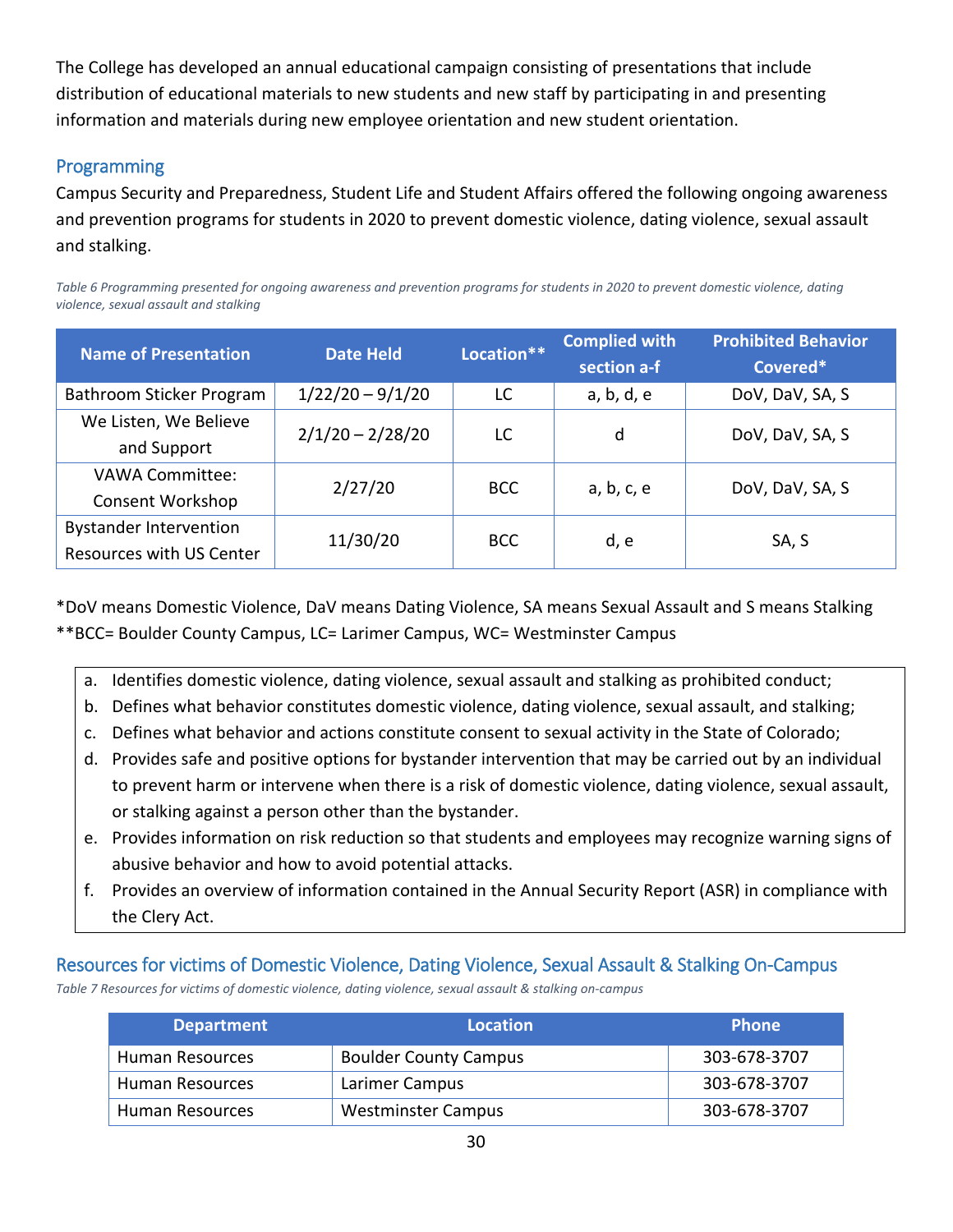to only those authorized students, staff, employees, or their guests for reasonable and safe purposes. A safe campus is everyone's responsibility.

Do your part to protect yourself and others. Increased awareness by all of us, can help prevent crime and keep our community safe.

Listed below are ways you can help protect yourself from criminal activity on and off campus: Always secure your residence or office door whenever you leave (even for just a minute.)

- x Do not store large amounts of money, jewelry, or other valuables in your vehicle, room or office.
- X Never leave your backpack, wallet or purse unattended.
- X Never loan your keys or I.D. to anyone. This includes any employee issued an access control card.
- x If you see someone who looks suspicious on campus, call Campus Security immediately. We want to verify if the individual has a valid reason to be on campus.
- x Try not to walk alone at night. Should you have to, stay in well-lit areas and walk with a purpose.
- x Always lock your vehicle. Put valuables and identifying papers in the trunk.
- x When walking to your vehicle, have your keys ready before you get to the door.
- x Check to make sure that no one is in your vehicle before you get inside.
- x After entering your vehicle, lock all doors and leave right away.
- X Know the locations of all security phones in campus buildings; you can use these to call Campus Security.
- X Be aware of your surroundings. Report any suspicious activity to Campus Security or local police immediately. Try to give a description that includes approximate age, height, and weight and details on hair, clothing, shoes, jewelry, scars, and tattoos - anything that is noticeable.
- x Always take steps to protect yourself and be aware.

#### **Campus Security Information Links**

- x Clery Center http://clerycenter.org/
- x U.S. Department of Education Campus Security https://www2.ed.gov/admins/lead/safety/campus.html
- x Office of Violence Against Women https://www.justice.gov/ovw
- x U.S. Department of Education OCR https://www2.ed.gov/about/offices/list/ocr/frontpage/pro-students/sex-pr.html

#### **Identity Theft Information / State and Federal sites**

- **x** Annual Credit Report https://www.annualcreditreport.com/cra/index.jsp
- X Colorado Bureau of Investigation Identity Theft, Fraud and Cyber Crimes Victim Support https://www.colorado.gov/pacific/cbi/identity-theft-fraud-and-cyber-crimes-victim-support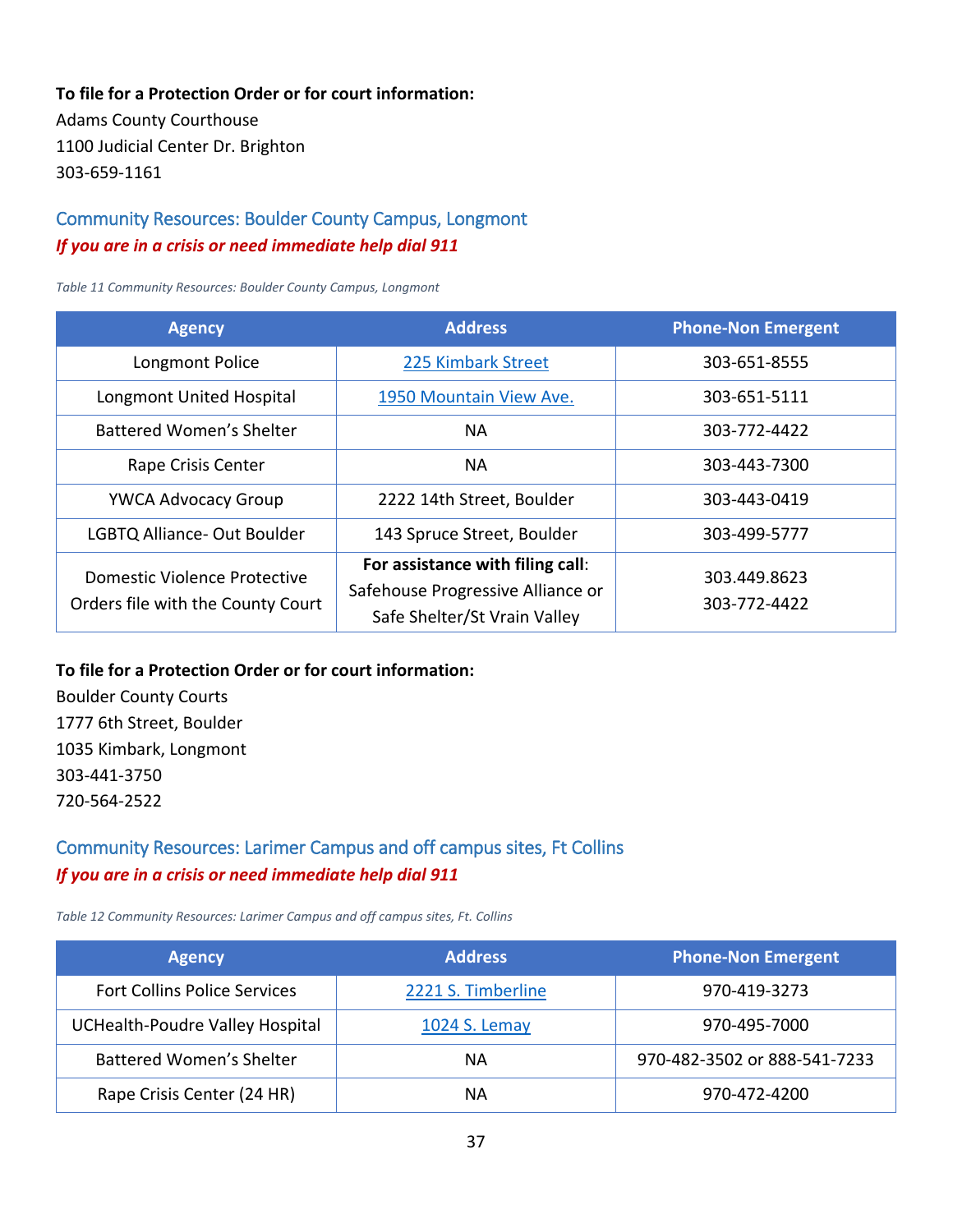| <b>Agency</b>                                                     | <b>Address</b>                                                                                                                                                      | <b>Phone-Non Emergent</b>                    |
|-------------------------------------------------------------------|---------------------------------------------------------------------------------------------------------------------------------------------------------------------|----------------------------------------------|
| <b>YWCA Advocacy Group</b>                                        | 2222 14th Street, Boulder                                                                                                                                           | 303-443-0419                                 |
| LGBTQ Alliance- The Center                                        | 400 Remington Suite 100, Ft<br>Collins                                                                                                                              | 970-221-3247                                 |
| Domestic Violence Protective<br>Orders file with the County Court | For assistance with filing call:<br>Alternatives to Violence<br>(Loveland)<br>Crossroads Safehouse (Larimer<br>County)<br>Lutheran Family Services (Ft.<br>Collins) | 970-669-5150<br>970-482-3502<br>970-266-1788 |

#### **To file for a Protection Order or for court information:**

Larimer County Courthouse 200 W. Oak St. Ft. Collins 970-498-7000

## Community Resources: Larimer Campus and off campus sites, Loveland *If you are in a crisis or need immediate help dial 911*

*Table 13 Community Resources: Larimer Campus and off campus sites, Loveland*

| <b>Agency</b>                        | <b>Address</b>                                               | <b>Phone-Non Emergent</b>    |  |  |
|--------------------------------------|--------------------------------------------------------------|------------------------------|--|--|
| Loveland Police                      | 810 E. 10th Street                                           | 970-667-2151                 |  |  |
| <b>Medical Center of the Rockies</b> | 2500 Rocky Mountain Ave.                                     | 970-624-1600                 |  |  |
| <b>Battered Women's Shelter</b>      | <b>NA</b>                                                    | 970-669-5150 or 970-278-2083 |  |  |
| Rape Crisis Center (24 HR #)         | <b>NA</b>                                                    | 970-472-4200                 |  |  |
| <b>YWCA Advocacy Group</b>           | 2222 14th Street, Boulder                                    | 303-443-0419                 |  |  |
| <b>LGBTQ Alliance- The Center</b>    | 400 Remington Suite 100, Ft<br><b>Collins</b>                | 970-221-3247                 |  |  |
| Domestic Violence Protective         | For assistance with filing call:<br>Alternatives to Violence | 970-669-5150                 |  |  |
| Orders file with the County Court    | (Loveland) Lutheran Family<br>Services (Ft. Collins)         | 970-482-3502<br>970-266-1788 |  |  |

#### **To file for a Protection Order or for court information:**

Larimer County Courthouse 200 W. Oak St. Ft. Collins 970-498-7000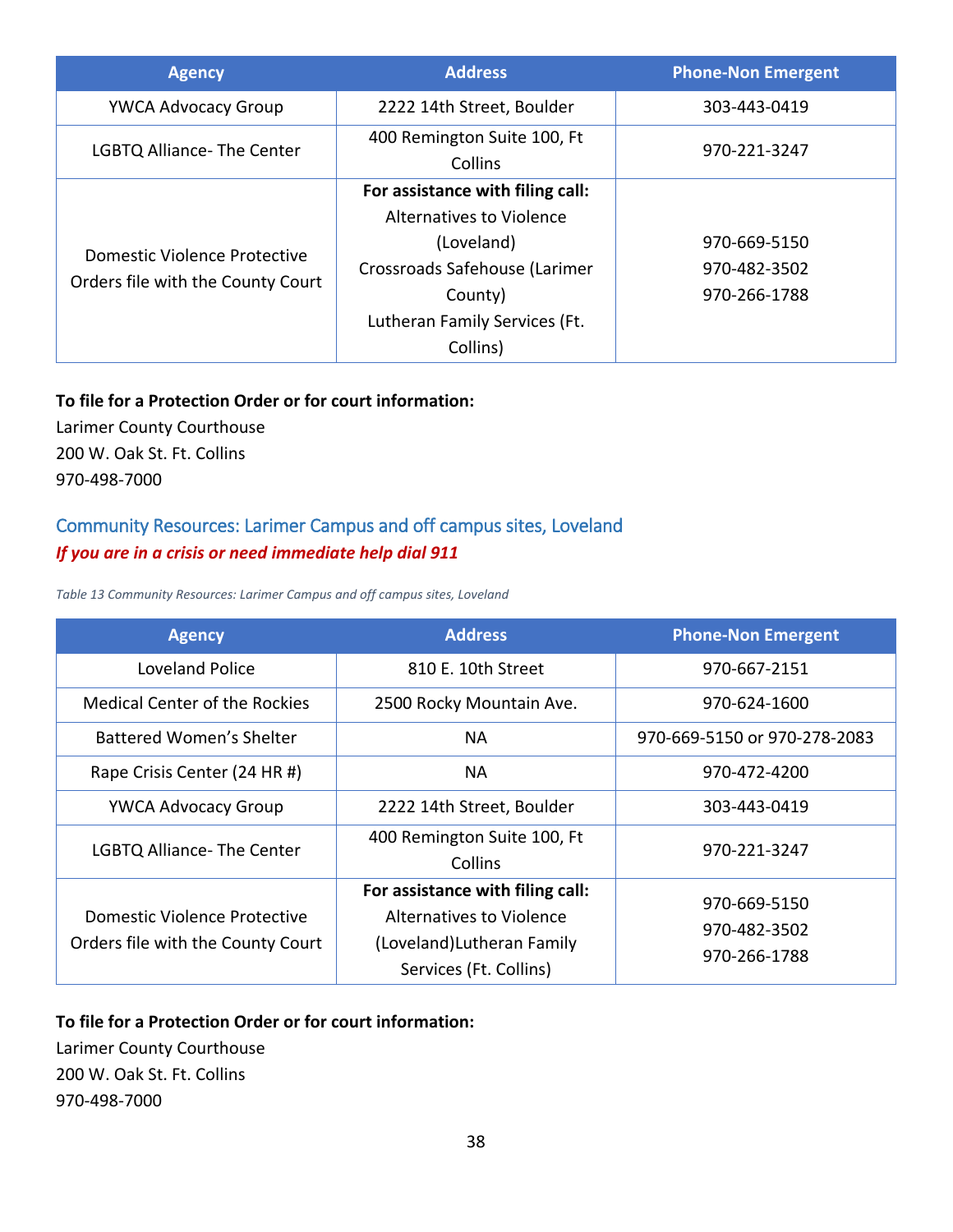## Community Resources: Westminster Campus, Westminster *If you are in a crisis or need immediate help dial 911*

*Table 14 Community Resources: Westminster Campus, Westminster*

| <b>Agency</b>                                                     | <b>Address</b>                                                                                     | <b>Phone-Non Emergent</b>    |
|-------------------------------------------------------------------|----------------------------------------------------------------------------------------------------|------------------------------|
| <b>Westminster Police</b>                                         | 9110 Yates Street                                                                                  | 303-658-4360                 |
| St. Anthony North Hospital                                        | 14300 Orchard Parkway                                                                              | 303-426-2151                 |
| Battered Women's Shelter                                          | <b>NA</b>                                                                                          | 303-289-4441                 |
| Rape Crisis Center (24 HR #)                                      | <b>NA</b>                                                                                          | 800-656-4673                 |
| <b>YWCA Advocacy Group</b>                                        | 2222 14th Street, Boulder                                                                          | 303-443-0419                 |
| LGBTQ Alliance- One Colorado                                      | 1490 Lafayette Street, Suite 404,<br>Denver                                                        | 303-369-6170                 |
| Domestic Violence Protective<br>Orders file with the County Court | For assistance with filing call:<br>Alternatives to Family Violence or<br><b>Project Safeguard</b> | 303-289-4441<br>303-637-7761 |

#### **To file for a Protection Order or for court information:**

Adams County Courthouse 1100 Judicial Center Dr. Brighton 303-659-1161

## Online resources for information about Protection Orders *If you are in a crisis or need immediate help dial 911*

- [Colorado Court Locator by County](https://www.courts.state.co.us/Courts/County/Choose.cfm)
- Colorado Courts [Forms to request a Protection Order](http://www.courts.state.co.us/Forms/Forms_List.cfm?Form_Type_ID=24)
- [ColoradoLegalServices.org](http://coloradolegalservices.org/)

#### Online State and National Resources to help victims: *If you are in a crisis or need immediate help dial 911*

- [Colorado Coalition Against Domestic Violence](http://ccadv.org/) (interactive county selection map)
- [Colorado Domestic Violence Programs](https://colorado.gov/pacific/cdhs/domestic-violence)
- [Colorado Anti-Violence Program, Building Safety & Justice for LGBTQ Communities](http://www.coavp.org/)
- [Colorado Gay Straight Alliance Network](https://one-colorado.org/colorado-gsa-network/)
- [Rape, Abuse and Incest National Network](http://www.rainn.org/)
- [Department of Justice](http://www.justice.gov/ovw/sexual-assault)
- [Department of Education, Office of Civil Rights](http://www2.ed.gov/about/offices/list/ocr/index.html)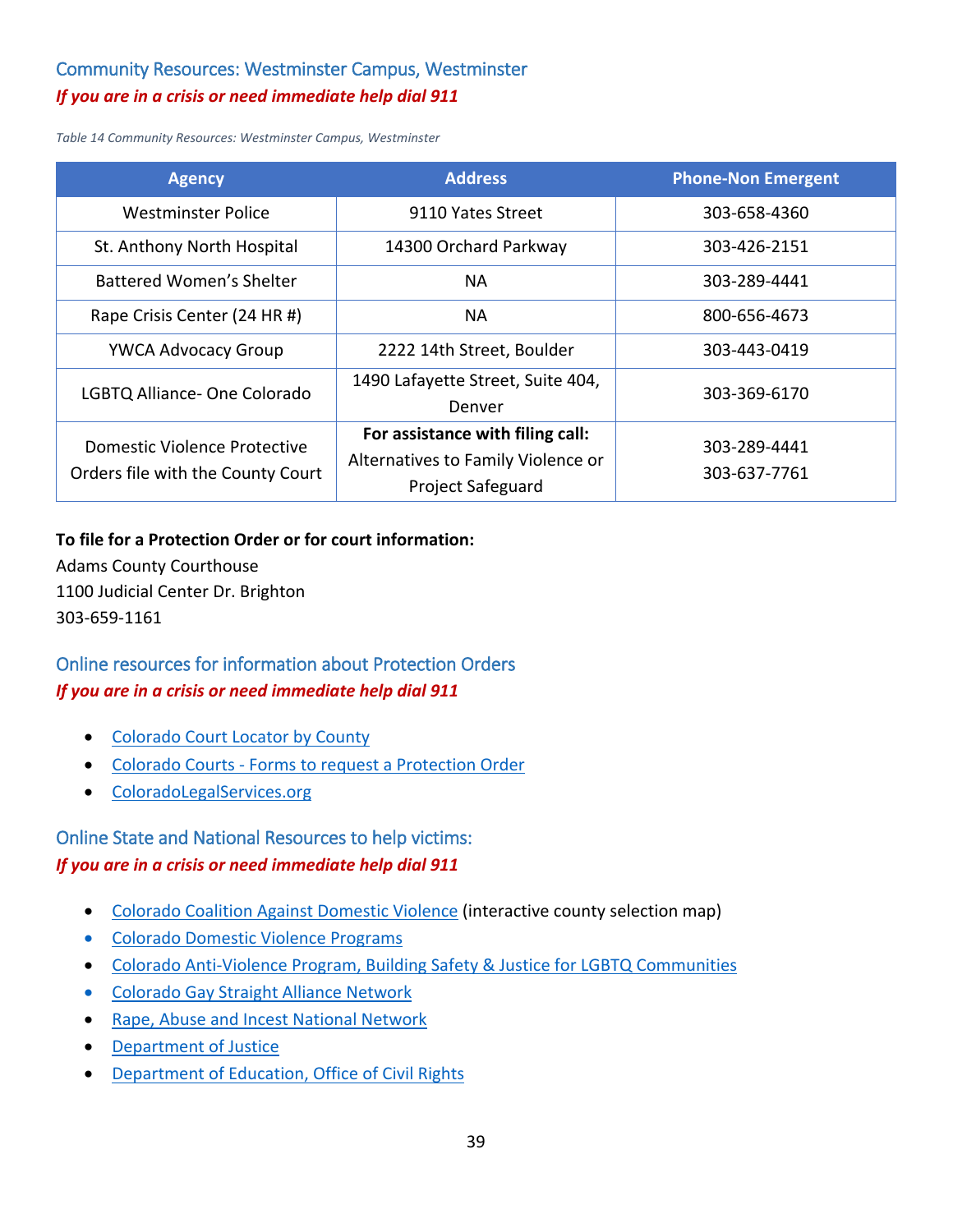## Other online resources to help victims of sexual assault: *If you are in a crisis or need immediate help dial 911*

- [National Sexual Violence Resource Center](http://www.nsvrc.org/)
- [Blue Bench Rape Awareness and Assistance Program](http://thebluebench.org/)
- [Wings Rape Assistance and Awareness Program](http://www.wingsfound.org/colorado-resources/)
- [Larimer County Sexual Assault Victims Advocate Center](http://www.savacenter.org/)
- [Colorado Coalition Against Sexual Assault](http://www.ccasa.org/)

## Other resources to help victims of domestic violence, dating violence and stalking: *If you are in a crisis or need immediate help dial 911*

- 1-800-799-7233 National Domestic Violence Hotline
- 1-800-787-3224 (TTY) National Domestic Violence Hotline
- 1-303-839-5510 Domestic Violence Initiative for Women with Disabilities

#### <span id="page-40-0"></span>E. Adjudication of Violations

Whether or not criminal charges are filed, the College or a person may file a complaint under the Civil Rights Grievance and Investigation Process. If the respondent to a complaint is a CCCS employee, authorized volunteer(s), guest(s), or visitor(s), SP 3-50b will apply. If the respondent is a student, SP 4-31a applies. The procedures can be located at [the Board Policies and System Procedures page](https://www.cccs.edu/about-cccs/state-board/policies-and-procedures/) (https://www.cccs.edu/aboutcccs/state-board/policies-and-procedures/). Reports of domestic violence, dating violence, sexual assault and stalking made to Campus Security will automatically be referred to the Title IX Coordinator for investigation regardless if the complainant chooses to pursue criminal charges.

The College's civil rights grievance and investigation process, as well as the discipline process, will provide prompt, fair, and impartial investigation and resolution, which is:

- Completed within reasonably prompt timeframes, which, pursuant to our procedure is sixty (60) days. If the college finds it necessary to extend this timeline, they may do so for good cause. The college will provide written notice to the accuser and the accused of the delay and the reason for the delay;
- The processes shall be conducted in a manner that is transparent to the accuser and accused;
- The processes allow for timely notice of meetings at which the accuser or accused, or both, may be present;
- Provides timely access to the accuser, the accused, and appropriate officials to any information that will be used after the fact-finding investigation but during the disciplinary meetings and hearings; and
- Conducted by officials who do not have a conflict of interest or bias for or against the accuser or the accused.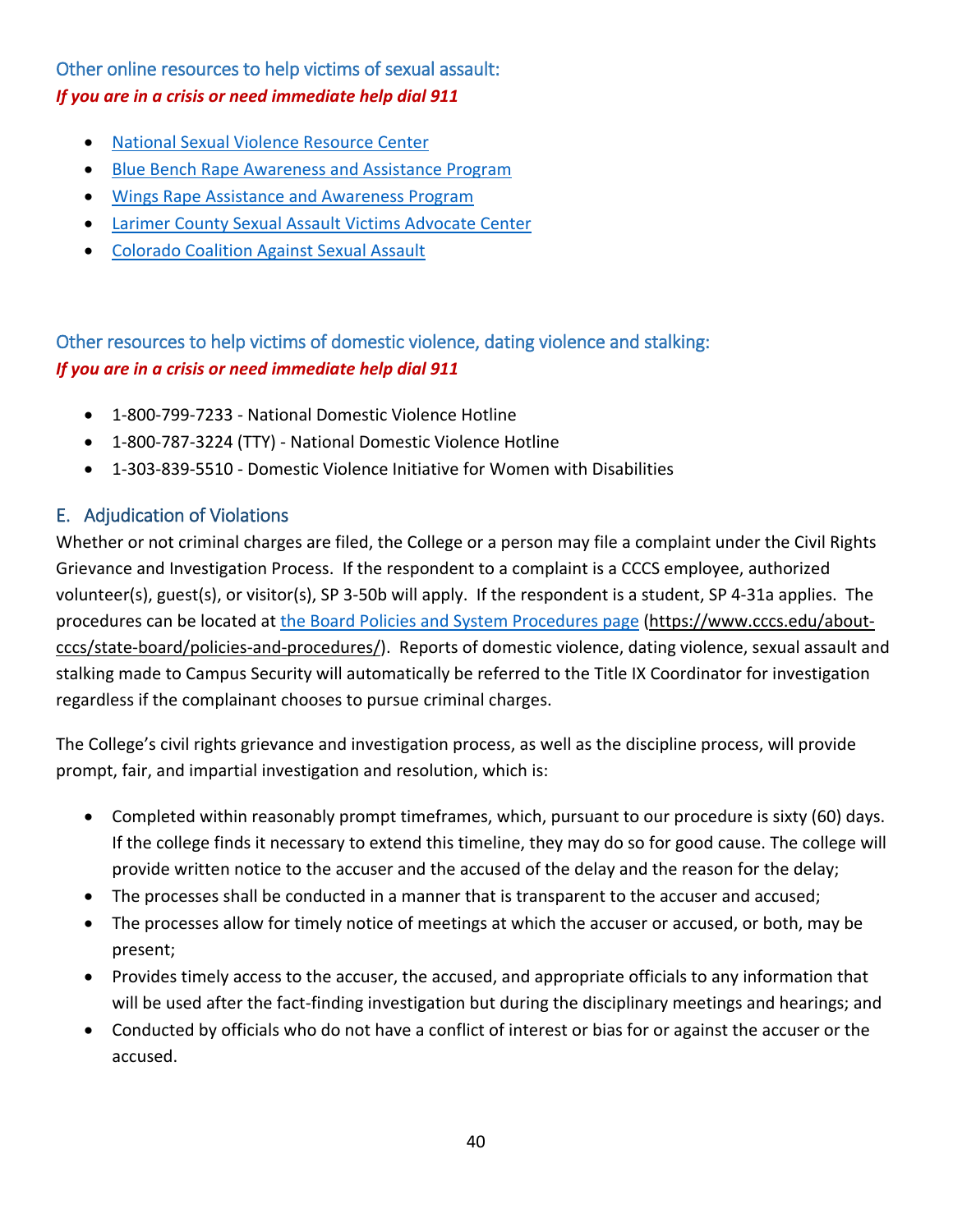All college officials involved with the investigation and discipline process are trained annually on the issues related to domestic violence, dating violence, sexual assault, and stalking. These employees are taught how to conduct an investigation and hearing process that protects the safety of the victim and promotes accountability.

After the civil rights grievance and investigation process is concluded, the findings are shared with the disciplinary authority to begin the college's discipline process.

If the accused is an employee, sanction decisions are outlined in:

- For faculty, disciplinary action will be in compliance with BP 3-20:
- For classified employees, disciplinary action will be taken pursuant to the State Personnel Rules and Regulations:
- For administrative and professional/technical employees, there is no specific procedure outlined on discipline; therefore, the appointing authority will conduct a discipline process as outlined above.
- For authorized volunteers, guests and visitors, there is no specific applicable procedure; therefore, the appointing authority will conduct a discipline process as outlined above.

If the accused is a student, [SP 4-30, Student Disciplinary Procedure,](https://www.cccs.edu/about-cccs/state-board/policies-and-procedures/) applies. The procedure can be located at https://www.cccs.edu/about-cccs/state-board/policies-and-procedures/.

The discipline process, in all cases, provides that:

- 1. The accuser and the accused each have the opportunity to meet with the Dean of Student Affairs, for students, or the Appointing Authority/Disciplinary Authority, for CCCS employees, authorized volunteers, guests and visitors;
- 2. Attend a hearing before a properly trained hearing panel or person;
- 3. The accuser and the accused each have the opportunity to be advised by a personal advisor of their choice, at their expense, at any stage of the process and to be accompanied by that advisor at any meeting or hearing; however, the complainant(s) or respondent(s) cannot be represented by an attorney or law student (legal counsel) unless civil or criminal actions concerning the particular incident in question are pending. Under those limited exceptions, the legal counsel's role shall be advisory only. The party represented by legal counsel must notify the investigator(s) forty-eight (48) hours in advance of any scheduled meeting so that the investigator(s) can notify the other party.
- 4. An employee and student conduct decision is based on the preponderance of evidence standard, i.e. "more likely than not to have occurred" standard. In other words, the conduct process asks: "Is it more likely than not that the accused violated SBCCOE Policy or CCCS or College Procedure?"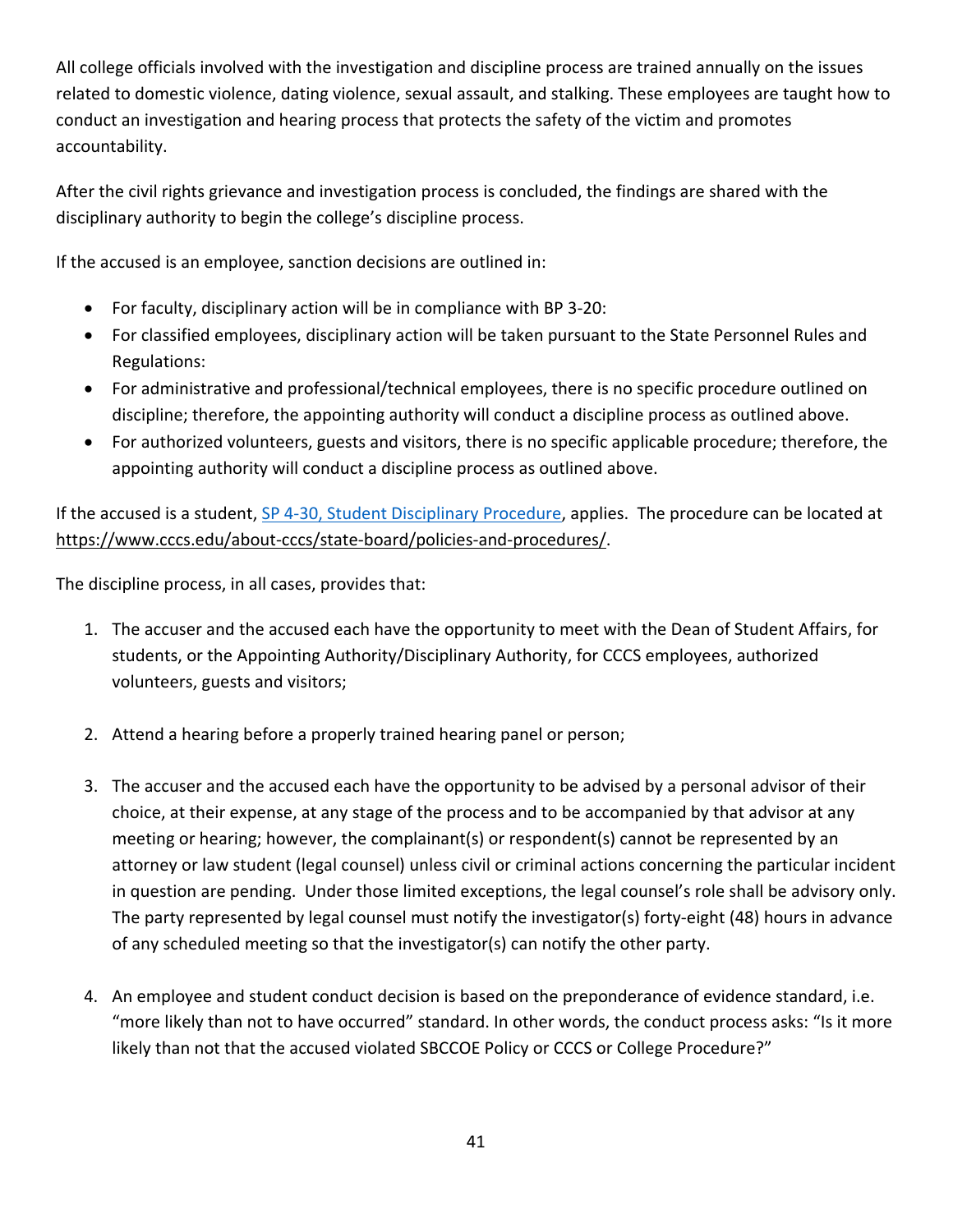5. The accuser and the accused will be notified simultaneously in writing of the outcome of any disciplinary proceeding, as well as any changes to those result or disciplinary actions prior to the time that such results become final and shall be given the rationale for the discipline decision.

When a complainant does not consent to the disclosure of his or her name or other identifiable information to the alleged perpetrator, the College's ability to respond to the complaint may be limited.

#### **Confidentiality**

The College will protect the identity of persons who report having been victims of sexual assault, domestic violence, dating violence, or stalking to the fullest extent of the law. Victims' names will not be listed on the Daily Crime Log.

#### Sanctions and Protective Measures

In all cases, investigations that result in a finding of more likely than not that a violation(s) has occurred may lead to the initiation of disciplinary procedures against the accused individual. Examples of college sanctions may include, but are not limited to:

- For students-warning, probation, fines, restitution, denial of privileges, assignment to perform services for the benefit of the college or community, suspension, expulsion, or "No trespass" directive.
- For CCCS employees-warning, written warning, corrective actions, probation, restitution, denial of privileges, suspension, demotion, termination of employment, or "No trespass" directive.
- For authorized volunteers, guest(s), or visitors-warning, writing warning, denial of privileges, dismissal from college, or "No trespass" directive.

Additionally, the College may implement protective measures following the report of domestic violence, dating violence, sexual assault and/or stalking which may include some or all of the following actions: development of a safety plan with the Dean of Student Affairs and Campus Security which could include law enforcement, safety escorts to and from classes, alternative parking, alternative modes of transportation and conditional on-site law enforcement presence. For students, sexual assault, domestic violence, dating violence, and stalking are violations of the Student Conduct Code. Employees who violate this policy will be subject to discipline, up to and including termination of employment. Sexual assault, domestic violence, dating violence, and stalking are criminal acts which also may subject the perpetrator to criminal and civil penalties under federal and state law.

The Title IX Coordinator will determine whether interim interventions and protective measure should be implemented, and, if so, take steps to implement those protective measures as soon as possible. Examples of interim protective measures include, but are not limited to an order of no contact, adjustment of course schedules, a leave of absence, or reassignment to a different supervisor or position. These remedies may be applied to one, both, or multiple parties involved. Violations of the Title IX Coordinator's directives and/or protective measures will constitute related violations that may lead to additional disciplinary action. Protective measures imposed may be temporary pending the results of an investigation or may become permanent as determined by Front Range Community College.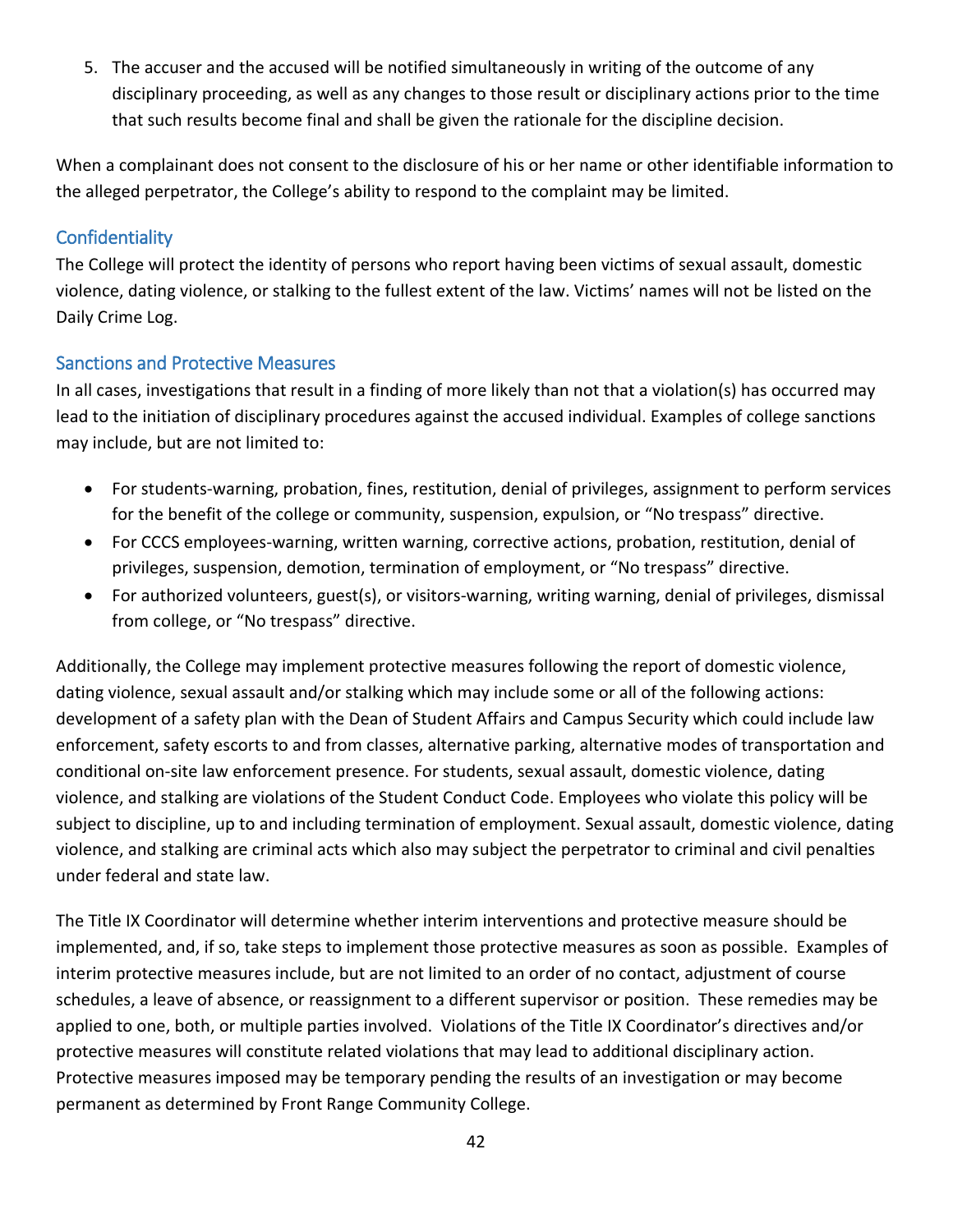#### [Sex Offender Registration](#page-1-0)

In accordance to the Campus Sex Crimes Prevention Act of 2000, which amends the Jacob Wetterling Crimes Against Children and Sexually Violent Offender Registration Act, the Adam Walsh Child Protection and Safety Act of 2006, the Jeanne Clery Act and the Family Educational Rights and Privacy Act of 1974, the College is providing a link to the Colorado State Sex Offender Registry. All sex offenders are required to register in the state of Colorado and to provide notice of each institution of higher education in Colorado at which the person is employed, carries a vocation or is a student.

In Colorado, convicted sex offenders must register with the Colorado Bureau of Investigation (CBI) and are listed on the Colorado Bureau of Investigations (CBI) sex offender website. You can link to this information, which appears on CBI's website, by accessing the Campus Security website at FRCC Campus Security and [Preparedness](http://www.frontrange.edu/About-Us/Campus-Safety/Campus-Security.aspx) and clicking on the CBI Sex Offender List under Helpful Links or by visiting the [Colorado](https://apps.colorado.gov/apps/dps/sor/)  [Convicted Sex Offender Search page.](https://apps.colorado.gov/apps/dps/sor/)

#### [Prohibition on Retaliation](#page-1-0)

An institution, or an officer, employee, or agent of an institution, may not retaliate, intimidate, threaten, coerce, or otherwise discriminate against any individual for exercising their rights or responsibilities under any provision in this policy.

## <span id="page-43-0"></span>**[Crime Logs](#page-1-0)**

The FRCC Department of Campus Security and Preparedness maintains a Daily Crime Log which shows the date and time that an incident was reported including all crimes and other serious incidents which occur on our campuses, centers, non-campus locations and on public property adjacent to each campus, if known. These incidents are listed on a crime log which is available for public inspection Monday through Friday from 8:00 a.m. to 5:00 p.m. at the Campus Security Office.

The Daily Crime log includes the nature, date, time, and general location of all crimes reported to the department as well as the disposition of the complaint if the disposition is known at the time the log is created. The crime log does not record any names. Incidents are recorded on the log within two business days of receiving the report of the incident. Exceptions to posting incidents on the crime log are: 1) the disclosure is prohibited by law; 2) if the disclosure would jeopardize the confidentially of the victim. Campus Security may temporarily withhold information only if there is clear and convincing evidence that a release would: 1) jeopardize an ongoing investigation; 2) jeopardize the safety of the victim; 3) cause a suspect to flee or evade detection; 4) result in the destruction of evidence.

Crime logs are maintained in each office for the past 60 days and a request to view logs older than 60 days will be honored within two business days at any Campus Security Office.

## <span id="page-43-1"></span>**[Campus Crime Statistics](#page-1-0)**

The College's Department of Campus Security and Preparedness prepares this report to comply with the Jeanne Clery Disclosure of Campus Security Policy and Crime Statistics Act. This report is prepared in cooperation with the local law enforcement agencies surrounding our campuses and a request is made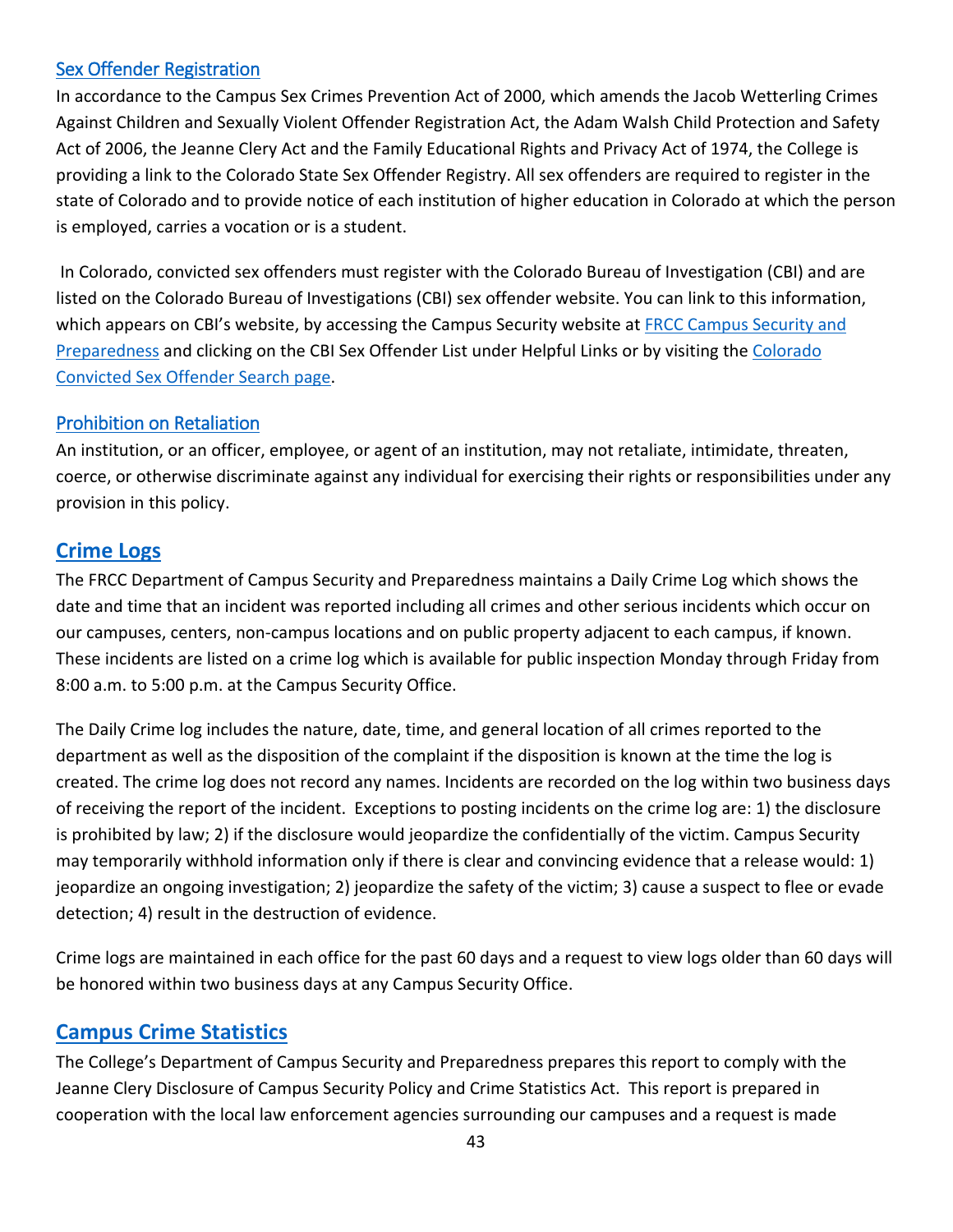annually to receive crime statistic information from the jurisdiction in which the campus, center or noncampus buildings resides.

Campus crime, arrest and referral statistics include those reported to the Campus Security Office, designated campus officials who are designated and trained as Campus Security Authorities. Hate crimes and crimes by category of prejudice are reported separately. Arrest and disciplinary sanctions for liquor law violations, drug law violations or weapons law violations are also recorded in a separate category. Additionally, Campus Security collects statistics through their automated records management system, through the Dean of Student Affairs and Title IX conduct management system, a request to law enforcement agencies having jurisdiction over any campus, center or non-campus locations, from each campus Dean of Student Affairs office and the college Title IX office.

These crime statistics are listed by the specific campus location as required under the Clery Act and are for the past 3 calendar years. Crime statistics are published in the online semester class schedule, the online catalog and on the FRCC website. These crime statistics are also available on the FRCC portal for current students and staff. A print copy maybe requested at the Campus Security Office or the Deans of Student Affairs Office.

## <span id="page-44-0"></span>**[Crime Definitions](#page-1-0)**

Per the Clery Act, crimes are classified based on the Federal Bureau of Investigation's (FBI's*)* Uniform Crime Reporting Handbook (UCR). For sex offenses only, definitions from the FBI's National Incident-Based Reporting System (NIBRS) edition of the UCR are used. Hate crimes are classified according to the FBI's Uniform Crime Reporting Hate Crime Data Collection Guidelines and Training Guide for Hate Crime Data Collection*.* Although the law states that institutions must use the *UCR* for defining and classifying crimes, it does not require *Clery Act* crime reporting to meet *all UCR* standards.

The following definitions are to be used for reporting the crimes listed in 34 CFR sec. 668.46 (previously 668.47) in accordance with the Federal Bureau of Investigation's Uniform Crime Reporting Program. The definitions for murder, robbery, aggravated assault, burglary, motor vehicle theft, weapon law violations, drug abuse violations and liquor law violations are excerpted from the Uniform Crime Reporting Handbook. The definitions of forcible and non-forcible sex offenses are excerpted from the National Incident-Based Reporting System Edition of the *Uniform Crime Reporting Handbook*. Larceny and Theft have the same meaning under UCR. **Burglary and Larceny do not have the same meaning under UCR**. Larceny-Theft is defined as the unlawful taking, carrying, leading, or riding away of property from the possession or constructive possession of another. **See the definition for Burglary listed below**.

#### <span id="page-44-1"></span>Arson

Any willful or malicious burning or attempt to burn, with or without intent to defraud, a dwelling house, public building, motor vehicle or aircraft, personal property of another, etc.

#### <span id="page-44-2"></span>Criminal Homicide-Manslaughter by Negligence

The killing of another person through gross negligence.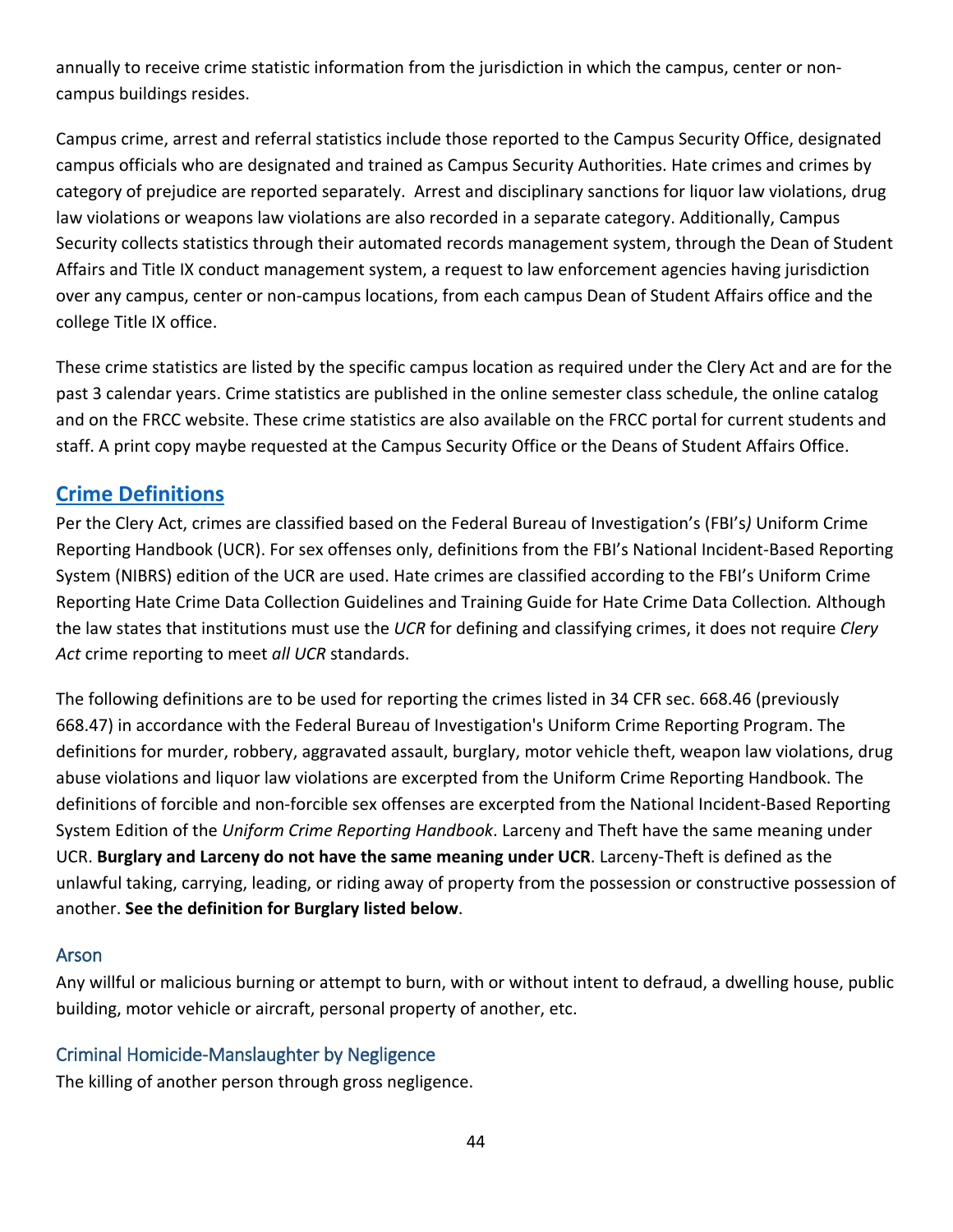## <span id="page-45-0"></span>Criminal Homicide-Murder and Non-negligent Manslaughter

The willful (non-negligent) killing of one human being by another.

#### <span id="page-45-1"></span>Robbery

The taking or attempting to take anything of value from the care, custody, or control of a person or persons by force or threat of force or violence and/or by putting the victim in fear.

#### <span id="page-45-2"></span>Aggravated Assault

An unlawful attack by one person upon another for the purpose of inflicting severe or aggravated bodily injury. This type of assault usually is accompanied by the use of a weapon or by means likely to produce death or great bodily harm. (It is not necessary that injury result from an aggravated assault when a gun, knife, or other weapon is used which could and probably would result in serious personal injury if the crime were successfully completed.)

#### <span id="page-45-3"></span>**Burglary**

The unlawful entry of a structure to commit a felony or a theft. For reporting purposes this definition includes: unlawful entry with intent to commit a larceny (theft) or felony breaking and entering with intent to commit a larceny (theft); housebreaking; safecracking; and all attempts to commit any of the aforementioned. Larceny and Theft have the same meaning under UCR. **An incident must meet three conditions to be classified as a Burglary**:

- 1. There must be evidence of unlawful entry (trespass). This means that the person did not have the right to be in the structure at the time the incident occurred.
- 2. The unlawful entry must occur within a structure, which is defined as having four walls, a roof, and a door.
- 3. The structure was unlawfully entered to commit a felony or a theft. If the intent was not to commit a felony or a theft, the incident is not a Burglary. For example, if a homeless student unlawfully entered a structure to sleep, do not include the incident as a Burglary.

#### <span id="page-45-4"></span>Motor Vehicle Theft

The theft or attempted theft of a motor vehicle. (Classify as motor vehicle theft all cases where automobiles are taken by persons not having lawful access even though the vehicles are later abandoned including joyriding.)

#### <span id="page-45-5"></span>Weapon Law Violations

The violation of laws or ordinances dealing with weapon offenses, regulatory in nature, such as: manufacture, sale, or possession of deadly weapons; carrying deadly weapons, concealed or openly; furnishing deadly weapons to minors; aliens possessing deadly weapons; and all attempts to commit any of the aforementioned.

#### <span id="page-45-6"></span>Drug Abuse Violations

Violation of State and local laws relating to the unlawful possession, sale, use, growing, manufacturing, and making of narcotic drugs. The relevant substances include opium or cocaine and their derivatives (morphine,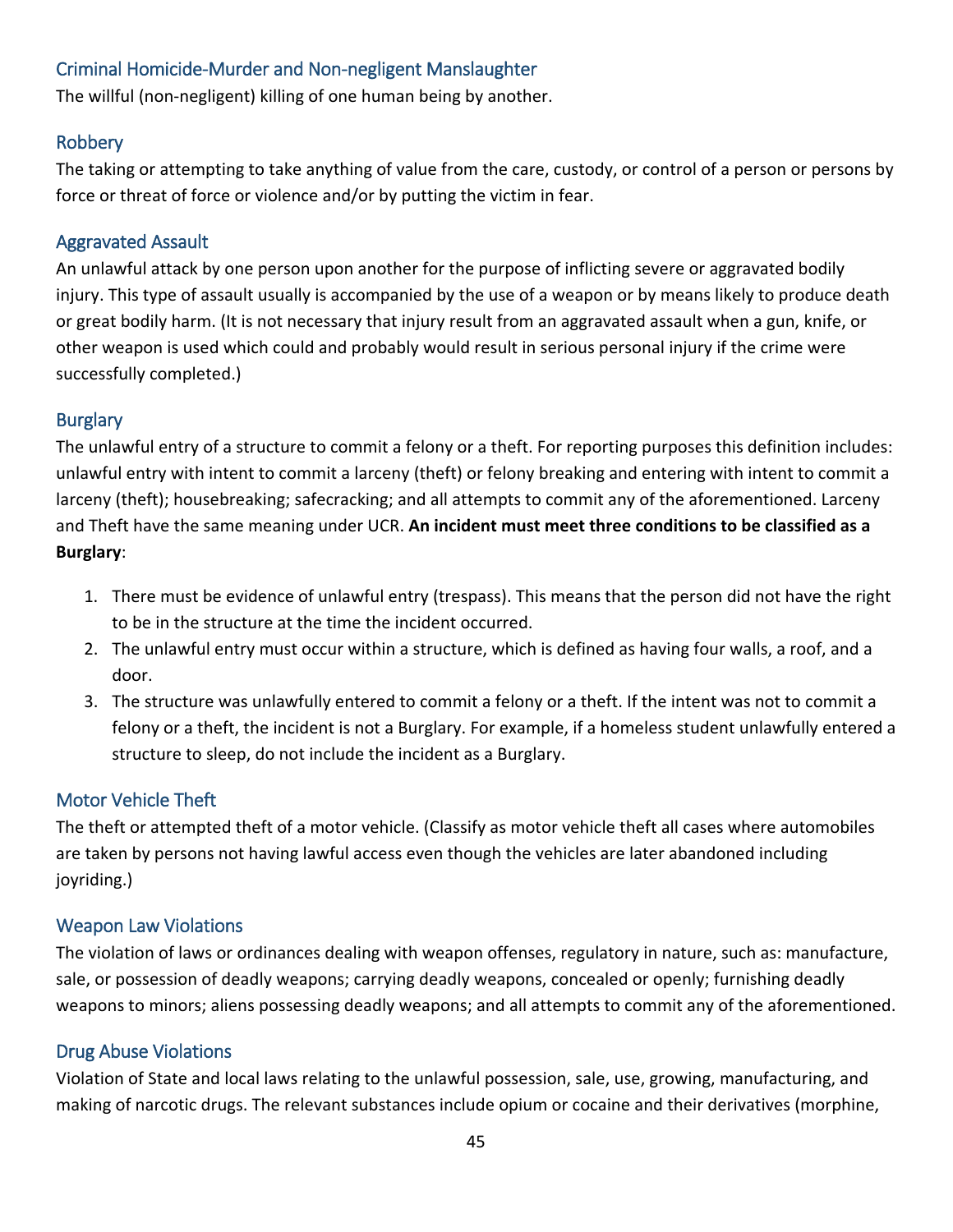heroin, codeine); marijuana; synthetic narcotics (Demerol, methadone) and dangerous nonnarcotic drugs (barbiturates, Benzedrine).

#### <span id="page-46-0"></span>Liquor Law Violations

The violation of laws or ordinances prohibiting: the manufacture, sale, transporting, furnishing, possessing of intoxicating liquor; maintaining unlawful drinking places; bootlegging; operating a still; furnishing liquor to a minor or intemperate person; using a vehicle for illegal transportation of liquor; drinking on a train or public conveyance; and all attempts to commit any of the aforementioned. (Drunkenness and driving under the influence are not included in this definition.)

## **Sex Offenses Definitions from the National Incident-Based Reporting System Edition of the Uniform Crime Reporting Program**

#### <span id="page-46-1"></span>Sex Offenses

Any sexual act directed against another person, without consent of the victim, including instances where the victim was incapable of giving consent. This includes attempted crimes and does not require completion of the act.

- **Rape** *is the penetration, no matter how slight, of the vagina or anus, with any body part or object, or oral penetration by a sex organ of another person, without the consent of the victim. This offense includes the rape of both males and females.* **Count one offense per victim**. Include the crime as Rape, regardless of the age of the victim, if the victim did not consent or if the victim was incapable of giving consent. If the victim consented, the offender did not force or threaten the victim, and the victim was under the statutory age of consent, include the crime as Statutory Rape.
- **Fondling** *is the touching of the private body parts of another person for the purpose of sexual gratification, without the consent of the victim, including instances where the victim is incapable of giving consent because of his/her age or because of his/her temporary or permanent mental incapacity*. **Count one offense per victim**. Fondling is recognized as an element of the other sex offenses. Therefore, count Fondling only if it is the only sex offense.
- **Incest** *is sexual intercourse between persons who are related to each other within the degrees wherein marriage is prohibited by law*. **Count one offense per victim**.
- **Statutory Rape** *is sexual intercourse with a person who is under the statutory age of consent*.

#### <span id="page-46-2"></span>Domestic Violence- (42 USC § 13925)

• The term "domestic violence" includes felony or misdemeanor crimes of violence committed by a current or former spouse or intimate partner of the victim, by a person with whom the victim shares a child in common, by a person who is cohabitating with or has cohabitated with the victim as a spouse, by a person similarly situated to a spouse of the victim under the domestic or family violence laws of the jurisdiction receiving grant monies, or by any other person against an adult or youth victim who is protected from that person's acts under the domestic or family violence laws of the jurisdiction.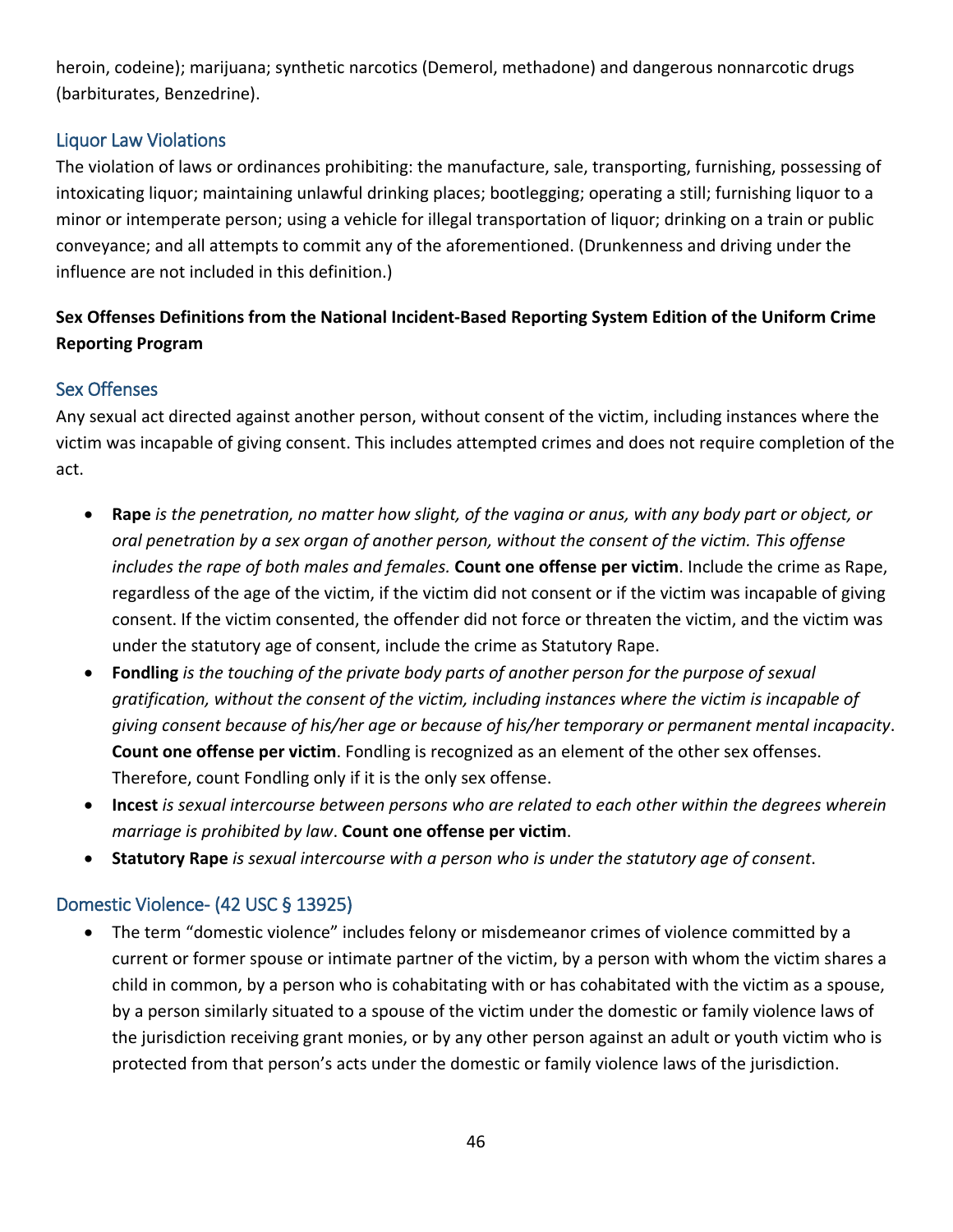## <span id="page-47-0"></span>Dating Violence- (42 USC § 13925(a)(8))

The term "dating violence" means violence committed by a person-

- who is or has been in a social relationship of a romantic or intimate nature with the victim; and
- where the existence of such a relationship shall be determined based on the reporting party's statement and with consideration of the following factors:
	- o the length of the relationship;
	- o the type of relationship;
	- o the frequency of interaction between the persons involved in the relationship.

Dating violence includes, but is not limited to, sexual or physical abuse or the threat of such abuse.

## <span id="page-47-1"></span>Stalking (42 USC § 13925(a)(10))

#### <span id="page-47-2"></span>Hate Crimes

- A hate crime reported under Clery is a crime, which manifests evidence that the offender was motivated by bias. The crimes listed above under crime definitions in this report and including Larceny-Theft, Simple Assault, Intimidation, and Destruction/Damage/Vandalism of Property, when the victim is intentionally selected because of the actual or perceived *race, gender, religion, sexual orientation, ethnicity, disability, gender identity or national origin of the victim*. Hate crimes may be transmitted by electronic mail, electronic media, in person, in writing, through graffiti and other means.
	- $\circ$  Larceny-Theft is defined as the unlawful taking, carrying, leading, or riding away of property from the possession or constructive possession of another. See the definition for Burglary listed below.
	- o Simple Assault is *an unlawful physical attack by one person upon another where neither the offender displays a weapon, nor the victim suffers obvious severe or aggravated bodily injury involving apparent broken bones, loss of teeth, possible internal injury, severe laceration, or loss of consciousness*.
	- o Intimidation is *to unlawfully place another person in reasonable fear of bodily harm through the use of threatening words and/or other conduct, but without displaying a weapon or subjecting the victim to actual physical attack*.
	- o Destruction/Damage/Vandalism of Property is *to willfully or maliciously destroy, damage, deface, or otherwise injure real or personal property without the consent of the owner or the person having custody or control of it*.

<span id="page-47-3"></span>These are crimes that may be reported to any campus security authority, Campus Security Office or a local police agency and then will be reported in the Campus Crime Statistics.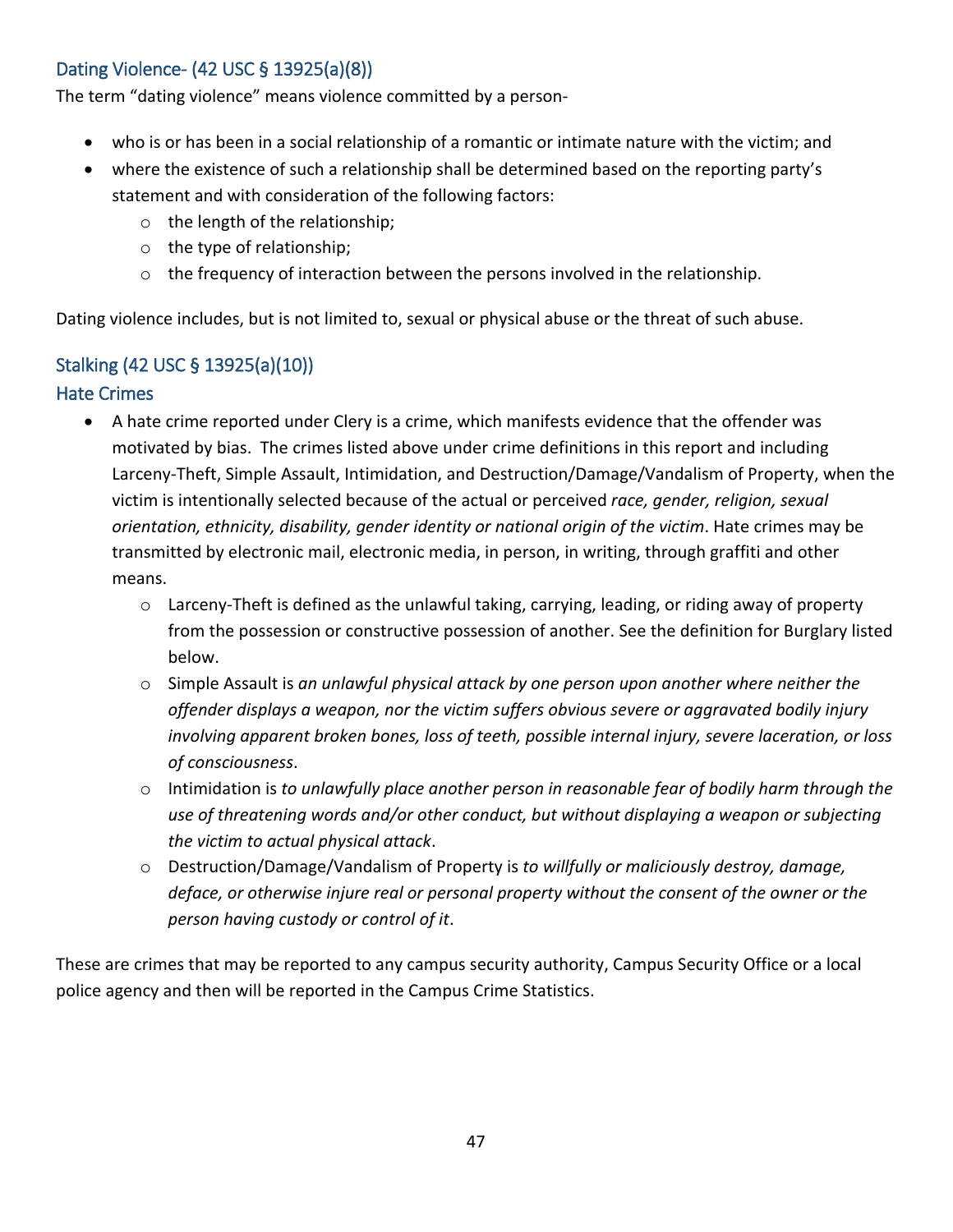## <span id="page-48-0"></span>**[Front Range Community College Crime Statistics for Campuses, Centers and](#page-1-0) Non-[Campus Buildings](#page-1-0)**

The next section of the annual security report has the specific crime statistics as listed for each campus, center, separate campus and non-campus building as required under the Clery Act.

Please scroll down to the next page for the College's Crime Statistics Reports for each Campus, Center and Site.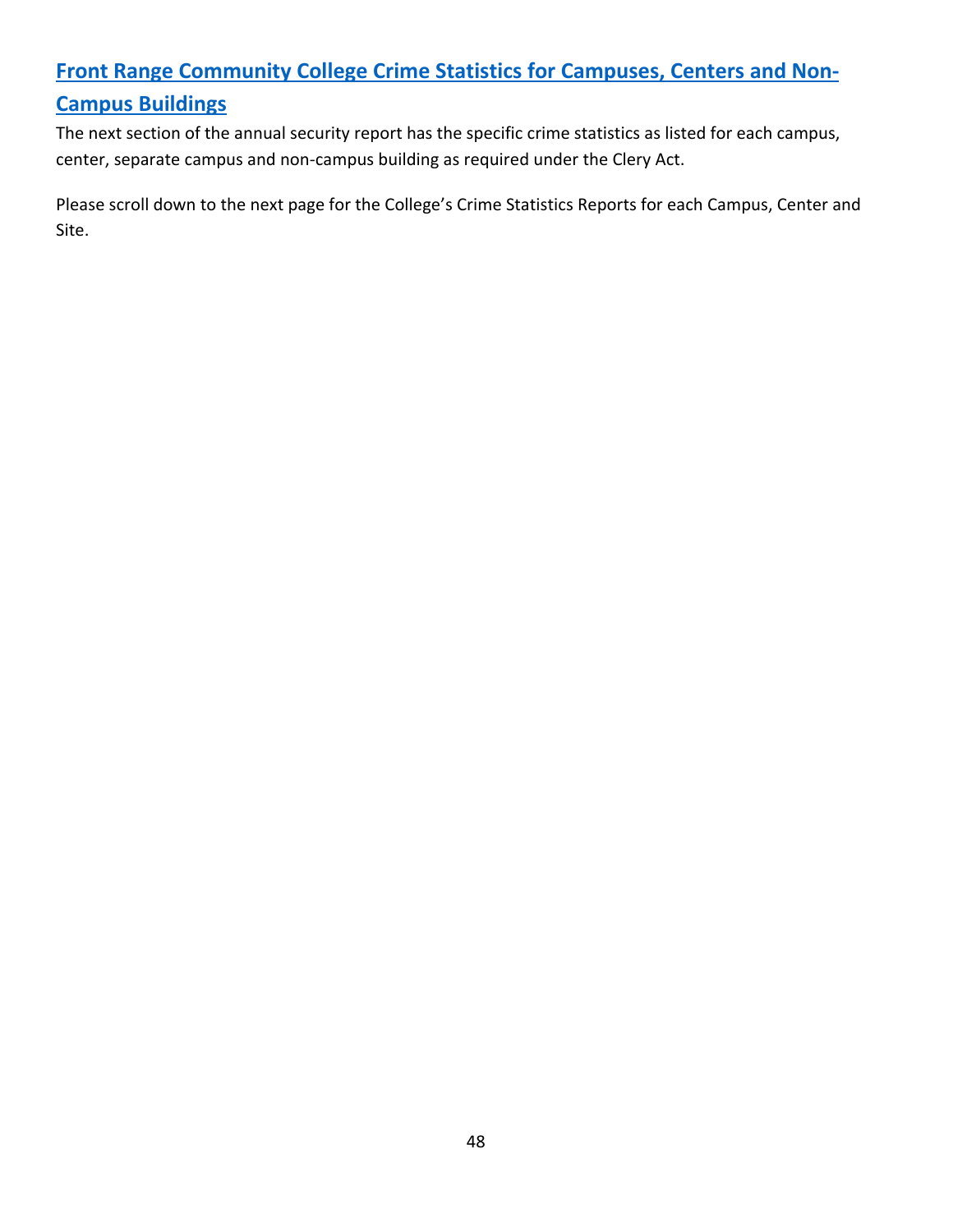#### FRCC Boulder County Campus

| <b>ALL CRIMES REPORTED BY</b><br><b>CAMPUS SECURITY</b> |                  | On- Campus       |                  |                  | <b>Public Property</b> |                  |                  | 2018<br>2019<br><b>TOTAL</b><br><b>TOTAL</b><br>$\mathbf{0}$<br>$\boldsymbol{0}$<br>$\boldsymbol{0}$<br>$\overline{0}$<br>$\boldsymbol{0}$<br>$\overline{0}$<br>$\boldsymbol{0}$<br>$\boldsymbol{0}$<br>$\boldsymbol{0}$<br>$\boldsymbol{0}$<br>$\boldsymbol{0}$<br>$\boldsymbol{0}$<br>$\boldsymbol{0}$<br>$\boldsymbol{0}$<br>$\boldsymbol{0}$<br>$\theta$<br>$\Omega$<br>$\boldsymbol{0}$<br>$\Omega$<br>$\theta$<br>$\Omega$<br>$\theta$<br>$\overline{0}$<br>$\boldsymbol{0}$ |                  | *Non-Campus Property |  |  |
|---------------------------------------------------------|------------------|------------------|------------------|------------------|------------------------|------------------|------------------|------------------------------------------------------------------------------------------------------------------------------------------------------------------------------------------------------------------------------------------------------------------------------------------------------------------------------------------------------------------------------------------------------------------------------------------------------------------------------------|------------------|----------------------|--|--|
|                                                         | 2018             | 2019             | 2020             | 2018             | 2019                   | 2020             |                  |                                                                                                                                                                                                                                                                                                                                                                                                                                                                                    | 2020             |                      |  |  |
| <b>OFFENSE TYPE</b>                                     | <b>TOTAL</b>     | <b>TOTAL</b>     | <b>TOTAL</b>     | <b>TOTAL</b>     | <b>TOTAL</b>           | <b>TOTAL</b>     |                  |                                                                                                                                                                                                                                                                                                                                                                                                                                                                                    | <b>TOTAL</b>     |                      |  |  |
| Murder/Non-Neglient<br>Manslaughter                     | $\boldsymbol{0}$ | $\boldsymbol{0}$ | $\boldsymbol{0}$ | $\mathbf{0}$     | $\mathbf{0}$           | $\mathbf{0}$     |                  |                                                                                                                                                                                                                                                                                                                                                                                                                                                                                    | $\mathbf{0}$     |                      |  |  |
| Neglient Manslaughter                                   | $\boldsymbol{0}$ | $\overline{0}$   | $\boldsymbol{0}$ | $\mathbf{0}$     | $\mathbf{0}$           | $\mathbf{0}$     |                  |                                                                                                                                                                                                                                                                                                                                                                                                                                                                                    | $\overline{0}$   |                      |  |  |
| Rape                                                    | $\boldsymbol{0}$ | $\overline{0}$   | $\boldsymbol{0}$ | $\mathbf{0}$     | $\theta$               | $\theta$         |                  |                                                                                                                                                                                                                                                                                                                                                                                                                                                                                    | $\theta$         |                      |  |  |
| Fondling                                                | $\theta$         | $\Omega$         | $\boldsymbol{0}$ | $\boldsymbol{0}$ | $\theta$               | $\theta$         |                  |                                                                                                                                                                                                                                                                                                                                                                                                                                                                                    | $\theta$         |                      |  |  |
| Incest                                                  | $\boldsymbol{0}$ | $\boldsymbol{0}$ | $\boldsymbol{0}$ | $\boldsymbol{0}$ | $\boldsymbol{0}$       | $\theta$         |                  |                                                                                                                                                                                                                                                                                                                                                                                                                                                                                    | $\boldsymbol{0}$ |                      |  |  |
| <b>Statutory Rape</b>                                   | $\theta$         | $\boldsymbol{0}$ | $\boldsymbol{0}$ | $\boldsymbol{0}$ | $\theta$               | $\boldsymbol{0}$ |                  |                                                                                                                                                                                                                                                                                                                                                                                                                                                                                    | $\boldsymbol{0}$ |                      |  |  |
| Robbery                                                 | $\boldsymbol{0}$ | $\boldsymbol{0}$ | $\boldsymbol{0}$ | $\boldsymbol{0}$ | $\boldsymbol{0}$       | $\boldsymbol{0}$ |                  |                                                                                                                                                                                                                                                                                                                                                                                                                                                                                    | $\boldsymbol{0}$ |                      |  |  |
| <b>Agravated Assault</b>                                | $\boldsymbol{0}$ | $\boldsymbol{0}$ | $\boldsymbol{0}$ | $\boldsymbol{0}$ | $\boldsymbol{0}$       | $\theta$         |                  |                                                                                                                                                                                                                                                                                                                                                                                                                                                                                    | $\theta$         |                      |  |  |
| Burglary                                                | $\theta$         | $\boldsymbol{0}$ | $\boldsymbol{0}$ | $\boldsymbol{0}$ | $\theta$               | $\theta$         |                  |                                                                                                                                                                                                                                                                                                                                                                                                                                                                                    | $\Omega$         |                      |  |  |
| Motor Vehicle Theft                                     | $\theta$         | $\Omega$         | $\boldsymbol{0}$ | $\theta$         | $\theta$               | $\theta$         |                  |                                                                                                                                                                                                                                                                                                                                                                                                                                                                                    | $\theta$         |                      |  |  |
| Arson                                                   | $\theta$         | $\Omega$         | $\Omega$         | $\theta$         | $\theta$               | $\theta$         |                  |                                                                                                                                                                                                                                                                                                                                                                                                                                                                                    | $\theta$         |                      |  |  |
| Domestic Violence                                       | $\Omega$         | $\Omega$         | $\boldsymbol{0}$ | $\boldsymbol{0}$ | $\theta$               | $\theta$         |                  |                                                                                                                                                                                                                                                                                                                                                                                                                                                                                    | $\theta$         |                      |  |  |
| Dating Violence                                         | $\boldsymbol{0}$ | $\boldsymbol{0}$ | $\boldsymbol{0}$ | $\boldsymbol{0}$ | $\boldsymbol{0}$       | $\boldsymbol{0}$ | $\boldsymbol{0}$ | $\theta$                                                                                                                                                                                                                                                                                                                                                                                                                                                                           | $\mathbf{0}$     |                      |  |  |
| Stalking                                                | $\mathbf{0}$     | 1                | $\mathbf{0}$     | $\boldsymbol{0}$ | $\mathbf{0}$           | $\mathbf{0}$     | $\boldsymbol{0}$ | $\boldsymbol{0}$                                                                                                                                                                                                                                                                                                                                                                                                                                                                   | $\boldsymbol{0}$ |                      |  |  |
| Arrest and Disciplinary Actions/Judicial Referrals      |                  |                  |                  |                  |                        |                  |                  |                                                                                                                                                                                                                                                                                                                                                                                                                                                                                    |                  |                      |  |  |

| <b>Arrests</b>                                                     |                  | <b>On-</b> Campus |              |                        | <b>Public Property</b> |              |                      | *Non-Campus Property |              |  |
|--------------------------------------------------------------------|------------------|-------------------|--------------|------------------------|------------------------|--------------|----------------------|----------------------|--------------|--|
|                                                                    | 2018             | 2019              | 2020         | 2018                   | 2019                   | 2020         | 2018                 | 2019                 | 2020         |  |
| <b>OFFENSE TYPE</b>                                                | <b>TOTAL</b>     | TOTAL             | <b>TOTAL</b> | <b>TOTAL</b>           | TOTAL                  | <b>TOTAL</b> | <b>TOTAL</b>         | <b>TOTAL</b>         | <b>TOTAL</b> |  |
| <b>Liquor Law Violations</b>                                       | $\theta$         | $\Omega$          | 0            | $\theta$               | $\Omega$               | $\Omega$     | 0                    | $\theta$             | $\theta$     |  |
| Drug Law Violations                                                | $\theta$         | $\theta$          | 0            | $\theta$               | $\theta$               | $\theta$     | 0                    | $\theta$             | $\mathbf{0}$ |  |
| <b>Weapons Law Violations</b>                                      | $\theta$         | $\Omega$          | 0            | $\theta$               | $\theta$               | $\Omega$     | 0                    | $\theta$             | $\theta$     |  |
| <b>DISCIPLINARY</b><br><b>ACTIONS/JUDICIAL</b><br><b>REFERRALS</b> | <b>On-Campus</b> |                   |              | <b>Public Property</b> |                        |              | *Non-Campus Property |                      |              |  |
|                                                                    | 2018             | 2019              | 2020         | 2018                   | 2019                   | 2020         | 2018                 | 2019                 | 2020         |  |
| <b>OFFENSE TYPE</b>                                                | <b>TOTAL</b>     | <b>TOTAL</b>      | <b>TOTAL</b> | <b>TOTAL</b>           | <b>TOTAL</b>           | <b>TOTAL</b> | <b>TOTAL</b>         | <b>TOTAL</b>         | <b>TOTAL</b> |  |
| <b>Liquor Law Violations</b>                                       | $\theta$         | $\Omega$          | 0            | $\Omega$               | $\Omega$               | $\Omega$     | 0                    | $\Omega$             | $\Omega$     |  |
| Drug Law Violations                                                | $\theta$         | $\Omega$          | 0            | $\Omega$               | $\Omega$               | $\Omega$     | 0                    | $\Omega$             | $\Omega$     |  |
| Weapons Law Violations                                             | $\theta$         | $\theta$          | 0            | $\theta$               | $\theta$               | 0            | 0                    | $\theta$             | $\theta$     |  |

-There are no Hate Crime Reports 2018-2020 based on any prejudice (race, gender, religion, sexual orientation, ethnicity, disability, gender identity or national origin).

-Statistics on Referrals for Student Disciplinary Action are obtained through a coordinated effort involving the Campus Security Office and the Dean of Students Office.

-Front Range Community College does not own or operate any student housing.

-FRCC Boulder County Campus does not have a non-campus location, the Skyline High school is used for commencement exercises (2018 & 2019 only).

-FRCC Boulder County Campus and it's non-campus location are within the law enforcement jurisdiction of the Longmont Police Department .

-A request for crime statistics was sent to Longmont Police Department in January 2021 for crime statistics reported at the Boulder County Campus and a reply was received .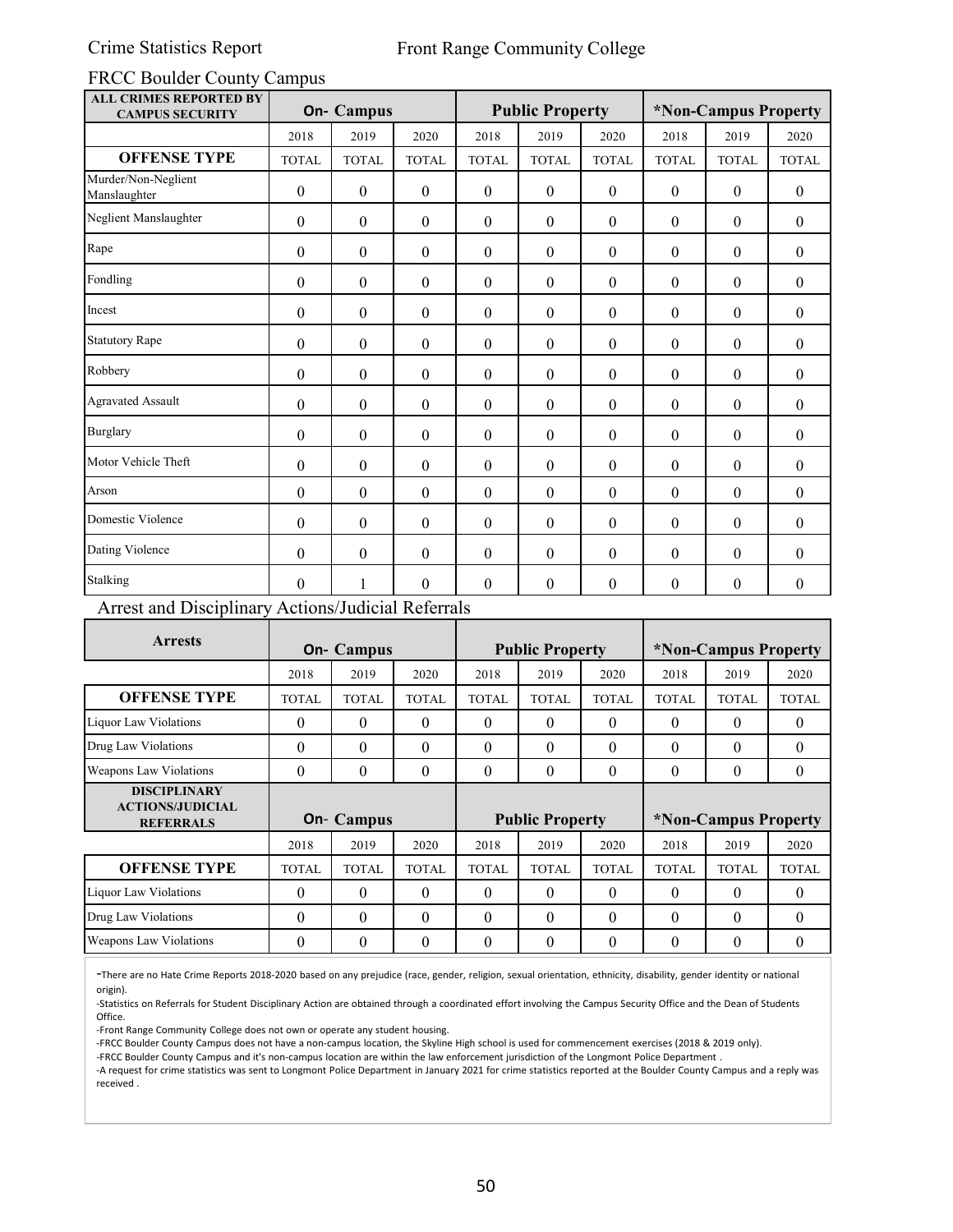### FRCC Brighton Center

| <b>ALL CRIMES REPORTED BY</b><br><b>CAMPUS SECURITY</b>            |                  | <b>On- Campus</b> |                  |                  | <b>Public Property</b> |                  | *Non-Campus Property<br>2019<br>2018 |                      |                  |
|--------------------------------------------------------------------|------------------|-------------------|------------------|------------------|------------------------|------------------|--------------------------------------|----------------------|------------------|
|                                                                    | 2018             | 2019              | 2020             | 2018             | 2019                   | 2020             |                                      |                      | 2020             |
| <b>OFFENSE TYPE</b>                                                | <b>TOTAL</b>     | <b>TOTAL</b>      | <b>TOTAL</b>     | <b>TOTAL</b>     | <b>TOTAL</b>           | <b>TOTAL</b>     | <b>TOTAL</b>                         | <b>TOTAL</b>         | <b>TOTAL</b>     |
| Murder/Non-Neglient<br>Manslaughter                                | $\boldsymbol{0}$ | $\boldsymbol{0}$  | $\boldsymbol{0}$ | $\boldsymbol{0}$ | $\boldsymbol{0}$       | $\boldsymbol{0}$ | $\overline{0}$                       | $\boldsymbol{0}$     | $\boldsymbol{0}$ |
| Neglient Manslaughter                                              | $\boldsymbol{0}$ | $\boldsymbol{0}$  | $\boldsymbol{0}$ | $\boldsymbol{0}$ | $\boldsymbol{0}$       | $\boldsymbol{0}$ | $\boldsymbol{0}$                     | $\boldsymbol{0}$     | $\boldsymbol{0}$ |
| Rape                                                               | $\mathbf{0}$     | $\boldsymbol{0}$  | $\boldsymbol{0}$ | $\mathbf{0}$     | $\mathbf{0}$           | $\boldsymbol{0}$ | $\overline{0}$                       | $\boldsymbol{0}$     | $\boldsymbol{0}$ |
| Fondling                                                           | $\boldsymbol{0}$ | $\boldsymbol{0}$  | $\boldsymbol{0}$ | $\boldsymbol{0}$ | $\boldsymbol{0}$       | $\mathbf{0}$     | $\boldsymbol{0}$                     | $\mathbf{0}$         | $\boldsymbol{0}$ |
| Incest                                                             | $\boldsymbol{0}$ | $\boldsymbol{0}$  | $\boldsymbol{0}$ | $\boldsymbol{0}$ | $\boldsymbol{0}$       | $\boldsymbol{0}$ | $\boldsymbol{0}$                     | $\boldsymbol{0}$     | $\boldsymbol{0}$ |
| <b>Statutory Rape</b>                                              | $\theta$         | $\boldsymbol{0}$  | $\boldsymbol{0}$ | $\mathbf{0}$     | $\theta$               | $\theta$         | $\overline{0}$                       | $\theta$             | $\boldsymbol{0}$ |
| Robbery                                                            | $\boldsymbol{0}$ | 0                 | $\overline{0}$   | $\theta$         | $\theta$               | $\boldsymbol{0}$ | $\boldsymbol{0}$                     | $\boldsymbol{0}$     | $\boldsymbol{0}$ |
| <b>Agravated Assault</b>                                           | $\theta$         | $\boldsymbol{0}$  | $\boldsymbol{0}$ | $\mathbf{0}$     | $\theta$               | $\theta$         | $\theta$                             | $\theta$             | $\Omega$         |
| <b>Burglary</b>                                                    | $\theta$         | $\boldsymbol{0}$  | $\boldsymbol{0}$ | $\mathbf{0}$     | $\boldsymbol{0}$       | $\boldsymbol{0}$ | $\boldsymbol{0}$                     | $\boldsymbol{0}$     | $\boldsymbol{0}$ |
| Motor Vehicle Theft                                                | $\boldsymbol{0}$ | 0                 | $\boldsymbol{0}$ | $\boldsymbol{0}$ | $\theta$               | $\boldsymbol{0}$ | $\boldsymbol{0}$                     | $\mathbf{0}$         | $\mathbf{0}$     |
| Arson                                                              | $\boldsymbol{0}$ | $\boldsymbol{0}$  | $\boldsymbol{0}$ | $\boldsymbol{0}$ | $\boldsymbol{0}$       | $\boldsymbol{0}$ | $\overline{0}$                       | $\boldsymbol{0}$     | $\boldsymbol{0}$ |
| Domestic Violence                                                  | $\mathbf{0}$     | $\boldsymbol{0}$  | $\boldsymbol{0}$ | $\mathbf{0}$     | $\mathbf{0}$           | $\mathbf{0}$     | $\overline{0}$                       | $\mathbf{0}$         | $\theta$         |
| Dating Violence                                                    | $\boldsymbol{0}$ | $\boldsymbol{0}$  | $\boldsymbol{0}$ | $\mathbf{0}$     | $\boldsymbol{0}$       | $\mathbf{0}$     | $\boldsymbol{0}$                     | $\boldsymbol{0}$     | $\boldsymbol{0}$ |
| Stalking                                                           | $\theta$         | $\boldsymbol{0}$  | $\boldsymbol{0}$ | $\boldsymbol{0}$ | $\boldsymbol{0}$       | $\boldsymbol{0}$ | $\boldsymbol{0}$                     | $\mathbf{0}$         | $\boldsymbol{0}$ |
| Arrest and Disciplinary Actions/Judicial Referrals                 |                  |                   |                  |                  |                        |                  |                                      |                      |                  |
| <b>Arrests</b>                                                     |                  | <b>On- Campus</b> |                  |                  | <b>Public Property</b> |                  | *Non-Campus Property                 |                      |                  |
|                                                                    | 2018             | 2019              | 2020             | 2018             | 2019                   | 2020             | 2018                                 | 2019                 | 2020             |
| <b>OFFENSE TYPE</b>                                                | <b>TOTAL</b>     | <b>TOTAL</b>      | <b>TOTAL</b>     | <b>TOTAL</b>     | <b>TOTAL</b>           | <b>TOTAL</b>     | <b>TOTAL</b>                         | <b>TOTAL</b>         | <b>TOTAL</b>     |
| <b>Liquor Law Violations</b>                                       | $\boldsymbol{0}$ | $\boldsymbol{0}$  | $\boldsymbol{0}$ | $\boldsymbol{0}$ | $\mathbf{0}$           | $\mathbf{0}$     | $\overline{0}$                       | $\overline{0}$       | $\theta$         |
| Drug Law Violations                                                | $\boldsymbol{0}$ | 0                 | $\boldsymbol{0}$ | $\boldsymbol{0}$ | $\boldsymbol{0}$       | $\boldsymbol{0}$ | $\boldsymbol{0}$                     | $\boldsymbol{0}$     | $\mathbf{0}$     |
| Weapons Law Violations                                             | $\boldsymbol{0}$ | $\boldsymbol{0}$  | $\boldsymbol{0}$ | $\boldsymbol{0}$ | $\boldsymbol{0}$       | $\boldsymbol{0}$ | $\overline{0}$                       | $\boldsymbol{0}$     | $\boldsymbol{0}$ |
| <b>DISCIPLINARY</b><br><b>ACTIONS/JUDICIAL</b><br><b>REFERRALS</b> |                  | <b>On-Campus</b>  |                  |                  | <b>Public Property</b> |                  |                                      | *Non-Campus Property |                  |

| well ennumer           |              |              |              |              |              |              |              |              |              |
|------------------------|--------------|--------------|--------------|--------------|--------------|--------------|--------------|--------------|--------------|
|                        | 2018         | 2019         | 2020         | 2018         | 2019         | 2020         | 2018         | 2019         | 2020         |
| <b>OFFENSE TYPE</b>    | <b>TOTAL</b> | <b>TOTAL</b> | <b>TOTAL</b> | <b>TOTAL</b> | <b>TOTAL</b> | <b>TOTAL</b> | <b>TOTAL</b> | <b>TOTAL</b> | <b>TOTAL</b> |
| Liquor Law Violations  |              |              |              |              |              |              |              | 0            |              |
| Drug Law Violations    |              |              |              |              |              |              |              | 0            |              |
| Weapons Law Violations | 0            |              |              |              |              |              | 0            | 0            |              |

-There are no Hate Crime Reports 2018 - 2020 based on any prejudice (race, gender, religion, sexual orientation, ethnicity, disability, gender identity or national origin).

-Statistics on Referrals for Student Disciplinary Action are obtained through a coordinated effort involving the Campus Security Office and the Dean of Students Office.

-Front Range Community College does not own or operate any student housing.

-FRCC Brighton Center does not have any non-campus buildings. The Brighton Center leases classroom space at the Prairie View High School leases for evening welding classes.

-FRCC Brighton Center and Prairie View High School are within the law enforcement jurisdiction of the Brighton Police Department .

-A request for crime statistics was sent to Brighton Police Department in January 2021 for crime statistics reported at the Brighton Center and Prairie View Hgh School in 2020, and a reply was received.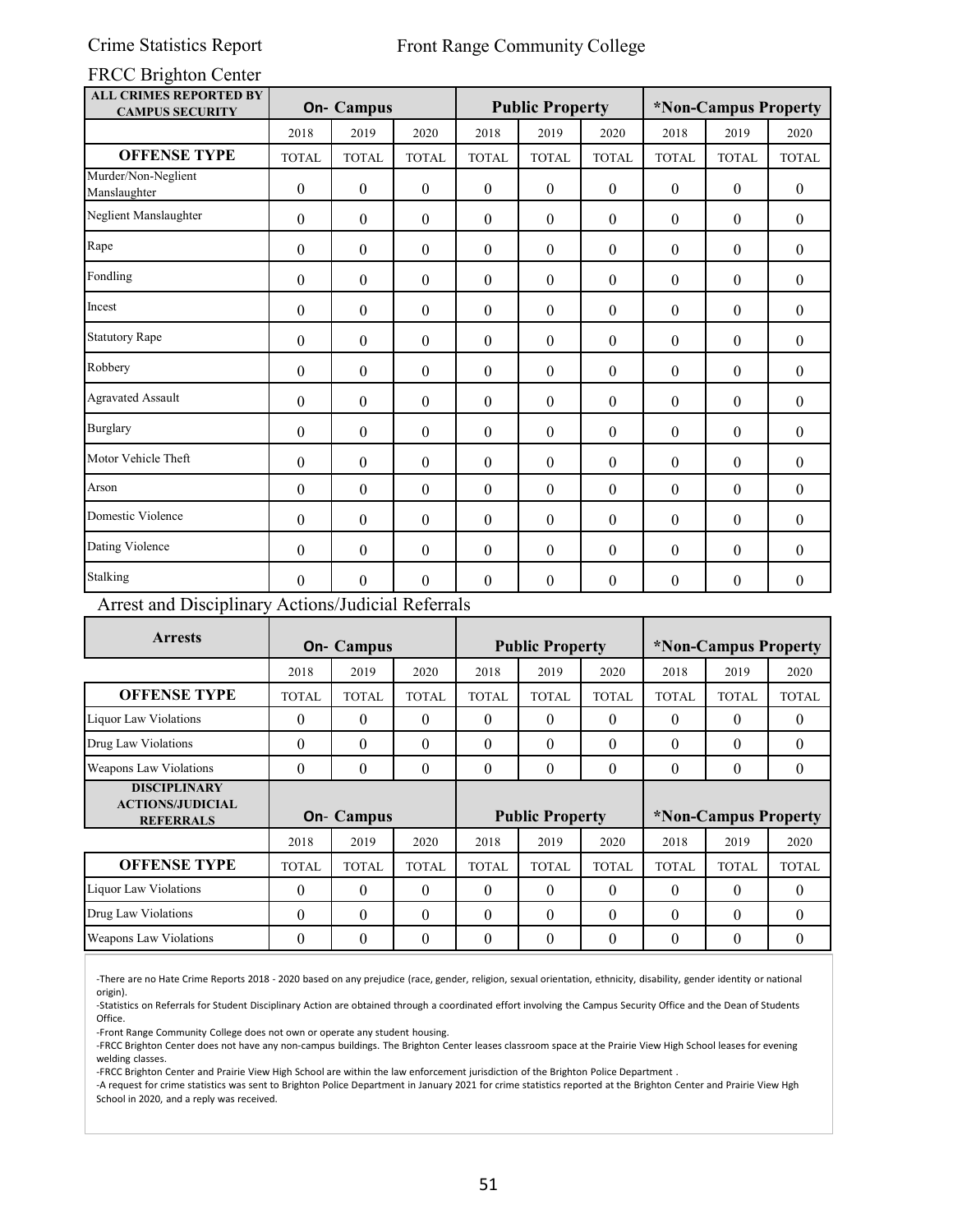#### FRCC Larimer Campus

| <b>ALL CRIMES REPORTED BY</b><br><b>CAMPUS SECURITY</b>         | On- Campus       |                  |                  |                  | <b>Public Property</b> |                  |                  | *Non-Campus Property |              |  |
|-----------------------------------------------------------------|------------------|------------------|------------------|------------------|------------------------|------------------|------------------|----------------------|--------------|--|
|                                                                 | 2018             | 2019             | 2020             | 2018             | 2019                   | 2020             | 2018             | 2019                 | 2020         |  |
| <b>OFFENSE TYPE</b>                                             | <b>TOTAL</b>     | <b>TOTAL</b>     | <b>TOTAL</b>     | <b>TOTAL</b>     | <b>TOTAL</b>           | <b>TOTAL</b>     | <b>TOTAL</b>     | <b>TOTAL</b>         | <b>TOTAL</b> |  |
| Murder/Non-Neglient<br>Manslaughter                             | $\boldsymbol{0}$ | $\mathbf{0}$     | $\boldsymbol{0}$ | $\boldsymbol{0}$ | $\boldsymbol{0}$       | $\boldsymbol{0}$ | $\mathbf{0}$     | $\boldsymbol{0}$     | $\mathbf{0}$ |  |
| Neglient Manslaughter                                           | $\theta$         | $\theta$         | $\boldsymbol{0}$ | $\mathbf{0}$     | $\theta$               | $\theta$         | $\theta$         | $\theta$             | $\mathbf{0}$ |  |
| Rape                                                            | $\Omega$         | $\mathbf{0}$     | $\boldsymbol{0}$ | $\mathbf{0}$     | $\theta$               | $\theta$         | $\theta$         | $\theta$             | $\theta$     |  |
| Fondling                                                        | $\boldsymbol{0}$ | $\mathbf{0}$     | $\boldsymbol{0}$ | $\boldsymbol{0}$ | $\boldsymbol{0}$       | $\boldsymbol{0}$ | $\boldsymbol{0}$ | $\boldsymbol{0}$     | $\mathbf{0}$ |  |
| Incest                                                          | $\theta$         | $\theta$         | $\boldsymbol{0}$ | $\mathbf{0}$     | $\theta$               | $\theta$         | $\theta$         | $\theta$             | $\theta$     |  |
| <b>Statutory Rape</b>                                           | $\theta$         | $\theta$         | $\boldsymbol{0}$ | $\boldsymbol{0}$ | $\theta$               | $\theta$         | $\theta$         | $\theta$             | $\theta$     |  |
| Robbery                                                         | $\boldsymbol{0}$ | $\mathbf{0}$     | $\boldsymbol{0}$ | $\mathbf{0}$     | $\mathbf{0}$           | $\mathbf{0}$     | $\mathbf{0}$     | $\boldsymbol{0}$     | $\mathbf{0}$ |  |
| <b>Agravated Assault</b>                                        | $\theta$         | $\mathbf{0}$     | $\boldsymbol{0}$ | $\mathbf{0}$     | $\mathbf{0}$           | $\theta$         | $\theta$         | $\theta$             | $\theta$     |  |
| <b>Burglary</b>                                                 | $\mathbf{0}$     | $\theta$         | 1                | $\boldsymbol{0}$ | $\theta$               | $\theta$         | $\mathbf{0}$     | $\mathbf{0}$         | $\mathbf{0}$ |  |
| Motor Vehicle Theft                                             | $\boldsymbol{0}$ | $\boldsymbol{0}$ | $\boldsymbol{0}$ | $\boldsymbol{0}$ | $\theta$               | $\theta$         | $\theta$         | $\theta$             | $\theta$     |  |
| Arson                                                           | $\theta$         | $\theta$         | $\boldsymbol{0}$ | $\mathbf{0}$     | $\theta$               | $\theta$         | $\theta$         | $\theta$             | $\theta$     |  |
| Domestic Violence                                               | $\theta$         | $\theta$         | $\theta$         | $\boldsymbol{0}$ | $\theta$               | $\theta$         | $\theta$         | $\theta$             | $\theta$     |  |
| Dating Violence                                                 | $\boldsymbol{0}$ | $\mathbf{0}$     | $\boldsymbol{0}$ | $\boldsymbol{0}$ | $\boldsymbol{0}$       | $\boldsymbol{0}$ | $\boldsymbol{0}$ | $\boldsymbol{0}$     | $\mathbf{0}$ |  |
| Stalking<br>A west and Dissiplinews A stigns (Indicial Defermed | $\overline{4}$   | $\theta$         | $\theta$         | $\boldsymbol{0}$ | $\theta$               | $\theta$         | $\boldsymbol{0}$ | $\boldsymbol{0}$     | $\mathbf{0}$ |  |

#### Arrest and Disciplinary Actions/Judicial Referrals

| <b>Arrests</b>                                                     |                  | <b>On-</b> Campus |              |              | <b>Public Property</b> |              |                      | *Non-Campus Property |              |  |
|--------------------------------------------------------------------|------------------|-------------------|--------------|--------------|------------------------|--------------|----------------------|----------------------|--------------|--|
|                                                                    | 2018             | 2019              | 2020         | 2018         | 2019                   | 2020         | 2018                 | 2019                 | 2020         |  |
| <b>OFFENSE TYPE</b>                                                | <b>TOTAL</b>     | <b>TOTAL</b>      | <b>TOTAL</b> | <b>TOTAL</b> | <b>TOTAL</b>           | <b>TOTAL</b> | <b>TOTAL</b>         | <b>TOTAL</b>         | <b>TOTAL</b> |  |
| <b>Liquor Law Violations</b>                                       | $\theta$         | $\Omega$          | 0            | $\Omega$     | $\Omega$               | $\theta$     | $\Omega$             | $\Omega$             | $\theta$     |  |
| Drug Law Violations                                                |                  |                   | $\theta$     | $\theta$     | $\theta$               | $\theta$     | $\theta$             | $\theta$             | $\theta$     |  |
| <b>Weapons Law Violations</b>                                      | $\theta$         | $\theta$          | 0            | $\theta$     | $\theta$               | $\theta$     | $\theta$             | $\theta$             | $\theta$     |  |
| <b>DISCIPLINARY</b><br><b>ACTIONS/JUDICIAL</b><br><b>REFERRALS</b> | <b>On-Campus</b> |                   |              |              | <b>Public Property</b> |              | *Non-Campus Property |                      |              |  |
|                                                                    | 2018             | 2019              | 2020         | 2018         | 2019                   | 2020         | 2018                 | 2019                 | 2020         |  |
| <b>OFFENSE TYPE</b>                                                | <b>TOTAL</b>     | <b>TOTAL</b>      | <b>TOTAL</b> | TOTAL        | <b>TOTAL</b>           | <b>TOTAL</b> | <b>TOTAL</b>         | <b>TOTAL</b>         | <b>TOTAL</b> |  |
| <b>Liquor Law Violations</b>                                       | $\theta$         | $\theta$          | 0            | $\theta$     | $\theta$               | $\theta$     | $\theta$             | $\theta$             | $\theta$     |  |
| Drug Law Violations                                                | $\Omega$         | 0                 | 0            | $\Omega$     | $\Omega$               | $\Omega$     | $\Omega$             | $\Omega$             | $\Omega$     |  |
| <b>Weapons Law Violations</b>                                      | $\theta$         | $\theta$          | $\theta$     | $\theta$     | $\theta$               | $\theta$     | $\theta$             | $\theta$             | $\theta$     |  |

-There are no Hate Crime Reports 2018 and 2020 based on any prejudice (race, gender, religion, sexual orientation, ethnicity, disability, gender identity or national origin). There were 2 reported Hate Crime/Destruction of Property reported in 2019.

-Statistics on Referrals for Student Disciplinary Action are obtained through a coordinated effort involving the Campus Security Office and the Dean of Students Office.

-Front Range Community College does not own or operate any student housing.

-FRCC Larimer Campus does have 2 non-campus locations at Fossil Ridge High School and the Budweiser Events Center (2018 & 2019 only).

-FRCC Larimer Campus and the Fossil Ridge High School are within the law enforcement jurisdiction of the Fort Collins Police Department. The Budweiser Events Center is only used for spring commencement ceremonies and is located within the law enforcement Jurisdiction of the Larimer County Sheriff's Office. This location was not used in 2020 and no request for crime statistics were made in 2021.

-A request for crime statistics was sent to the Fort Collins Police Department in January 2021, for crime statistics reported at the Larimer campus and Fossil Ridge High School in 2020 and a reply was received .

-For 2018 Fort Collins Police reported 1 Aggravated Assault, 2 liquor law arrests and 4 drug law arrests at Fossil Ridge High School, all of which occurred outside of the FRCC Clery geography at that location.

-For 2019 Fort Collins reported 1 Rape, 1 Aggravated Assault, 4 liquor law violations and 13 drug law violations at Fossil Ridge High School, all of which occurred outside of the FRCC Clery geography at that location.

-For 2020 Fort Collins reported 1 robbery, 1 hate crime and 4 drug violations at Fossil Ridge High School, all of which occurred outside of the FRCC Clery geography at that location.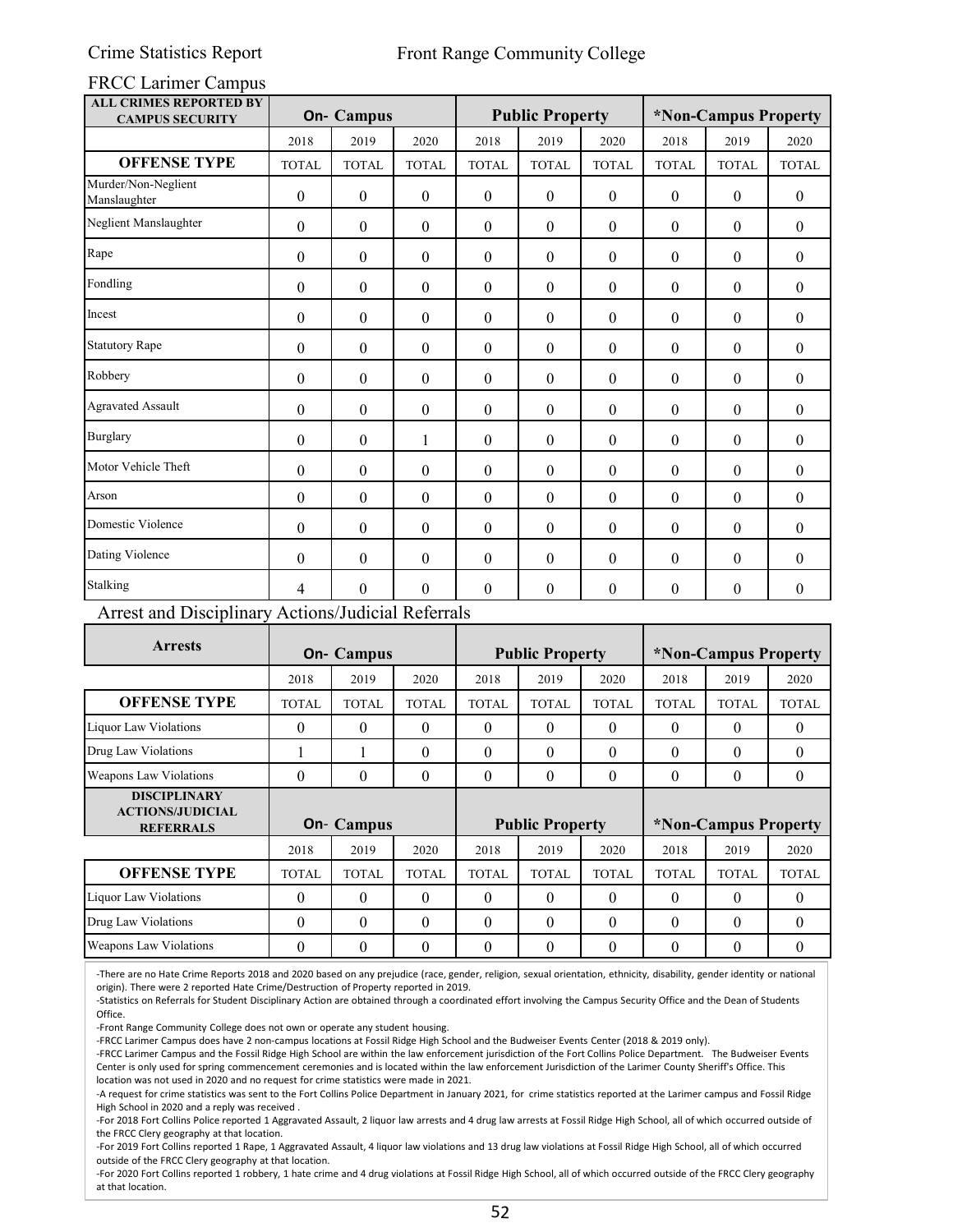System Director of Facilities or the mergency Management Director Both directors can issue an AN on the colleges behalf

e

## FRCC ill itout elay an tain into account te saety o te community etermine te content o t notiication an initiate te notiication system unless issuin a notiication ill in te proessional ument o te responsible autorities compromise te eorts to assist a ictim or to contain respon to or oterise mitiate te emerency

The college uses redundant notification systems for more reliable communications in case one of the systems fails If a system is found to have failed as oversight department for that system the Department of Campus Security and Peparedness will make an immediate call to the appropriate vendor for repairs

#### **T**he

FRCC will issue a timely warningotification to the colle ge community for specific Clery Act Crimeshat occur on our Clery Actgeography that are reported to campus security authorities or local police agencies and considered by the institution to represent a serious or continuing threat to students and employ ees FRCC may also issue timely warning notifications for non-Clery Act crimes committed on college properties or within the community for an ongoing threat or other emergency situation which has been reported to the Campus Security Office local police or a campus security authority

The Campus Security Office will consult with the campus Vice Pesident and/or the Dean of Student Affairs if time allows before issuing a timely warning The method for dissemination of information to the college community may include one or more of the following notifications Singlewire voice over phone message Alertus computer alert AppArmor alert general email or posting of pertinent information The primary concern of the college administration is to ensure that mem bers of the campus community are made aware of these crimes or situations as quickly as possible so they may adust their work patterns and habits to incorporate a higher degree of awareness of personal safety within their lives Information provided will include the nature of the crime date time known information and general location of occurrence of each reported crime A victims name will not be used in a Timely Warning Notification

If there is clear and convincing evidence that the release of any r equired information would eopardie an ongoing criminal investigation or the safety of an individual cause a suspect to flee or evade detection or result in the destruction of evidence such information may be withheld until that damage is no longer likely to occur from the release of such information

If an emergency notification has been issued a Timely Warning may not be required for the same event

#### **Sagge**

Front Range Community College utilies the Standard Response Potocol SRP and has developed an mergency Pocedures uide which are posted in all of the classrooms offices conference and community rooms on the three main campuses Boulder County including the Center for Integrated Manufacturing Larimer Westminster the Brighton Center FR CC Loveland Pospect Center and Fossil Ridge igh School The